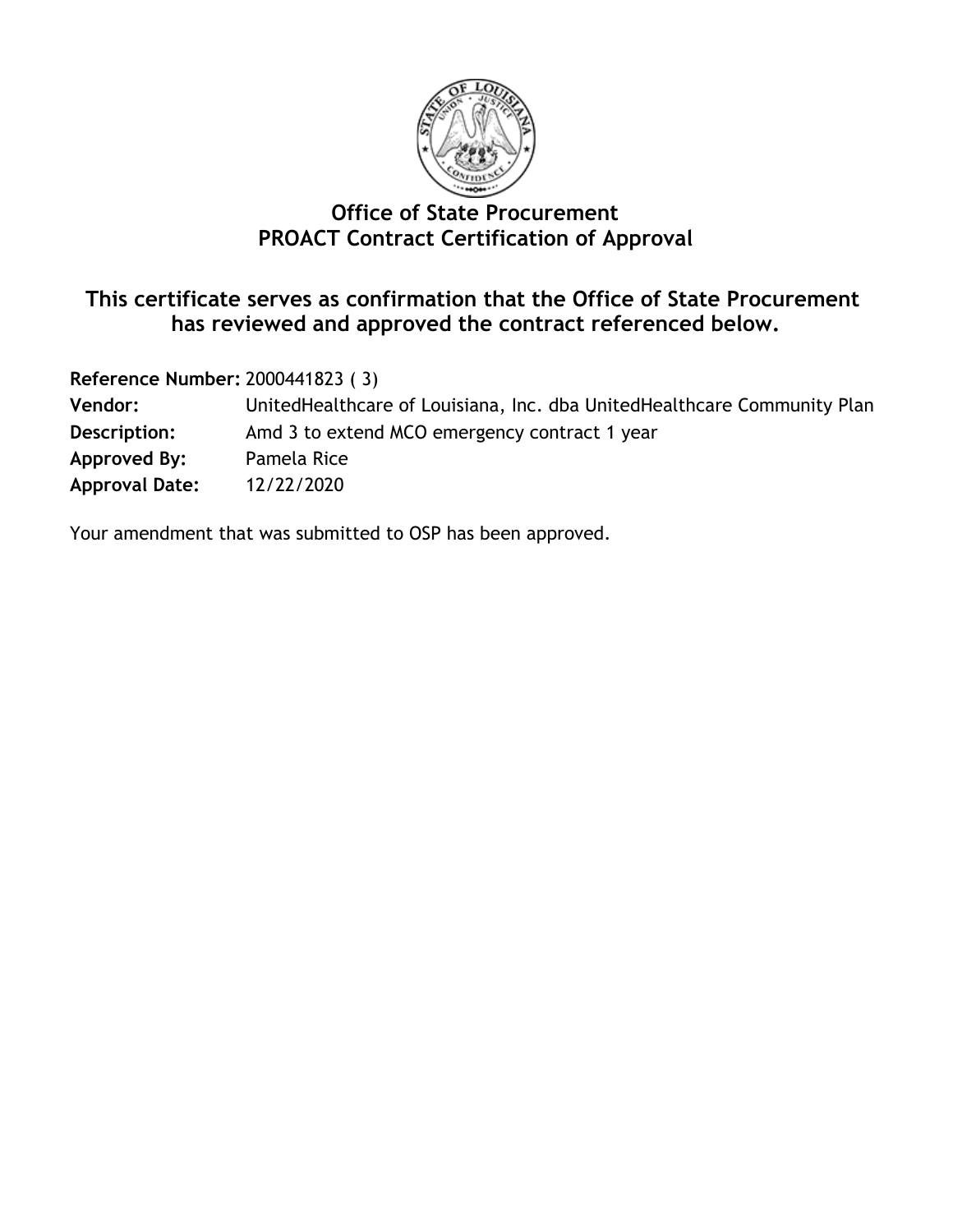(Regional/ Program/

Facility

#### **AMENDMENT TO**

#### AGREEMENT BETWEEN STATE OF LOUISIANA

LOUISIANA DEPARTMENT OF HEALTH

**Medical Vendor Administration** 

Original Contract Amount \$2,726,062,141.00 Original Contract Begin Date 01-01-2020 Original Contract End Date 12-31-2020 RFP Number: N/A

LDH#:

Amendment #: 3 LAGOV#:

2000441823

**Bureau of Health Services Financing AND** 

UnitedHealthcare of Louisiana, Inc. dba UnitedHealthcare Community Contractor Name

#### **AMENDMENT PROVISIONS**

**Change Contract From:** Current Maximum Amount: \$2,726,062,141.00 Current Contract Term: 01/01/20-12/31/20 See attachments: CF-1 12) Maximum Contract Amount: \$2,726,062,141.00 13) Estimated Amounts by Fiscal Year: FY20: \$1,363,031,070.50; FY21: \$1,363,031,070.50 **B** - Statement of Work C - Performance Measures

Change Contract To: If Changed, Maximum Amount: \$6.634.874.454.50

If Changed, Contract Term: 01/01/20-12/31/21

See attachments:  $CF-1$ 12) Maximum Contract Amount: \$6,634,874,454.50 13) Estimated Amounts by Fiscal Year: FY20: \$1,363,031,070.50; FY21: \$3,493,221,374.00; FY22: \$1,778,622,010.00 **B** - Statement of Work C - Performance Measures

#### **Justifications For Amendment:**

Revisions contained in this amendment are within scope and comply with the terms and conditions as set forth in the RFP.

This amendment extends the contract through December 31, 2021 in order to avoid a disruption in services to managed care enrollees. This amendment also updates quality performance measures for calendar year 2020 to align with changes made by the National Committee for Quality Assurance, implements the Children's Medicaid Option as a mandatory MCO population for all covered services effective January 1, 2021 per Act 421 of the 2019 Regular Session, and incorporates operational clarifications.

This Amendment Becomes Effective: 12-01-2020

This amendment contains or has attached hereto all revised terms and conditions agreed upon by contracting parties.

IN WITNESS THEREOF, this amendment is signed and entered into on the date indicated below.

|                            | <b>CONTRACTOR</b>                                            |           |                     | <b>STATE OF LOUISIANA</b><br>LOUISIANA DEPARTMENT OF HEALTH |                      |
|----------------------------|--------------------------------------------------------------|-----------|---------------------|-------------------------------------------------------------|----------------------|
|                            | UnitedHealthcare of Louisiana, Inc. dba UnitedHealthcare Cor |           |                     | Secretary, Louisiana Department of Health or Designee       |                      |
| <b>CONTRACTOR SIGN</b>     |                                                              | DATE $27$ | <b>ALMSIGNATURE</b> |                                                             | Verne DATE 12-7-2020 |
| PRINT<br><b>NAME</b>       | <b>Karl Lirette</b>                                          |           | <b>NAME</b>         | Tara LeBlanc                                                |                      |
| <b>CONTRACTOR</b><br>TITLE | CEO                                                          |           | TITLE               | Interim Medicaid Executive Director                         |                      |
|                            |                                                              |           | <b>OFFICE</b>       | Louisiana Department of Health                              |                      |

PROGRAM SIGNATURE

**DATE**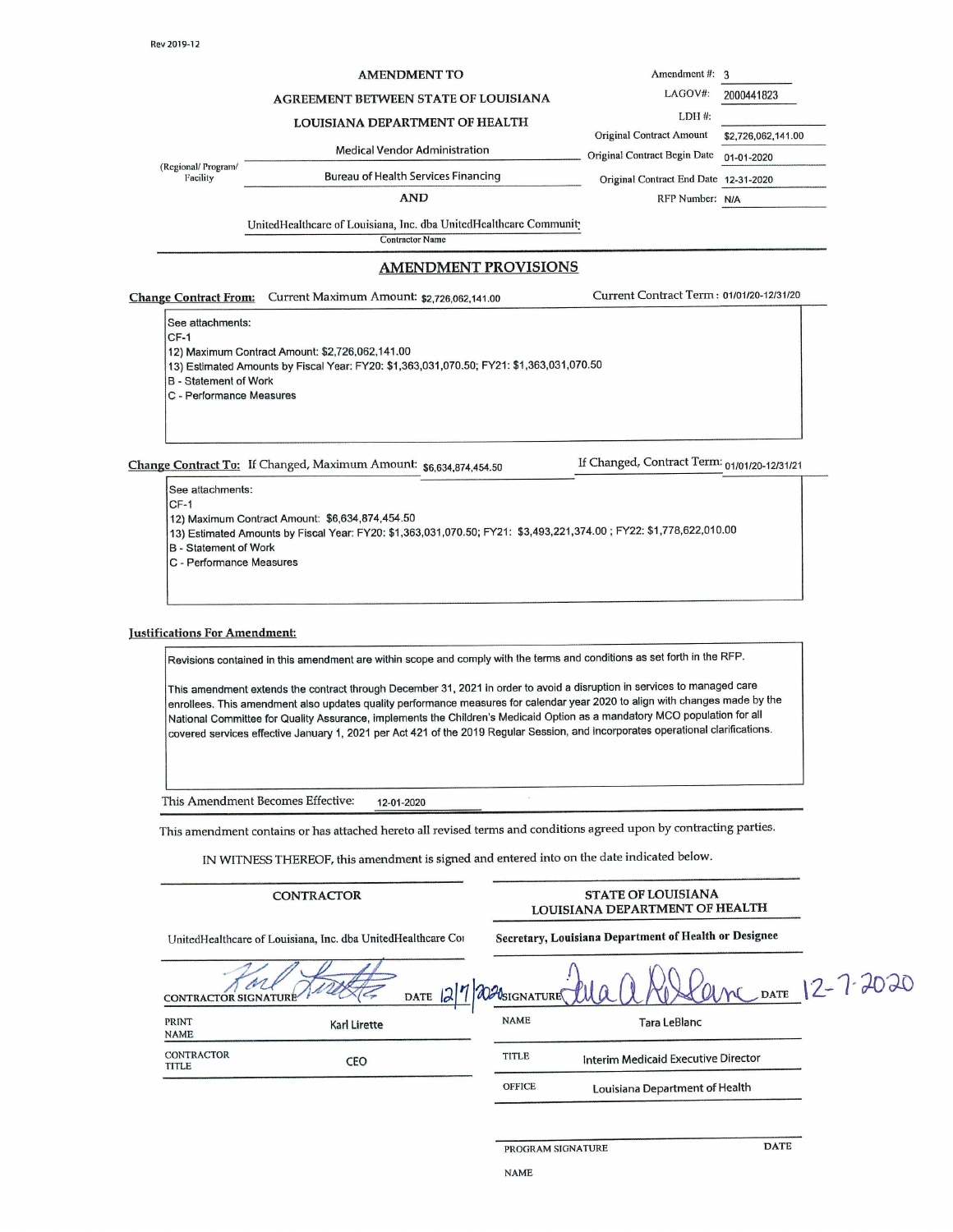| Exhibit/<br>Attachment/<br><b>Item</b><br><b>Document</b> | <b>Change From:</b>                                     | <b>Change To:</b>                                                                                                                                                                                                                                                                                                                                                                                                                                                                                                                                                                                                                                                                                                                                                                                                                                                                                                                                                                                                                                                                                                                                                                                                                                                                                                                                                                                                     | <b>Justification</b>                                                                                                                                                                                                                                                                                       |
|-----------------------------------------------------------|---------------------------------------------------------|-----------------------------------------------------------------------------------------------------------------------------------------------------------------------------------------------------------------------------------------------------------------------------------------------------------------------------------------------------------------------------------------------------------------------------------------------------------------------------------------------------------------------------------------------------------------------------------------------------------------------------------------------------------------------------------------------------------------------------------------------------------------------------------------------------------------------------------------------------------------------------------------------------------------------------------------------------------------------------------------------------------------------------------------------------------------------------------------------------------------------------------------------------------------------------------------------------------------------------------------------------------------------------------------------------------------------------------------------------------------------------------------------------------------------|------------------------------------------------------------------------------------------------------------------------------------------------------------------------------------------------------------------------------------------------------------------------------------------------------------|
| Attachment<br>1<br>B<br>Statement of<br>Work              | [end of section]                                        | 3.4.9 Act 421 Children's Medicaid Option - Certain children with<br>disabilities are eligible for Medicaid state plan services effective<br>January 1, 2021 or the quarter after CMS approval if approval is<br>granted after January 1, 2021. The child must have a disability<br>recognized under the definition used in the SSI program of the<br>Social Security Administration and meet the level-of-care for a<br>nursing facility, hospital, or Intermediate Care Facilities for<br>Individuals with Intellectual Disabilities (ICF/IID).                                                                                                                                                                                                                                                                                                                                                                                                                                                                                                                                                                                                                                                                                                                                                                                                                                                                      | This provisions adds the Children's Medicaid Option<br>(CMO) as a mandatory MCO population for all covered<br>services per Act 421 of the 2019 Regular Session.                                                                                                                                            |
| $2^{\circ}$<br>Attachment<br>B<br>Statement of<br>Work    | 5.11.<br><b>Other Payment Terms</b><br>[end of section] | <b>Other Payment Terms</b><br>5.11.<br>5.11.5 Should any part of the scope of work under this contract<br>relate to a state program that is no longer authorized by law (e.g.,<br>which has been vacated by a court of law, or for which CMS has<br>withdrawn federal authority, or which is the subject of a legislative<br>repeal), the MCO must do no work on that part after the effective<br>date of the loss of program authority. The state must adjust<br>capitation rates to remove costs that are specific to any program or<br>activity that is no longer authorized by law. If the MCO works on a<br>program or activity no longer authorized by law after the date the<br>legal authority for the work ends, the MCO will not be paid for that<br>work. If the state paid the MCO in advance to work on a no-longer-<br>authorized program or activity and under the terms of this contract<br>the work was to be performed after the date the legal authority<br>ended, the payment for that work should be returned to the state.<br>However, if the MCO worked on a program or activity prior to the<br>date legal authority ended for that program or activity, and the<br>state included the cost of performing that work in its payments to<br>the MCO, the MCO may keep the payment for that work even if the<br>payment was made after the date the program or activity lost legal<br>authority. | This addition is a CMS requirement to address<br>situations where managed care activities have been<br>vacated by a court. CMS issued this guidance as part of<br>their ongoing effort to provide states greater<br>transparency and consistency across CMS' managed<br>care plan contract review process. |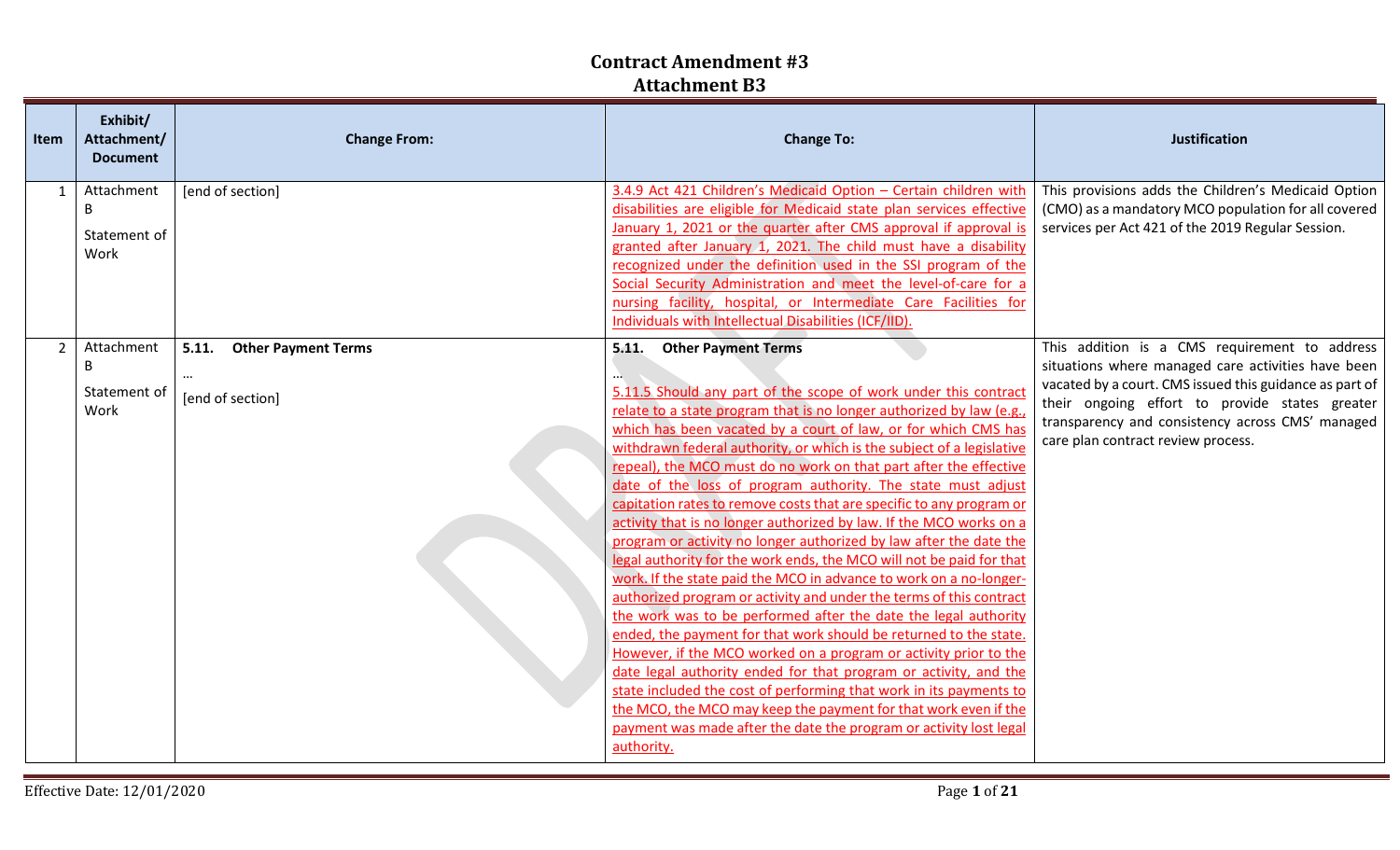| <b>Item</b>    | Exhibit/<br>Attachment/<br><b>Document</b> | <b>Change From:</b>                                                                                                                                                                                                                                                                                                                                                                                                                                                                                                                                                                                                                                                                                                                                                                                                                                                                                                                                                                                                                                                                                                                                                                                                                                                                                                                                                                                                                                                                                                                                                   | <b>Change To:</b>                                                                                                                                                                                                                                                                                                                                                                                                                                                                                                                                                                                                                                                                                                                                                                                                                                                                                                                                                                                                                                                                                                                                                                                                                                                                                                                                                                                 | <b>Justification</b>                                                                                                                                                                |
|----------------|--------------------------------------------|-----------------------------------------------------------------------------------------------------------------------------------------------------------------------------------------------------------------------------------------------------------------------------------------------------------------------------------------------------------------------------------------------------------------------------------------------------------------------------------------------------------------------------------------------------------------------------------------------------------------------------------------------------------------------------------------------------------------------------------------------------------------------------------------------------------------------------------------------------------------------------------------------------------------------------------------------------------------------------------------------------------------------------------------------------------------------------------------------------------------------------------------------------------------------------------------------------------------------------------------------------------------------------------------------------------------------------------------------------------------------------------------------------------------------------------------------------------------------------------------------------------------------------------------------------------------------|---------------------------------------------------------------------------------------------------------------------------------------------------------------------------------------------------------------------------------------------------------------------------------------------------------------------------------------------------------------------------------------------------------------------------------------------------------------------------------------------------------------------------------------------------------------------------------------------------------------------------------------------------------------------------------------------------------------------------------------------------------------------------------------------------------------------------------------------------------------------------------------------------------------------------------------------------------------------------------------------------------------------------------------------------------------------------------------------------------------------------------------------------------------------------------------------------------------------------------------------------------------------------------------------------------------------------------------------------------------------------------------------------|-------------------------------------------------------------------------------------------------------------------------------------------------------------------------------------|
| $\overline{3}$ | Attachment<br>B<br>Statement of<br>Work    | Specialized Behavioral Health Services<br>6.4.4<br>Psychiatrist (all ages)<br>$\bullet$<br>Licensed Mental Health Professionals (LMHP)<br>$\bullet$<br><b>Mental Health Rehabilitation Services</b><br>$\bullet$<br>Psychiatric Residential Treatment Facilities (under age 21)<br>Inpatient hospitalization (age 21 and under; 65 and older) for<br>$\bullet$<br><b>Behavioral Health Services</b><br>Outpatient and Residential Substance Use Disorder Services<br>in accordance with the American Society of Addiction<br>Medicine (ASAM) levels of care<br>Screening for services, including the Coordinated System of<br>$\bullet$<br>Care, may take place while the youth resides in a home and<br>community-based setting and is at risk for hospital levels of<br>care. The MCO shall ensure (either using MCO care<br>management protocols or by ensuring appropriate,<br>proactive discharge planning by MCO contracted providers)<br>the screening takes place while a youth resides in an out-of-<br>home level of care (such as inpatient, PRTF, SUD residential<br>treatment or TGH) and is prepared for discharge to a home<br>and community-based setting. For settings such as PRTF and<br>TGH with lengths of stay allowing sufficient time for<br>comprehensive and deliberate discharge and aftercare<br>planning, the MCO shall ensure that screening for CSoC takes<br>place at least 30 days and up to 90 days prior to the<br>anticipated discharge date. If CSoC screening shows<br>appropriateness, referral to CSoC up to 90 days prior to | 6.4.4 Specialized Behavioral Health Services<br>Psychiatrist (all ages)<br>Licensed Mental Health Professionals (LMHP)<br><b>Mental Health Rehabilitation Services</b><br>$\cdots$<br>Peer Support Services (ages 21 and older), effective February<br>1,2021<br>Psychiatric Residential Treatment Facilities (under age 21)<br>Inpatient hospitalization (age 21 and under; 65 and older)<br>for Behavioral Health Services<br>Outpatient and Residential Substance Use Disorder Services<br>in accordance with the American Society of Addiction<br>Medicine (ASAM) levels of care<br>Medication-Assisted Treatment (MAT), including<br><b>Methadone treatment in Opioid Treatment Programs (OTPs)</b><br>Screening for services, including the Coordinated System of<br>Care, may take place while the youth resides in a home and<br>community-based setting and is at risk for hospital levels of<br>care. The MCO shall ensure (either using MCO care<br>management protocols or by ensuring appropriate,<br>proactive discharge planning by MCO contracted providers)<br>the screening takes place while a youth resides in an out-of-<br>home level of care (such as inpatient, PRTF, SUD residential<br>treatment or TGH) and is prepared for discharge to a home<br>and community-based setting. For settings such as PRTF and<br>TGH with lengths of stay allowing sufficient time for | This update aligns the specialized behavioral health<br>services with the current service array, including the<br>addition of Peer Support Services, effective February<br>1, 2021. |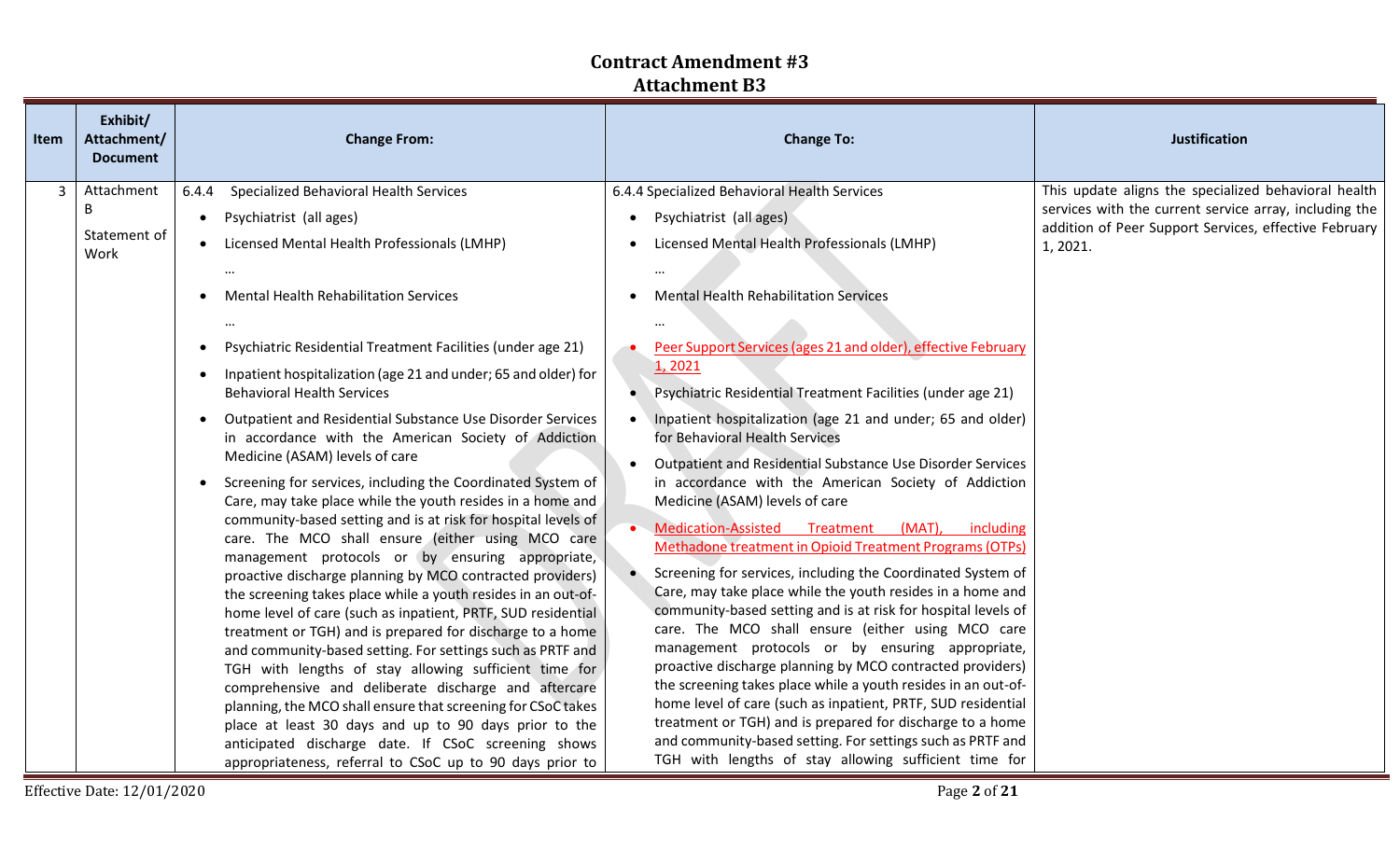| Item | Exhibit/<br>Attachment/<br><b>Document</b> | <b>Change From:</b>                                                                                                                                                                                                                                                                                                                                                                                                                                                                                                                                                                                                                                                                                                                                                                                                                                                                                                                                                                                                                                                                                                                                                                                                                                                                                                                                          | <b>Change To:</b>                                                                                                                                                                                                                                                                                                                                                                                                                                                                                                                                                                                                                                                                                                                                                                                                                                                                                                                                                                                                                                                                                                                                                                                                                                                                                                                                                                                                                                                                                                    | <b>Justification</b> |
|------|--------------------------------------------|--------------------------------------------------------------------------------------------------------------------------------------------------------------------------------------------------------------------------------------------------------------------------------------------------------------------------------------------------------------------------------------------------------------------------------------------------------------------------------------------------------------------------------------------------------------------------------------------------------------------------------------------------------------------------------------------------------------------------------------------------------------------------------------------------------------------------------------------------------------------------------------------------------------------------------------------------------------------------------------------------------------------------------------------------------------------------------------------------------------------------------------------------------------------------------------------------------------------------------------------------------------------------------------------------------------------------------------------------------------|----------------------------------------------------------------------------------------------------------------------------------------------------------------------------------------------------------------------------------------------------------------------------------------------------------------------------------------------------------------------------------------------------------------------------------------------------------------------------------------------------------------------------------------------------------------------------------------------------------------------------------------------------------------------------------------------------------------------------------------------------------------------------------------------------------------------------------------------------------------------------------------------------------------------------------------------------------------------------------------------------------------------------------------------------------------------------------------------------------------------------------------------------------------------------------------------------------------------------------------------------------------------------------------------------------------------------------------------------------------------------------------------------------------------------------------------------------------------------------------------------------------------|----------------------|
|      |                                            | discharge from a residential setting shall occur, as it is<br>expected to assist in comprehensive discharge and<br>treatment planning, prevent disruption, and improve<br>stabilization upon reentry to a home and community<br>environment.<br>Pending CMS approval for the coverage of Methadone to<br>$\bullet$<br>treat opiate addiction, the MCOs shall contract with the<br>Opioid Treatment Programs (OTP) for the administration of<br>Methadone and clinical treatment services for members in<br>accordance with state and federal regulations. These<br>services may also be provided via an in lieu of service for<br>other members at the discretion of the MCOs.<br>Pending CMS approval of the 1115 SUD Demonstration<br>waiver and associated State Plan Amendments for the<br>implementation plan, coverage may include, but is not<br>limited to adoption of additional services in the following<br>categories:<br>Outpatient;<br>$\circ$<br>Intensive outpatient services;<br>$\circ$<br>Medication assisted treatment (medications as well<br>$\circ$<br>as counseling and other services with sufficient<br>provider capacity to meet needs of Medicaid<br>beneficiaries in the state);<br>Intensive levels of care in residential and inpatient<br>$\circ$<br>settings; and<br>Medically supervised withdrawal management.<br>$\circ$ | comprehensive and deliberate discharge and aftercare<br>planning, the MCO shall ensure that screening for CSoC takes<br>place at least 30 days and up to 90 days prior to the<br>anticipated discharge date. If CSoC screening shows<br>appropriateness, referral to CSoC up to 90 days prior to<br>discharge from a residential setting shall occur, as it is<br>expected to assist in comprehensive discharge and<br>treatment planning, prevent disruption, and improve<br>stabilization upon reentry to a home and community<br>environment.<br>Pending CMS approval for the coverage of Methadone to<br>treat opiate addiction, the MCOs shall contract with the<br>Opioid Treatment Programs (OTP) for the administration of<br>Methadone and clinical treatment services for members in<br>accordance with state and federal regulations. These<br>services may also be provided via an in lieu of service for<br>other members at the discretion of the MCOs.<br>Pending CMS approval of the 1115 SUD Demonstration<br>waiver and associated State Plan Amendments for the<br>implementation plan, coverage may include, but is not<br>limited to adoption of additional services in the following<br>categories:<br>Outpatient;<br>$\bullet$<br>Intensive outpatient services;<br>$\bullet$<br>Medication assisted treatment (medications as well<br>$\ddot{\mathbf{e}}$<br>as counseling and other services with sufficient<br>provider capacity to meet needs of Medicaid<br>beneficiaries in the state); |                      |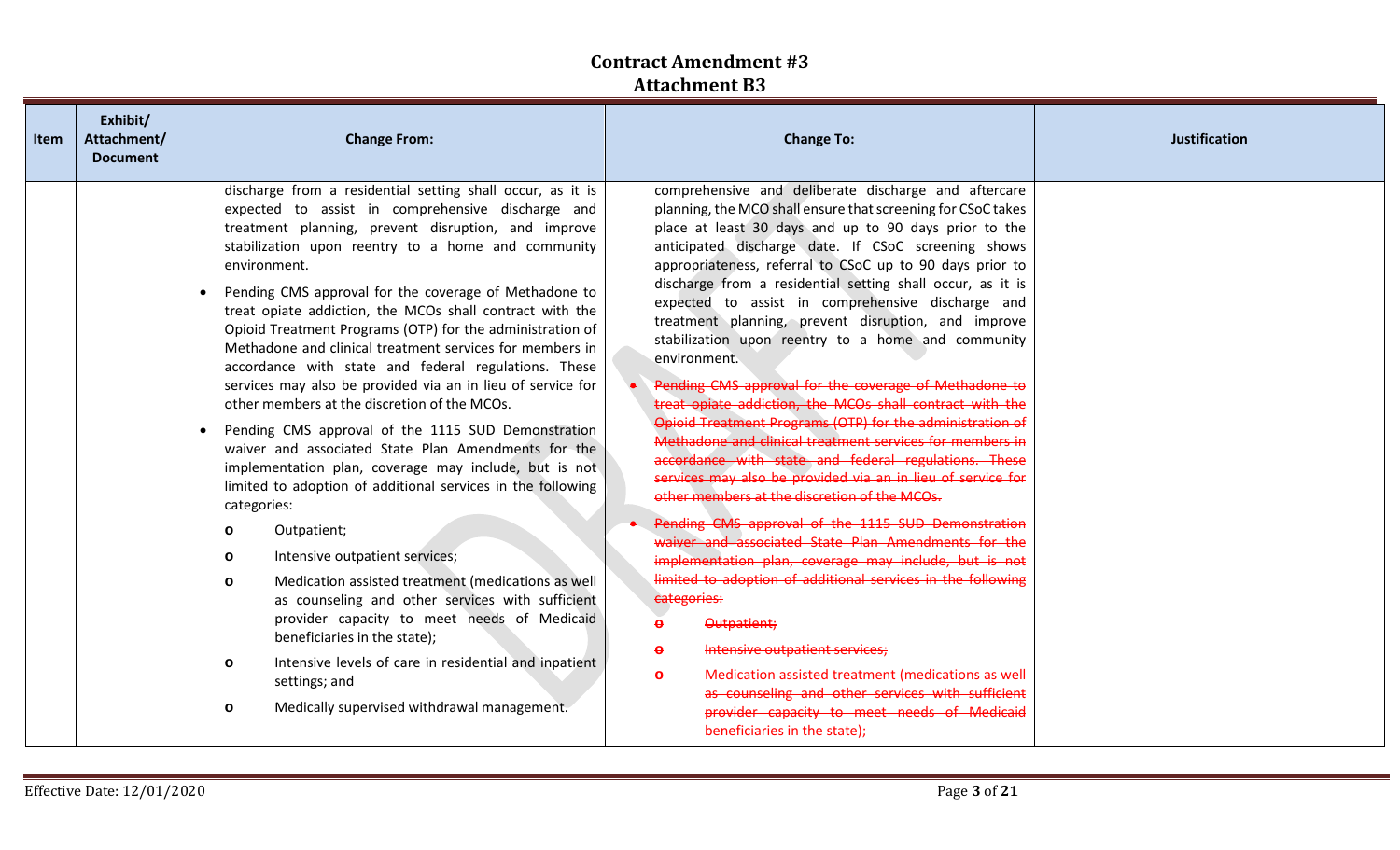| Item | Exhibit/<br>Attachment/<br><b>Document</b> | <b>Change From:</b>                                                                                                                                                                                                                                                                                                                                                                                                                                                                                                                                                                                                                                                                                                                                                                                                                                                                                           | <b>Change To:</b>                                                                                                                                                                                                                                                                                                                                                                                                                                                                                                                                                                                                                                                                                                                                                                                                                                                                                                                                                                                                                                     | <b>Justification</b>                                                                                                            |
|------|--------------------------------------------|---------------------------------------------------------------------------------------------------------------------------------------------------------------------------------------------------------------------------------------------------------------------------------------------------------------------------------------------------------------------------------------------------------------------------------------------------------------------------------------------------------------------------------------------------------------------------------------------------------------------------------------------------------------------------------------------------------------------------------------------------------------------------------------------------------------------------------------------------------------------------------------------------------------|-------------------------------------------------------------------------------------------------------------------------------------------------------------------------------------------------------------------------------------------------------------------------------------------------------------------------------------------------------------------------------------------------------------------------------------------------------------------------------------------------------------------------------------------------------------------------------------------------------------------------------------------------------------------------------------------------------------------------------------------------------------------------------------------------------------------------------------------------------------------------------------------------------------------------------------------------------------------------------------------------------------------------------------------------------|---------------------------------------------------------------------------------------------------------------------------------|
|      |                                            |                                                                                                                                                                                                                                                                                                                                                                                                                                                                                                                                                                                                                                                                                                                                                                                                                                                                                                               | Intensive levels of care in residential and inpatient<br>$\bullet$<br>settings; and<br>Medically supervised withdrawal management.<br>$\bullet$                                                                                                                                                                                                                                                                                                                                                                                                                                                                                                                                                                                                                                                                                                                                                                                                                                                                                                       |                                                                                                                                 |
| 4    | Attachment<br>B<br>Statement of<br>Work    | 6.4.5.1.8. Report on PSH outreach monthly and quarterly using a<br>format to be provided by the LDH PSH program manager; and<br>6.4.5.1.9. Work with PSH program management to assure an<br>optimal network of qualified service providers trained by the LDH<br>PSH program staff or designee to provide tenancy supports across<br>disability groups and certified to deliver services as defined in the<br>PSH Provider Certification Requirements.                                                                                                                                                                                                                                                                                                                                                                                                                                                        | 6.4.5.1.8. Report on PSH outreach monthly and quarterly using a<br>format to be provided by the LDH PSH program manager; and<br>6.4.5.1.9. Work with PSH program management to assure an<br>optimal network of qualified service providers trained by the LDH<br>PSH program staff or designee to provide tenancy supports across<br>disability groups and certified to deliver services as defined in the<br>PSH Provider Certification Requirements.                                                                                                                                                                                                                                                                                                                                                                                                                                                                                                                                                                                                | This revision removes a reporting requirement that is<br>duplicative of other monitoring efforts.                               |
| 5    | Attachment<br>B<br>Statement of<br>Work    | 6.4.7. In recognizing that at least 70 percent of behavioral health<br>can be and is treated in the PCP setting, the MCO shall be<br>responsible for the management and provision of all basic<br>behavioral health services including but not limited to those with<br>mild, moderate depression, ADHD, generalized anxiety, etc. that<br>can be appropriately screened, diagnosed or treated in a primary<br>care setting. MCO support shall include but not be limited to<br>assistance which will align their practices with best practice<br>standards, such as those developed by the American Academy of<br>Pediatrics, for the assessment, diagnosis, and treatment of ADHD,<br>such as increasing the accuracy of ADHD diagnosis, increasing<br>screening for other behavioral health concerns, and increasing the<br>use of behavioral therapy as first-line treatment for children under<br>age 6. | 6.4.7. In recognizing that at least 70 percent of behavioral health<br>can be and is treated in the PCP setting, the MCO shall be<br>responsible for the management and provision of all basic<br>behavioral health services including but not limited to those with<br>mild, moderate depression, ADHD, generalized anxiety, etc. that<br>can be appropriately screened, diagnosed or treated in a primary<br>care setting. MCO support shall include but not be limited to<br>assistance which will align their practices with best practice<br>standards in primary care for developmental, social, and emotional<br>concerns, to support early identification and early linkage to<br>treatment, such as those developed by the American Academy of<br>Pediatrics, for the assessment, diagnosis, and treatment of ADHD,<br>such as increasing the accuracy of ADHD diagnosis, increasing<br>screening for other behavioral health concerns, and increasing the<br>use of behavioral therapy as first-line treatment for children under<br>age 6. | This revision removes ADHD-specific provisions that<br>were addressed through Medicaid's PIP on ADHD,<br>which ended last year. |
| 6    | Attachment<br>B                            | 6.6.7. Some EPSDT preventive screening claims should be<br>submitted sooner than within twelve (12) months from date of<br>service due to the fact that the screenings periodicity can range                                                                                                                                                                                                                                                                                                                                                                                                                                                                                                                                                                                                                                                                                                                  | 6.6.7. Some EPSDT preventive screening claims should be<br>submitted sooner than within twelve (12) months from date of<br>service due to the fact that the screenings periodicity can range                                                                                                                                                                                                                                                                                                                                                                                                                                                                                                                                                                                                                                                                                                                                                                                                                                                          | This update corrects the link to an outdated periodicity<br>schedule.                                                           |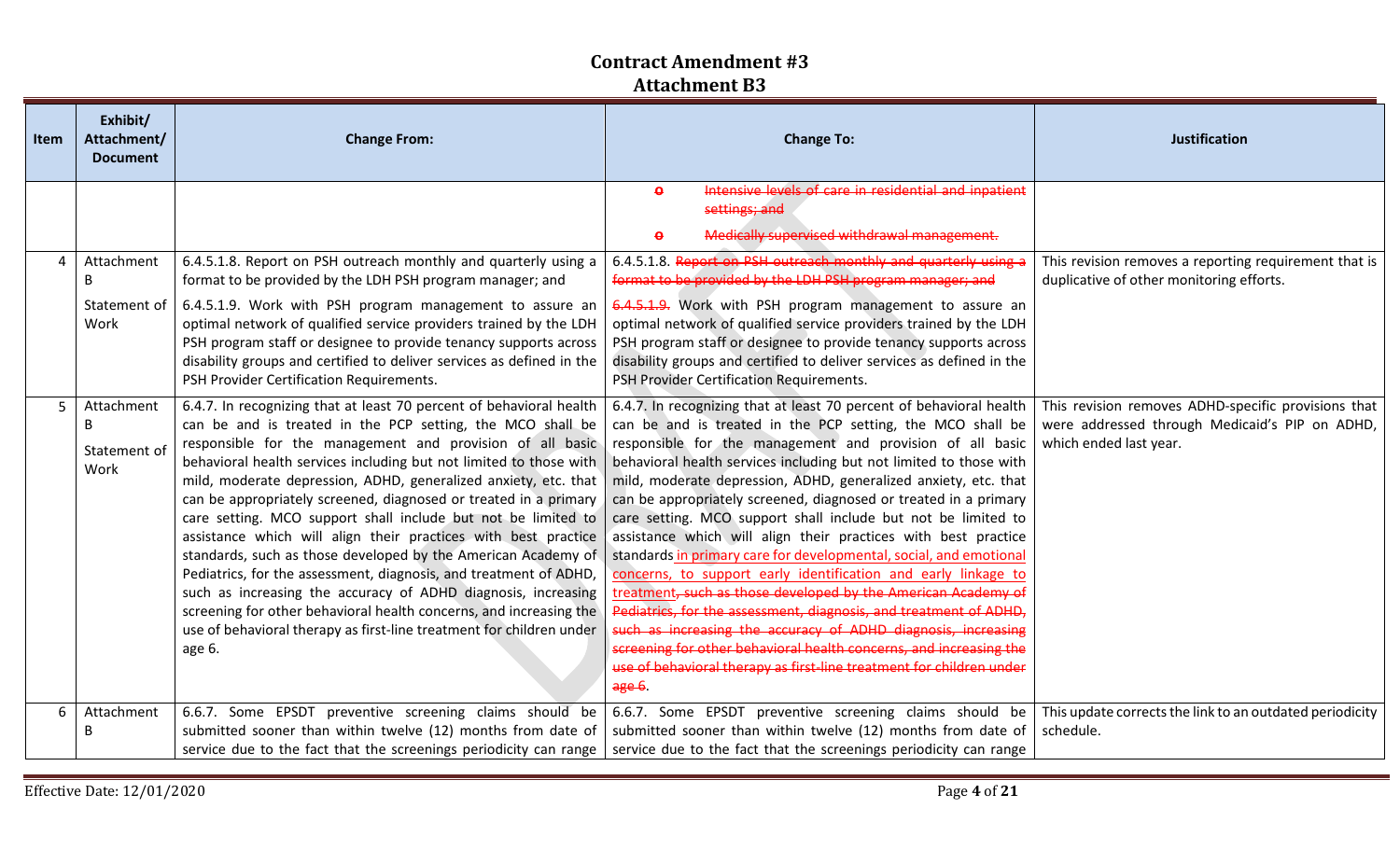| <b>Item</b> | Exhibit/<br>Attachment/<br><b>Document</b> | <b>Change From:</b>                                                                                                                                                                                                                                                                                                                                                                                                                                                                                                                                                                                                                                                                              | <b>Change To:</b>                                                                                                                                                                                                                                                                                                                                                                                                                                                                                                                                                                                                                                                                                | <b>Justification</b>                                                           |
|-------------|--------------------------------------------|--------------------------------------------------------------------------------------------------------------------------------------------------------------------------------------------------------------------------------------------------------------------------------------------------------------------------------------------------------------------------------------------------------------------------------------------------------------------------------------------------------------------------------------------------------------------------------------------------------------------------------------------------------------------------------------------------|--------------------------------------------------------------------------------------------------------------------------------------------------------------------------------------------------------------------------------------------------------------------------------------------------------------------------------------------------------------------------------------------------------------------------------------------------------------------------------------------------------------------------------------------------------------------------------------------------------------------------------------------------------------------------------------------------|--------------------------------------------------------------------------------|
|             | Statement of<br>Work                       | from every two months and up. See periodicity schedule at:<br>http://www.lamedicaid.com/<br>provweb1/ProviderTraining/packets/2013ProviderTraining/<br>Periodicity%20Schedule_2013_R.pdf                                                                                                                                                                                                                                                                                                                                                                                                                                                                                                         | from every two months and up. See periodicity schedule at:<br>http://www.lamedicaid.com/<br>provweb1/ProviderTraining/packets/2013ProviderTraining/<br>Periodicity%20Schedule 2013 R.pdf<br>http://www.lamedicaid.com/provweb1/ProviderTraining/packets/<br>2018ProviderTraining/2018 EPSDT Periodicity Schedule.pdf.                                                                                                                                                                                                                                                                                                                                                                            |                                                                                |
|             | Attachment<br>B<br>Statement of<br>Work    | 6.19.1.12. Persons living with HIV/AIDS and who are in need of<br>mental health or substance use early intervention, treatment, or<br>prevention services; and<br>6.19.1.13. Persons with serious mental illness who have complex<br>needs such as multiple chronic conditions, co-morbidities, and co-<br>existing functional impairments and who are at high risk of<br>inpatient admission or Emergency Department visits, including<br>enrollees transitioning across acute hospital, chronic disease and<br>rehabilitation hospital or nursing facility setting.                                                                                                                            | 6.19.1.12. Persons living with HIV/AIDS and who are in need of<br>mental health or substance use early intervention, treatment, or<br>prevention services; and<br>6.19.1.13. Persons with serious mental illness who have complex<br>needs such as multiple chronic conditions, co-morbidities, and co-<br>existing functional impairments and who are at high risk of<br>inpatient admission or Emergency Department visits, including<br>enrollees transitioning across acute hospital, chronic disease and<br>rehabilitation hospital or nursing facility setting-; and<br>6.19.1.14. Children enrolled under the Act 421 Children's Medicaid<br>Option.                                      | This addition includes the CMO in the special health<br>care needs population. |
| 8           | Attachment<br>B<br>Statement of<br>Work    | 6.38.8. Transition of Care for Integration of Specialized Behavioral<br>Health<br>For the period December 1, 2015 through February<br>6.38.8.1.<br>29, 2016 the MCO shall honor all Magellan authorization decisions<br>for outpatient services at the level of service and duration approved<br>prior to December 1, 2015. The MCO must continue to honor<br>existing Magellan authorizations beyond February 29, 2016 until<br>such time as a determination for continued services is complete<br>and the member and provider have been timely notified. These<br>requirements apply to all prior approvals regardless of the<br>provider's status as a contracted or non-contracted provider. | 6.38.8. Transition of Care for Integration of Specialized Behavioral<br>Health<br>For the period December 1, 2015 through February<br>6.38.8.1.<br>29, 2016 the MCO shall honor all Magellan authorization decisions<br>for outpatient services at the level of service and duration<br>approved prior to December 1, 2015. The MCO must continue to<br>honor existing Magellan authorizations beyond February 29, 2016<br>until such time as a determination for continued services is<br>complete and the member and provider have been timely<br>notified. These requirements apply to all prior approvals regardless<br>of the provider's status as a contracted or non-contracted provider. | The referenced provision is being removed, as it is no<br>longer relevant.     |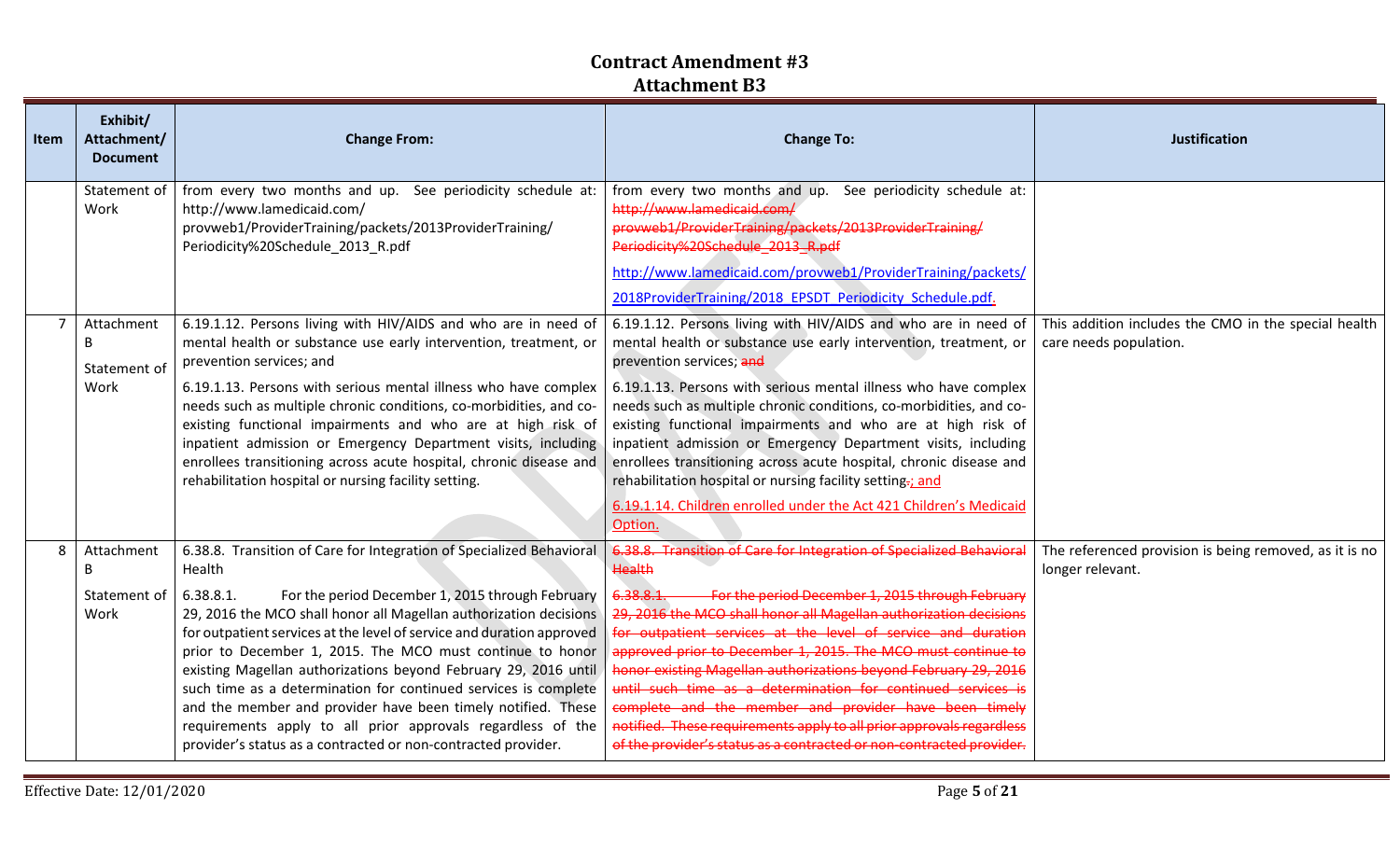| <b>Item</b> | Exhibit/<br>Attachment/<br><b>Document</b> | <b>Change From:</b>                                                                                                                                                                                                                                                                                                                                                                                                                                                                                                                                                                                                                                                                                             | <b>Change To:</b>                                                                                                                                                                                                                                                                                                                                                                                                                                                                                                                                                                                                                                                                                      | <b>Justification</b>                                                                                                          |
|-------------|--------------------------------------------|-----------------------------------------------------------------------------------------------------------------------------------------------------------------------------------------------------------------------------------------------------------------------------------------------------------------------------------------------------------------------------------------------------------------------------------------------------------------------------------------------------------------------------------------------------------------------------------------------------------------------------------------------------------------------------------------------------------------|--------------------------------------------------------------------------------------------------------------------------------------------------------------------------------------------------------------------------------------------------------------------------------------------------------------------------------------------------------------------------------------------------------------------------------------------------------------------------------------------------------------------------------------------------------------------------------------------------------------------------------------------------------------------------------------------------------|-------------------------------------------------------------------------------------------------------------------------------|
| 9           | Attachment<br>B<br>Statement of<br>Work    | 6.39.3.1. The MCO shall:<br>Ensure level of care evaluations/reevaluations and plans of<br>$\bullet$<br>care are developed timely and appropriately;<br>Ensure plans of care address members' assessed needs,<br>health and safety risk factors, and personal goals and are<br>consistent with the evaluation/assessment;<br>Ensure members are referred to service providers in<br>accordance with freedom of choice requirement;<br>Ensure members receive services in accordance with their<br>approved plan of care, including the type, scope, amount,<br>duration, and frequency; and<br>Conduct timely follow-up with members who miss<br>appointments or who are discharged from a 24-hour<br>facility. | 6.39.3.1. The MCO shall:<br>Ensure level of care evaluations/reevaluations and plans of<br>care are developed timely and appropriately; and<br>Ensure plans of care address members' assessed needs,<br>health and safety risk factors, and personal goals and are<br>consistent with the evaluation/assessment:<br>Ensure members are referred to service providers in<br>accordance with freedom of choice requirement;<br>Ensure members receive services in accordance with their<br>approved plan of care, including the type, scope, amount,<br>duration, and frequency; and<br>Conduct timely follow-up with members who miss<br>appointments or who are discharged from a 24-hour<br>facility. | This revision removes duplicative provisions, which<br>are addressed in the case management and plan of<br>care requirements. |
| 10          | Attachment<br>B<br>Statement of<br>Work    | 6.39.4. Assessments for Mental Health Rehabilitation Services for<br>adults:<br>6.39.4.1. The MCO shall be responsible for conducting or<br>subcontracting to conduct assessments as per the requirements in<br>the State Plan. LDH will establish process measures to monitor<br>access to timely assessments.<br>6.39.4.2. Assessment for eligibility shall be completed within<br>fourteen (14) calendar days of referral.<br>6.39.4.3. Annual recertification for services will be completed<br>within 365 days of most recent certification in order to assure that<br>there is no lapse in service authorization or services to members<br>who remain qualified.                                          | 6.39.4. Assessments for Mental Health Rehabilitation Services for<br>adults:<br>6.39.4.1. The MCO shall be responsible for conducting or<br>subcontracting to conduct assessments as per the requirements in<br>the State Plan. LDH will establish process measures to monitor<br>access to timely assessments.<br>6.39.4.2. Assessment for eligibility shall be completed within<br>fourteen (14) calendar days of referral.<br>6.39.4.3. Annual recertification for services will be completed<br>within 365 days of most recent certification in order to assure that<br>there is no lapse in service authorization or services to members<br>who remain qualified.                                 | Providers are responsible for the assessment, not LDH,<br>so the requirement will be moved to the provider<br>manual.         |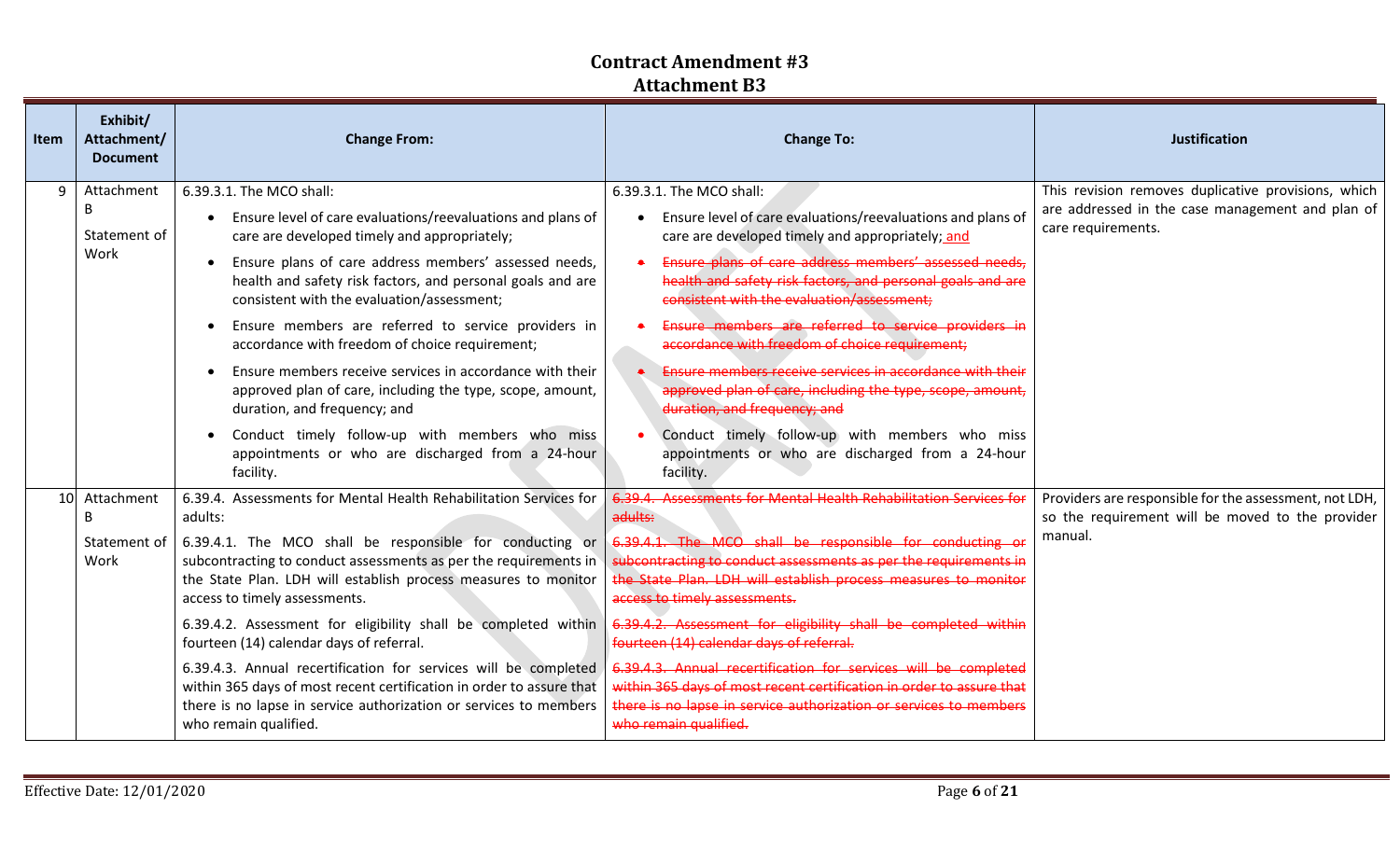| Item | Exhibit/<br>Attachment/<br><b>Document</b> | <b>Change From:</b>                                                                                                                                                                                                                                                                                                                                      | <b>Change To:</b>                                                                                                                                                                                                                                                                                                                                                                                                                                                                                                                                                                                                                                                       | <b>Justification</b>                                                                                                                                                                                       |
|------|--------------------------------------------|----------------------------------------------------------------------------------------------------------------------------------------------------------------------------------------------------------------------------------------------------------------------------------------------------------------------------------------------------------|-------------------------------------------------------------------------------------------------------------------------------------------------------------------------------------------------------------------------------------------------------------------------------------------------------------------------------------------------------------------------------------------------------------------------------------------------------------------------------------------------------------------------------------------------------------------------------------------------------------------------------------------------------------------------|------------------------------------------------------------------------------------------------------------------------------------------------------------------------------------------------------------|
|      | 11 Attachment<br>B<br>Statement of<br>Work | 7.3.3. Specialists<br>7.3.3.1. Travel distance to each specialty type shall not exceed 60<br>miles for at least 75% of members; and<br>7.3.3.2. Travel distance shall not exceed 90 miles for all members.                                                                                                                                               | 7.3.3. Specialists<br>7.3.3.1. Travel distance to each specialty type shall not exceed 60<br>miles for at least 75% of members; and<br>7.3.3.2. Travel distance shall not exceed 90 miles for all members<br>except as indicated in this Contract or the Provider Network<br><b>Companion Guide.</b><br>[subsequent provisions renumbered]                                                                                                                                                                                                                                                                                                                              | This modification reduces the distance standard for<br>specialty providers in consideration of enrollee access<br>to care and the feasibility of MCO compliance based<br>on reported data.                 |
| 12   | Attachment<br>B<br>Statement of<br>Work    | 7.4.<br><b>Provider to Member Ratios</b><br>7.4.1. The MCO must demonstrate that their network has a<br>sufficient number of providers and facilities to meet minimum ratio<br>requirements and allow adequate access for members. Adequate<br>ratios of providers to members can be found in the Provider<br><b>Network Companion Guide.</b>            | <b>Provider to Member Access Ratios</b><br>7.4.<br>7.4.1. Network Ratio<br>The MCO must demonstrate that their network has a sufficient<br>number of providers and facilities to meet minimum ratio<br>requirements and allow adequate access for members. Adequate<br>ratios of providers to members can be found in the Provider<br><b>Network Companion Guide.</b><br>7.4.2. Linkage Ratio<br>The MCO shall comply with the linkage ratios specified in the<br>Provider Network Companion Guide. The linkage ratio is a<br>calculation of the MCO's network provider to his/her patients who<br>are Louisiana Medicaid managed care enrollees, regardless of<br>MCO. | This revision distinguishes between a network vs.<br>linkage ratio to ensure adequacy of both the quantity<br>and capacity of network providers.<br>LDH will continue to provide linkage data to the MCOs. |
| 13   | Attachment<br>B<br>Statement of<br>Work    | 7.6.1.6. The MCO must offer a contract to the following providers:<br>Louisiana Office of Public Health (OPH);<br>$\bullet$<br>All OPH-certified School Based Health Clinics (SBHCs);<br>All small rural hospitals meeting the definition in the Rural<br>Hospital Preservation Act of 1997;<br>Federally Qualified Health Centers (FQHCs);<br>$\bullet$ | 7.6.1.6. The MCO must offer a contract to the following providers:<br>Louisiana Office of Public Health (OPH);<br>All OPH-certified School Based Health Clinics (SBHCs);<br>All small rural hospitals meeting the definition in the Rural<br>Hospital Preservation Act of 1997;<br>Federally Qualified Health Centers (FQHCs);                                                                                                                                                                                                                                                                                                                                          | This addition requires the MCO to offer a contract to<br>any provider that is actively providing services to a<br>CMO enrollee.                                                                            |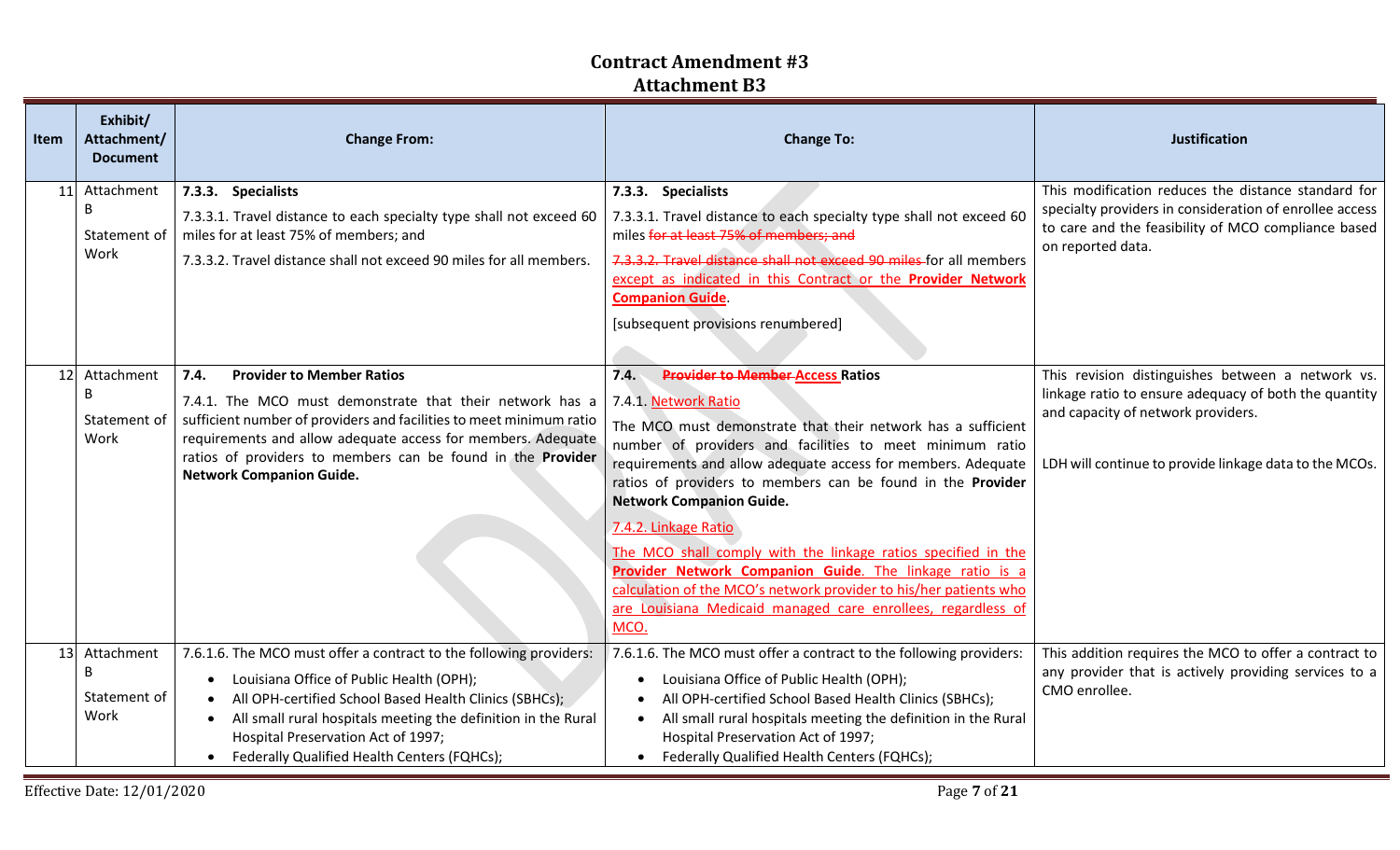| Item | Exhibit/<br>Attachment/<br><b>Document</b> | <b>Change From:</b>                                                                                                                                                                                                                                                                                                                                                                                                                                                                                                                                                                                                                                                                                                                                                                                                                                                                                                                                                                                                                                                                                                                                                                                                                                                                                                                                                                                                                                                                                                                                          | <b>Change To:</b>                                                                                                                                                                                                                                                                                                                                                                                                                                                                                                                                                                                                                                                                                                                                                                                                                                                                                                                                                                                                                                                                                                                                                                                                                                                                                                                                                                                                                                            | <b>Justification</b> |
|------|--------------------------------------------|--------------------------------------------------------------------------------------------------------------------------------------------------------------------------------------------------------------------------------------------------------------------------------------------------------------------------------------------------------------------------------------------------------------------------------------------------------------------------------------------------------------------------------------------------------------------------------------------------------------------------------------------------------------------------------------------------------------------------------------------------------------------------------------------------------------------------------------------------------------------------------------------------------------------------------------------------------------------------------------------------------------------------------------------------------------------------------------------------------------------------------------------------------------------------------------------------------------------------------------------------------------------------------------------------------------------------------------------------------------------------------------------------------------------------------------------------------------------------------------------------------------------------------------------------------------|--------------------------------------------------------------------------------------------------------------------------------------------------------------------------------------------------------------------------------------------------------------------------------------------------------------------------------------------------------------------------------------------------------------------------------------------------------------------------------------------------------------------------------------------------------------------------------------------------------------------------------------------------------------------------------------------------------------------------------------------------------------------------------------------------------------------------------------------------------------------------------------------------------------------------------------------------------------------------------------------------------------------------------------------------------------------------------------------------------------------------------------------------------------------------------------------------------------------------------------------------------------------------------------------------------------------------------------------------------------------------------------------------------------------------------------------------------------|----------------------|
|      |                                            | Rural Health Clinics (RHCs) (free-standing and hospital<br>$\bullet$<br>based);<br>Clinics and outpatient providers funded under the HRSA<br>administered Ryan White HIV/AIDS Program;<br>The MCO shall make a reasonable effort to contract with all<br>$\bullet$<br>local family planning clinics and providers, including those<br>funded by Title X of the Public Health Services Act services;<br>and<br>All providers approved by the LDH PSH program to provide<br>$\bullet$<br>tenancy and pre-tenancy supports for the Louisiana<br>Permanent Supportive Housing program.<br><b>Local Governing Entities;</b><br>$\bullet$<br>Methadone Clinics pending CMS approval;<br>Providers of addiction services for youth and adults at all<br>$\bullet$<br>levels of care (i.e., ASAM Levels 1, 2.1, 2-WM, 3.1, 3.2-WM,<br>$3.3, 3.5, 3.7, 3.7-WM, 4-WM);$<br>Providers of Evidenced Based Practices (EBPs), i.e.<br>Assertive Community Treatment (ACT), Multi-Systemic<br>Therapy (MST), Functional Family Therapy (FFT) and<br>Homebuilders <sup>®</sup> ;<br>Providers trained to implement specialized behavioral<br>$\bullet$<br>health services for the at-risk youth population age zero (0)<br>- age six (6) [e.g. Parent Child Interaction Therapy (PCIT),<br>Child-Parent Psychotherapy (CPP) and Parent Management<br>Training (PMT)];<br>All current Psychiatric Residential Treatment Facilities<br>$\bullet$<br>(PRTFs) and Therapeutic Group Homes (TGHs);<br>Current LMHPs (Psychologists, LCSW, LPC, LMFT, LAC,<br>$\bullet$<br>APRNs). | Rural Health Clinics (RHCs) (free-standing and hospital<br>based);<br>Clinics and outpatient providers funded under the HRSA<br>administered Ryan White HIV/AIDS Program;<br>• The MCO shall make a reasonable effort to contract with all<br>local family planning clinics and providers, including those<br>funded by Title X of the Public Health Services Act services;<br>and<br>All providers approved by the LDH PSH program to provide<br>tenancy and pre-tenancy supports for the Louisiana<br>Permanent Supportive Housing program.<br>• Local Governing Entities;<br>Methadone Clinics pending CMS approval;<br>Providers of addiction services for youth and adults at all<br>levels of care (i.e., ASAM Levels 1, 2.1, 2-WM, 3.1, 3.2-WM,<br>$3.3, 3.5, 3.7, 3.7-WM, 4-WM);$<br>• Providers of Evidenced Based Practices (EBPs), i.e.<br>Assertive Community Treatment (ACT), Multi-Systemic<br>Therapy (MST), Functional Family Therapy (FFT) and<br>Homebuilders <sup>®</sup> ;<br>Providers trained to implement specialized behavioral<br>health services for the at-risk youth population age zero (0)<br>$-$ age six (6) [e.g. Parent Child Interaction Therapy (PCIT),<br>Child-Parent Psychotherapy (CPP) and Parent Management<br>Training (PMT)];<br>• All current Psychiatric Residential Treatment Facilities<br>(PRTFs) and Therapeutic Group Homes (TGHs);<br>Current LMHPs (Psychologists, LCSW, LPC, LMFT, LAC,<br>APRNs)-; and |                      |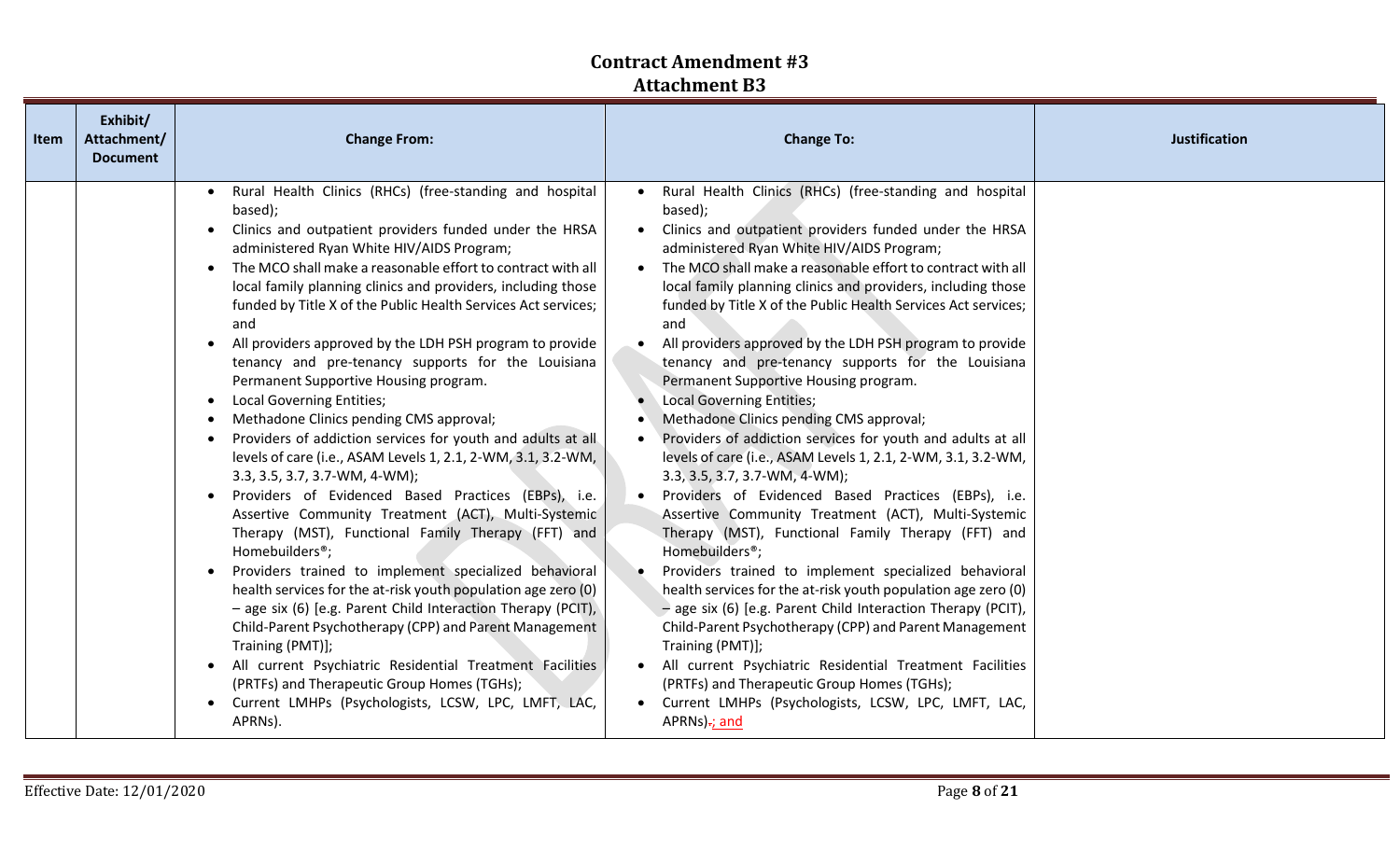| <b>Item</b> | Exhibit/<br>Attachment/<br><b>Document</b> | <b>Change From:</b>                                                                                                                                                                                                                                                                                                                                                                                                                                                                                                                                                                                                                                                                                                                                                                                                                                                                                         | <b>Change To:</b>                                                                                                                                                                                                                                                                                                                                                                                                                                                                                                                                                                                                                                                                                                                                                                                                                                                                                                                                                  | <b>Justification</b>                                                                                                                                                                                                                                                                                                                                                                                                                          |
|-------------|--------------------------------------------|-------------------------------------------------------------------------------------------------------------------------------------------------------------------------------------------------------------------------------------------------------------------------------------------------------------------------------------------------------------------------------------------------------------------------------------------------------------------------------------------------------------------------------------------------------------------------------------------------------------------------------------------------------------------------------------------------------------------------------------------------------------------------------------------------------------------------------------------------------------------------------------------------------------|--------------------------------------------------------------------------------------------------------------------------------------------------------------------------------------------------------------------------------------------------------------------------------------------------------------------------------------------------------------------------------------------------------------------------------------------------------------------------------------------------------------------------------------------------------------------------------------------------------------------------------------------------------------------------------------------------------------------------------------------------------------------------------------------------------------------------------------------------------------------------------------------------------------------------------------------------------------------|-----------------------------------------------------------------------------------------------------------------------------------------------------------------------------------------------------------------------------------------------------------------------------------------------------------------------------------------------------------------------------------------------------------------------------------------------|
|             |                                            |                                                                                                                                                                                                                                                                                                                                                                                                                                                                                                                                                                                                                                                                                                                                                                                                                                                                                                             | Providers that are actively serving Act 421 Children's<br>Medicaid Option enrollees, subject to 42 CFR 431.52 and<br>excluding intermediate care facilities (ICFs).                                                                                                                                                                                                                                                                                                                                                                                                                                                                                                                                                                                                                                                                                                                                                                                                |                                                                                                                                                                                                                                                                                                                                                                                                                                               |
|             | 14 Attachment<br>B<br>Statement of<br>Work | 7.9.5.9. Ensure that provider complaints are acknowledged within<br>three (3) business days of receipt; resolve and/or state the result<br>communicated to the provider within thirty (30) business days of<br>receipt (this includes referrals from LDH).                                                                                                                                                                                                                                                                                                                                                                                                                                                                                                                                                                                                                                                  | 7.9.5.9. Ensure that provider complaints are acknowledged within<br>three (3) business days of receipt; resolve and/or state the result<br>communicated to the provider within thirty (30) business-calendar<br>days of receipt (this includes referrals from LDH).                                                                                                                                                                                                                                                                                                                                                                                                                                                                                                                                                                                                                                                                                                | This edit aligns with sections 10.6.5 and 17.2.4.1 of the<br>Statement of Work.                                                                                                                                                                                                                                                                                                                                                               |
|             | 15 Attachment<br>B<br>Statement of<br>Work | [end of section]                                                                                                                                                                                                                                                                                                                                                                                                                                                                                                                                                                                                                                                                                                                                                                                                                                                                                            | 7.13.13 The MCO shall require providers of personal care services<br>(PCS) and home health care services to use the state-contracted<br>electronic visit verification (EVV) system in accordance with the<br>timeframes set forth in the 21st Century Cures Act or as directed by<br>LDH.                                                                                                                                                                                                                                                                                                                                                                                                                                                                                                                                                                                                                                                                          | This addition requires utilization of LDH's EVV system,<br>which was implemented on January 1, 2020. This is<br>necessary to ensure that service reporting is compliant<br>with EVV requirements in the 21st Century Cures Act.                                                                                                                                                                                                               |
|             | 16 Attachment<br>B<br>Statement of<br>Work | 8.5.1. Standard Service Authorization<br>8.5.1.1. The MCO shall make eighty percent (80%) of standard<br>service authorization determinations within two (2) business days<br>of obtaining appropriate medical information that may be required<br>regarding a proposed admission, procedure, or service requiring a<br>review determination, with the exception of authorizations for<br>CPST and PSR services for which the standard for determination is<br>within five (5) calendar days of obtaining appropriate medical<br>information. All standard service authorization determinations<br>shall be made no later than fourteen (14) calendar days following<br>receipt of the request for service.<br>8.5.1.1.1. The service authorization decision may be extended up<br>to fourteen (14) additional calendar days if:<br>8.5.1.1.1.1. The member, or the provider, requests the extension;<br>or | 8.5.1. Standard Service Authorization<br>8.5.1.1. The MCO shall make eighty percent (80%) of standard<br>service authorization determinations within two (2) business days<br>of obtaining appropriate medical information that may be required<br>regarding a proposed admission, procedure, or service requiring a<br>review determination, with the following exceptions:<br>8.5.1.1.1. The MCO shall make all inpatient hospital service<br>authorizations within two (2) calendar days of obtaining<br>appropriate medical information; and<br>8.5.1.1.2. The MCO shall make all of authorizations for CPST and<br>PSR service authorizations for which the standard for<br>determination is within five (5) calendar days of obtaining<br>appropriate medical information.<br>8.5.1.1.8.5.1.2. All standard service authorization determinations<br>shall be made no later than fourteen (14) calendar days following<br>receipt of the request for service. | This revision reduces timing of service authorization<br>decisions to ensure enrollee receipt of services in a<br>timely manner.<br>This edit to calendar days aligns with section 4.3.1 of<br>the Statement of Work, which requires MCO prior<br>authorization staff to authorize services 24 hours per<br>day, 7 days per week. It also removes expedited<br>language, as basic service authorizations are<br>performed sooner than 3 days. |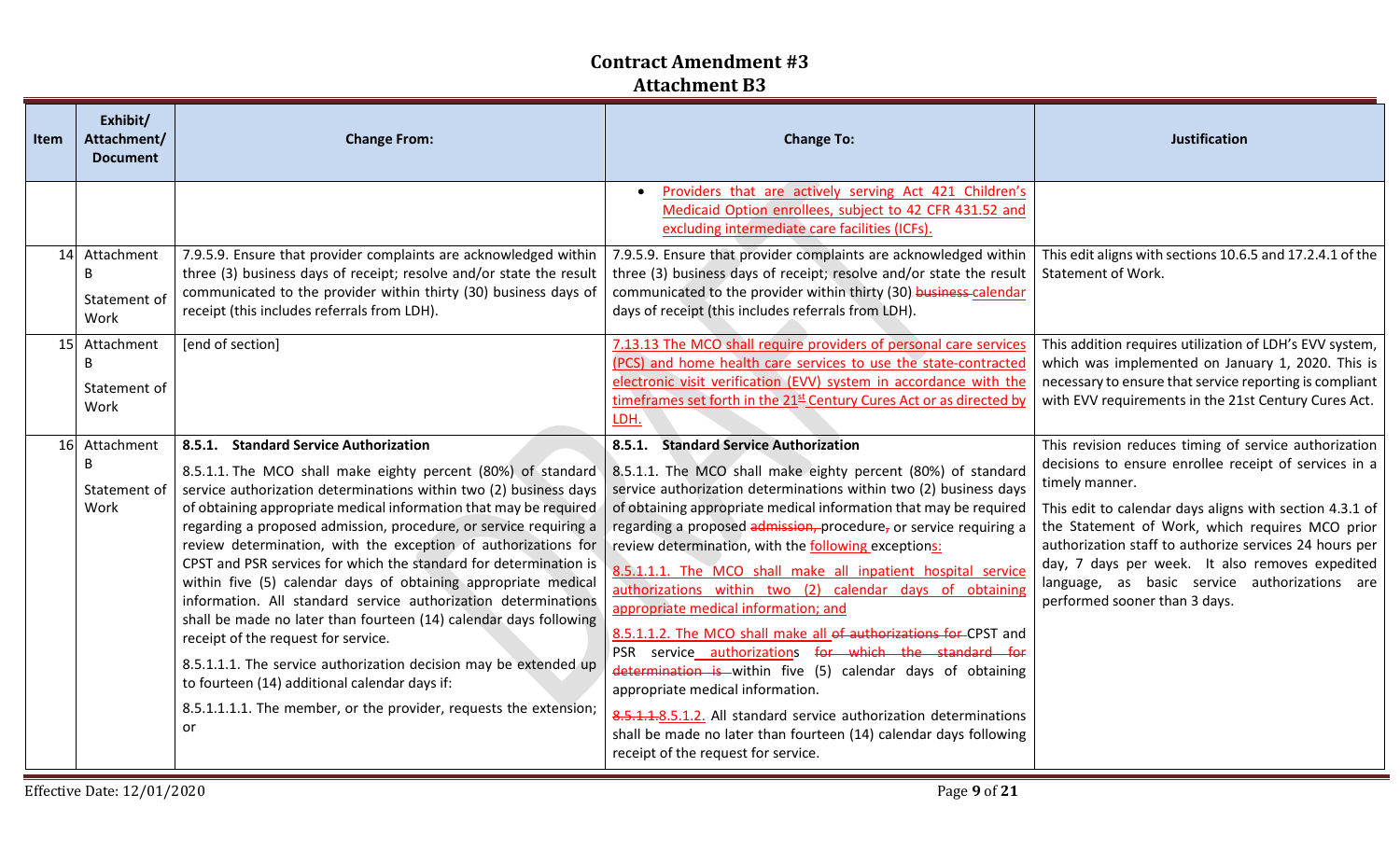| Item | Exhibit/<br>Attachment/<br><b>Document</b> | <b>Change From:</b>                                                                                                                                                                                                                                                                                                                                                                                                                                                     | <b>Change To:</b>                                                                                                                                                                                                                                                                                                                                                                                                                                                                                                                                                                                                                                                                                                                 | <b>Justification</b>                                        |
|------|--------------------------------------------|-------------------------------------------------------------------------------------------------------------------------------------------------------------------------------------------------------------------------------------------------------------------------------------------------------------------------------------------------------------------------------------------------------------------------------------------------------------------------|-----------------------------------------------------------------------------------------------------------------------------------------------------------------------------------------------------------------------------------------------------------------------------------------------------------------------------------------------------------------------------------------------------------------------------------------------------------------------------------------------------------------------------------------------------------------------------------------------------------------------------------------------------------------------------------------------------------------------------------|-------------------------------------------------------------|
|      |                                            | 8.5.1.1.1.2. The MCO justifies (to LDH upon request) a need for<br>additional information and how the extension is in the member's<br>interest.<br>8.5.1.2. The MCO shall make ninety-five percent (95%) of<br>concurrent review determinations within one (1) business day and<br>ninety-nine point five percent (99.5%) of concurrent review<br>determinations within two (2) business days of obtaining the<br>appropriate medical information that may be required. | 8.5.1.1.1.8.5.1.2.1. The service authorization decision may be<br>extended up to fourteen (14) additional calendar days if:<br>8.5.1.1.1.1.8.5.1.2.1.1. The member, or the provider, requests the<br>extension; or<br>8.5.1.1.1.2.8.5.1.2.1.2. The MCO justifies (to LDH upon request) a<br>need for additional information and how the extension is in the<br>member's interest.<br>8.5.1.2.8.5.1.3. The MCO shall make ninety five percent (95%) of all<br>concurrent review determinations within one (1) business calendar<br>day and ninety-nine point five percent (99.5%) of concurrent<br>review determinations within two (2) business days of obtaining<br>the appropriate medical information that may be required.    |                                                             |
|      | 17 Attachment<br>B<br>Statement of<br>Work | 8.8.1. Within 90 days of implementation, the MCO is required to<br>implement a Medication Therapy Management (MTM) program.<br>The MTM program should include participation from community<br>pharmacists, and include both in-person and telephonic<br>interventions with trained clinical pharmacists.                                                                                                                                                                | 8.8.1. Within 90 days of implementation, the MCO is required to<br>implement a Medication Therapy Management (MTM) program.<br>The MTM program should include participation from community<br>pharmacists, and include both in-person and telephonic<br>interventions with trained clinical pharmacists, MTM providers,<br>and enrollees. The MCO shall ensure that all requirements are met<br>regardless of whether the MCO utilizes a contractor for MTM<br>services. The MCO and its contractor, if applicable, shall not limit<br>the MTM services provided for enrollees meeting MTM criteria.<br>MTM criteria must be approved by LDH pharmacy staff. MTM shall<br>be executed as specified herein and as directed by LDH. | This revision clarifies requirements of the MTM<br>program. |
| 18   | Attachment<br>B<br>Statement of<br>Work    | 11.9.2. Consistent with reporting requirements in Section 18.0 of<br>this Contract, the MCO shall submit a quarterly update of the<br>maximum members. The MCO shall track slot availability and notify<br>LDH's Enrollment Broker when filled slots are within ninety percent<br>(90%) of capacity. The MCO is responsible for maintaining a record                                                                                                                    | 11.9.2. Consistent with reporting requirements in Section 18.0 of<br>this Contract, the MCO shall submit a quarterly update of the<br>maximum members. The MCO shall notify LDH of changes to its<br>maximum capacity. The MCO shall track slot availability and notify<br>LDH's Enrollment Broker when filled slots are within ninety percent<br>(90%) of capacity. The MCO is responsible for maintaining a record                                                                                                                                                                                                                                                                                                              | This revision was made to align with current practice.      |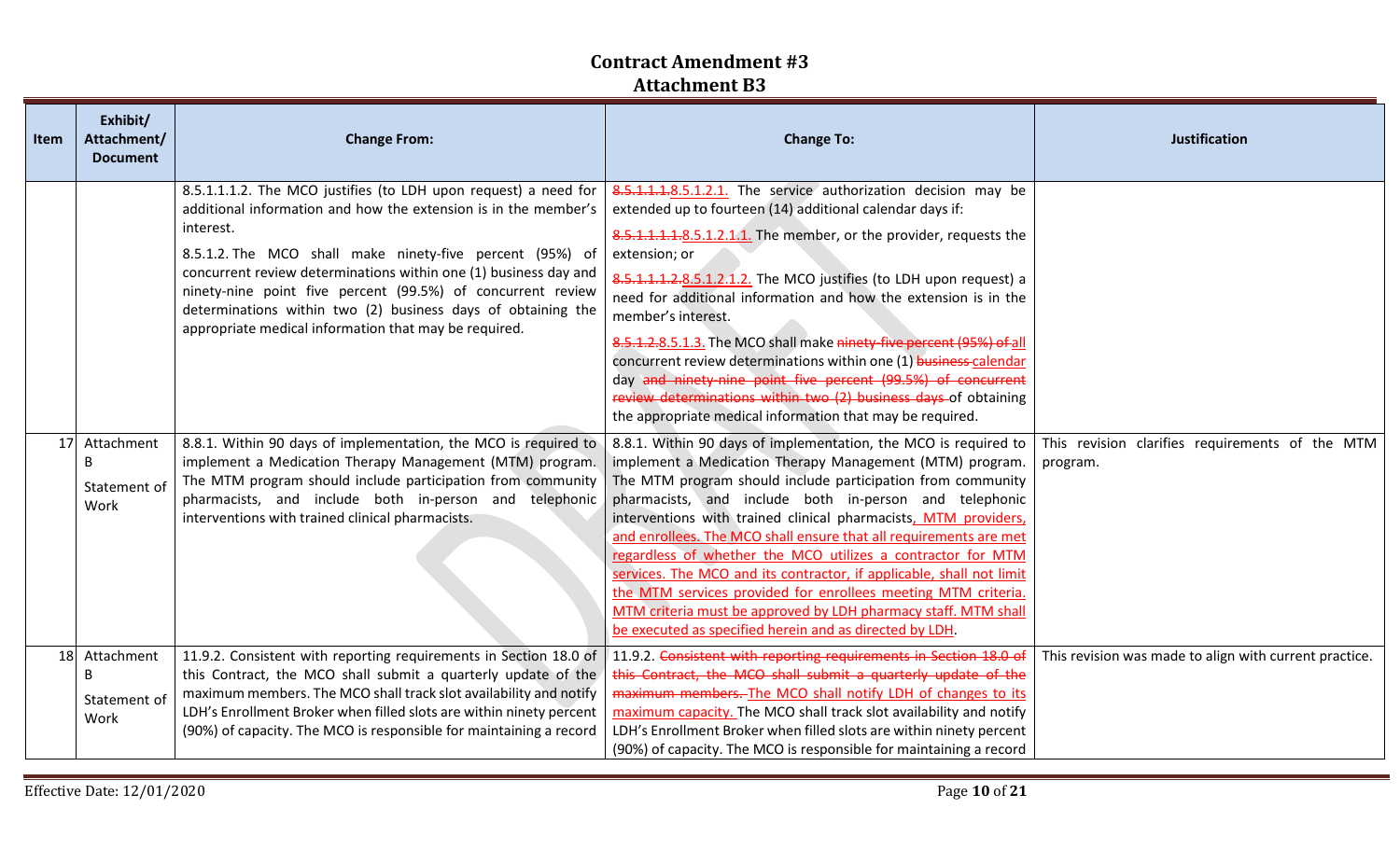| Item | Exhibit/<br>Attachment/<br><b>Document</b>            | <b>Change From:</b>                                                                                                                                                                                                                                                                                                                                                                                                                                                                                                                                                                                                                                                                                                                   | <b>Change To:</b>                                                                                                                                                                                                                                                                                                                                                                                                                                                                                                                                                                                                                                                                                                                          | Justification                                                                                                                                                              |
|------|-------------------------------------------------------|---------------------------------------------------------------------------------------------------------------------------------------------------------------------------------------------------------------------------------------------------------------------------------------------------------------------------------------------------------------------------------------------------------------------------------------------------------------------------------------------------------------------------------------------------------------------------------------------------------------------------------------------------------------------------------------------------------------------------------------|--------------------------------------------------------------------------------------------------------------------------------------------------------------------------------------------------------------------------------------------------------------------------------------------------------------------------------------------------------------------------------------------------------------------------------------------------------------------------------------------------------------------------------------------------------------------------------------------------------------------------------------------------------------------------------------------------------------------------------------------|----------------------------------------------------------------------------------------------------------------------------------------------------------------------------|
|      |                                                       | of total PCP linkages of Medicaid members and provide this<br>information quarterly to LDH.                                                                                                                                                                                                                                                                                                                                                                                                                                                                                                                                                                                                                                           | of total PCP linkages of Medicaid members and provide this<br>information quarterly to LDH.                                                                                                                                                                                                                                                                                                                                                                                                                                                                                                                                                                                                                                                |                                                                                                                                                                            |
|      | 19 Attachment<br>B<br>Statement of<br>Work            | 12.1.8. All marketing and member materials and activities shall<br>comply with the requirements in 42 CFR §438.10 and the LDH<br>requirements set forth in this Contract.                                                                                                                                                                                                                                                                                                                                                                                                                                                                                                                                                             | 12.1.8. All marketing and member materials and activities shall<br>comply with the requirements in 42 CFR §438.10 and the LDH<br>requirements set forth in this Contract and the Marketing and<br><b>Member Education Companion Guide.</b>                                                                                                                                                                                                                                                                                                                                                                                                                                                                                                 | This revision incorporates a companion guide to<br>provide clarification and operational guidance.                                                                         |
|      | 20 Attachment<br>B<br>Statement of<br>Work            | 12.2.1. The MCO shall maintain an LDH-approved plan detailing the<br>marketing and member education activities it will undertake and<br>materials it will create during the contract period, incorporating<br>LDH's requirements for participation in the MCO Program.                                                                                                                                                                                                                                                                                                                                                                                                                                                                | 12.2.1. The MCO shall maintain an LDH-approved plan detailing the<br>marketing and member education activities it will undertake and<br>materials it will create during the contract period, incorporating<br>LDH's requirements for participation in the MCO Program. The<br>MCO shall submit an updated plan in accordance with the<br>Marketing and Member Education Companion Guide within 30<br>days from the effective date of any extension to the Contract and<br>annually thereafter.                                                                                                                                                                                                                                             | This changes supports LDH's ability to monitor<br>marketing and member education activities.<br>Additionally, an updated plan has not been submitted<br>for several years. |
|      | 21 Attachment<br><sub>B</sub><br>Statement of<br>Work | 12.13.3. An MCO-issued member ID card that contains information<br>specific to the MCO. The member's ID card shall at a minimum<br>include, but not be limited to, the following information as it applies<br>to the covered populations as specified in section 3.3.3:<br>The member's name and date of birth;<br>The MCO's name and address;<br>Instructions for emergencies;<br>The PCP's name and telephone numbers (including after-<br>$\bullet$<br>hours number, if different from business hours number);<br>The toll-free number(s) for:<br>$\bullet$<br>24-hour Nurse Line<br>The Member Services Line<br>and Filing Grievances<br>24-hour behavioral health crisis line<br>o Provider Services and Prior Authorization and | 12.13.3. An MCO-issued member ID card that contains information<br>specific to the MCO. The member's ID card shall at a minimum<br>include, but not be limited to, the following information as it<br>applies to the covered populations as specified in section 3.3.3:<br>The member's name and date of birth;<br>The MCO's name and address;<br>Instructions for emergencies;<br>The PCP's name and telephone numbers (including after-<br>hours number, if different from business hours number);<br>The toll-free number(s) for:<br>24-hour Nurse Line<br>$\circ$<br>The Member Services Line<br>and Filing Grievances<br>$\circ$<br>24-hour behavioral health crisis line<br>Provider Services and Prior Authorization and<br>$\circ$ | This revision requires new machine-readable ID cards<br>to be phased in effective immediately, with all ID cards<br>converted by June 30, 2021.                            |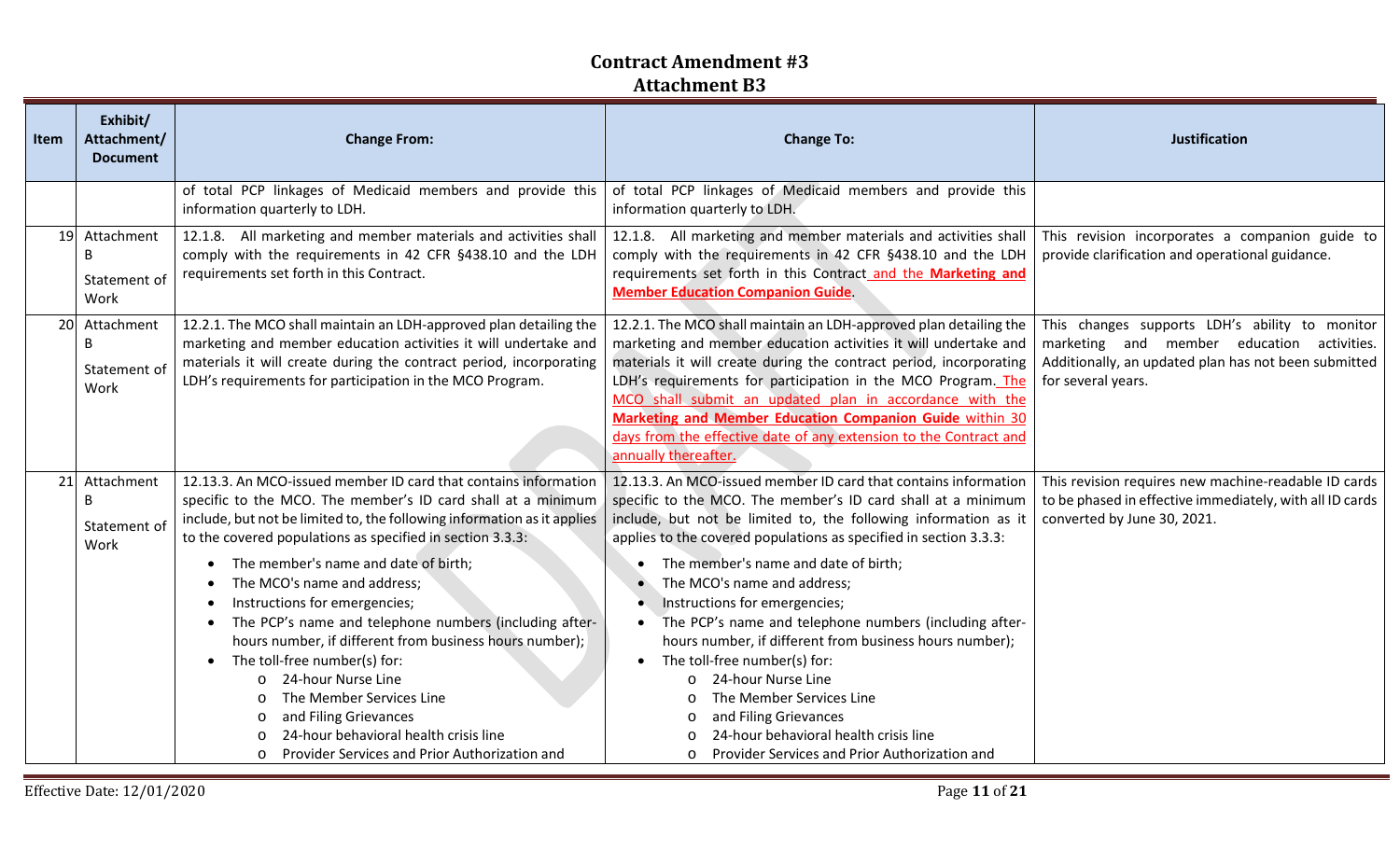| <b>Item</b> | Exhibit/<br>Attachment/<br><b>Document</b> | <b>Change From:</b>                                                                                                                                                                                                                                                                                                                                                                                                                                                                                                                                                                                                                                                                                                                                                                                                                                                                   | <b>Change To:</b>                                                                                                                                                                                                                                                                                                                                                                                                                                                                                                                                                                                                                                                                                                                                                                                                                                                                                                               | Justification                                                                                                             |
|-------------|--------------------------------------------|---------------------------------------------------------------------------------------------------------------------------------------------------------------------------------------------------------------------------------------------------------------------------------------------------------------------------------------------------------------------------------------------------------------------------------------------------------------------------------------------------------------------------------------------------------------------------------------------------------------------------------------------------------------------------------------------------------------------------------------------------------------------------------------------------------------------------------------------------------------------------------------|---------------------------------------------------------------------------------------------------------------------------------------------------------------------------------------------------------------------------------------------------------------------------------------------------------------------------------------------------------------------------------------------------------------------------------------------------------------------------------------------------------------------------------------------------------------------------------------------------------------------------------------------------------------------------------------------------------------------------------------------------------------------------------------------------------------------------------------------------------------------------------------------------------------------------------|---------------------------------------------------------------------------------------------------------------------------|
|             |                                            | o Reporting Medicaid Fraud (1-800-488-2917)                                                                                                                                                                                                                                                                                                                                                                                                                                                                                                                                                                                                                                                                                                                                                                                                                                           | Reporting Medicaid Fraud (1-800-488-2917); and<br>$\circ$<br>The member's Unique Identifying number encoded into a<br>standard 2D, QR machine-readable barcode and printed<br>with a minimum 3/4" height and width. The MCO shall<br>convert all ID cards to include this barcode by June 30,<br>2021.                                                                                                                                                                                                                                                                                                                                                                                                                                                                                                                                                                                                                          |                                                                                                                           |
|             | 22 Attachment<br>B<br>Statement of<br>Work | 14.9.4 The MCO shall take steps to require adoption of clinical<br>practice guidelines by specialized behavioral health providers and<br>measure compliance with the guidelines until such point that 90%<br>or more of providers consistently achieve at least 80% compliance<br>based on MCO measurement findings.                                                                                                                                                                                                                                                                                                                                                                                                                                                                                                                                                                  | 14.9.4 The MCO shall take steps to require adoption of clinical<br>practice guidelines by specialized behavioral health providers and<br>measure compliance with the guidelines until such point that 90%<br>or more of providers consistently achieve at least 80% compliance<br>based on MCO measurement findings.                                                                                                                                                                                                                                                                                                                                                                                                                                                                                                                                                                                                            | LDH has determined this is not a reasonable<br>expectation.                                                               |
|             | 23 Attachment<br>B<br>Statement of<br>Work | 15.4.2. The MCO is responsible for the return to the State of any<br>money paid for services provided by an excluded provider.                                                                                                                                                                                                                                                                                                                                                                                                                                                                                                                                                                                                                                                                                                                                                        | 15.4.2. The MCO is responsible for the return to the State of LDH<br>may recover from the MCO, via a deduction from the MCO's<br>capitation payment, any money paid for services provided by an<br>excluded provider.                                                                                                                                                                                                                                                                                                                                                                                                                                                                                                                                                                                                                                                                                                           | This change promotes operational efficiency.                                                                              |
|             | 24 Attachment<br>B<br>Statement of<br>Work | 15.7.8. LDH or its agent shall have the right to audit and investigate<br>providers and members within the MCO's network via "complex"<br>or "automated" review for a five (5) year period from the date of<br>service of a claim. LDH may recover from the provider any<br>overpayments identified by LDH or its agent, and said recovered<br>funds will be retained by the State.<br>15.7.14. In the event the provider does not refund overpayments<br>identified by the Department or its agent to the State, or arrange<br>for an acceptable payment plan with the State, within thirty (30)<br>calendar days of notification to the provider of the overpayment or<br>where applicable, within thirty (30) calendar days of notification of<br>the conclusion of the appeal process, the Department will notify<br>the MCO and the MCO shall initiate a payment withhold on the | 15.7.8. LDH or its agent shall have the right to audit and investigate<br>providers and members within the MCO's network via "complex"<br>or "automated" review for a five (5) year period from the date of<br>service of a claim. LDH may recover from the <b>provider-MCO</b> , via a<br>deduction from the MCO's capitation payment, any provider<br>overpayments identified by LDH or its agent, and said recovered<br>funds will be retained by the State. The MCO may pursue recovery<br>from the provider as a result of the State-identified overpayment.<br>15.7.14. In the event the provider does not refund overpayments<br>identified by the Department or its agent to the State, or arrange<br>for an acceptable payment plan with the State, within thirty (30)<br>calendar days of notification to the provider of the overpayment or<br>where applicable, within thirty (30) calendar days of notification of | This revision promotes operational efficiency and<br>reduces the possibility of a double recoupment from<br>the provider. |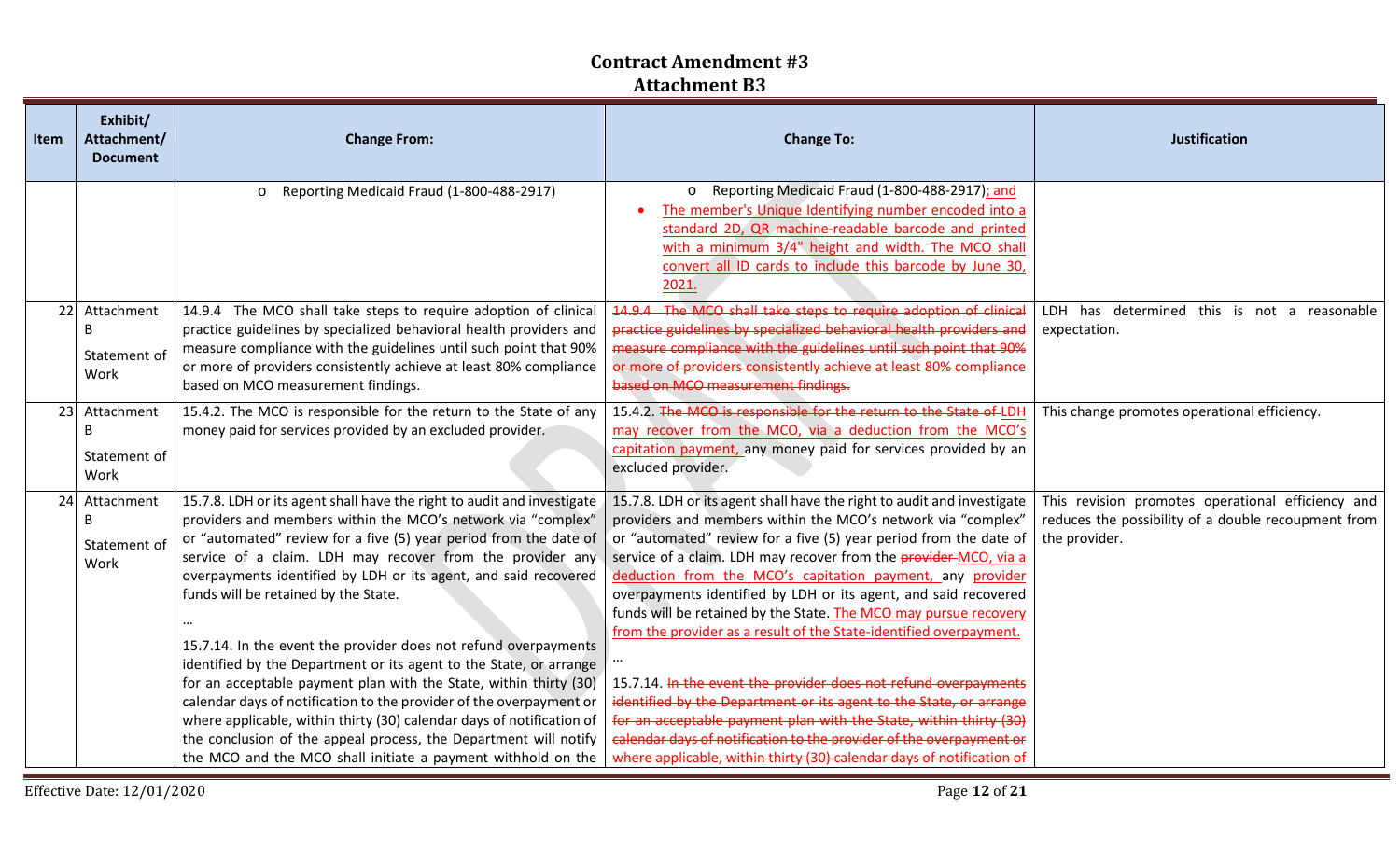| <b>Item</b> | Exhibit/<br>Attachment/<br><b>Document</b> | <b>Change From:</b>                                                                                                                                                                                                                                                                                                                                                                                                                                                                                                                                                                                                           | <b>Change To:</b>                                                                                                                                                                                                                                                                                                                                                                                                                                                                                                                                                                                                                                                                                                                                                                                                                                                                                                                       | <b>Justification</b>                                                                                                                                                                        |
|-------------|--------------------------------------------|-------------------------------------------------------------------------------------------------------------------------------------------------------------------------------------------------------------------------------------------------------------------------------------------------------------------------------------------------------------------------------------------------------------------------------------------------------------------------------------------------------------------------------------------------------------------------------------------------------------------------------|-----------------------------------------------------------------------------------------------------------------------------------------------------------------------------------------------------------------------------------------------------------------------------------------------------------------------------------------------------------------------------------------------------------------------------------------------------------------------------------------------------------------------------------------------------------------------------------------------------------------------------------------------------------------------------------------------------------------------------------------------------------------------------------------------------------------------------------------------------------------------------------------------------------------------------------------|---------------------------------------------------------------------------------------------------------------------------------------------------------------------------------------------|
|             |                                            | provider in the amount due to the Department. Upon LDH request,<br>the MCO shall refund to the State any amounts collected. Any<br>instances of a credit balance would be sustained by the MCO<br>and/or Department until resolved or dismissed under Department<br>rules.<br>15.7.15. In the event LDH or its agent recovers funds from a<br>provider due to an overpayment, the MCO shall submit corrected<br>encounter data within thirty (30) calendar days upon notification<br>by LDH, and shall not seek additional recovery from the provider for<br>the claims the LDH or its agent audited, unless approved by LDH. | the conclusion of the appeal process, the Department will notify<br>the MCO and the MCO shall initiate a payment withhold on the<br>provider in the amount due to the Department. Upon LDH request,<br>the MCO shall refund to the State any amounts collected. Any<br>instances of a credit balance would be sustained by the MCO<br>and/or Department until resolved or dismissed under Department<br>rules.<br>15.7.15. In the event LDH or its agent recovers funds from a<br>provider the MCO due to an provider overpayment, the MCO may<br>recover from the provider. If the MCO recovers state-identified<br>improper payments, the MCO shall submit corrected encounter<br>data within thirty (30) calendar days of notification by LDH <sub>7</sub> and<br>shall not seek additional recovery from the provider for the claims<br>the LDH or its agent audited, unless approved by LDH.<br>[subsequent provisions renumbered] |                                                                                                                                                                                             |
|             | 25 Attachment<br>B<br>Statement of<br>Work | 16.1.15 All contractor utilized computers and devices must:                                                                                                                                                                                                                                                                                                                                                                                                                                                                                                                                                                   | 16.1.15 The MCO shall comply with LDH electronic visit verification<br>(EVV) requirements for personal care services (PCS) and home<br>health care services in accordance with the timeframes set forth in<br>the 21st Century Cures Act or as directed by LDH.<br>16.1.16 All contractor utilized computers and devices must:<br>[subsequent provisions renumbered]                                                                                                                                                                                                                                                                                                                                                                                                                                                                                                                                                                    | This addition requires compliance with system and<br>technical requirements necessary to<br>ensure<br>interoperability with LDH's EVV system, as required by<br>the 21st Century Cures Act. |
| 26          | Attachment<br>B<br>Statement of<br>Work    | 16.3.10. LDH may require the MCO to complete an Information<br>Systems Capabilities Assessment (ISCA), which will be provided by<br>LDH. The ISCA shall be completed and returned to LDH no later than<br>thirty (30) days from the date the MCO signs the Contract LDH.                                                                                                                                                                                                                                                                                                                                                      | 16.3.10. LDH may require the MCO to complete an Information<br>Systems Capabilities Assessment (ISCA), which will be provided by<br>LDH at least sixty (60) days prior to the due date. The ISCA shall be<br>completed and returned to LDH no later than thirty (30) days from<br>the date the MCO signs the Contract LDH.                                                                                                                                                                                                                                                                                                                                                                                                                                                                                                                                                                                                              | This change allows for an ISCA to be conducted later in<br>the contract term, as it was not required at the start of<br>the contract.                                                       |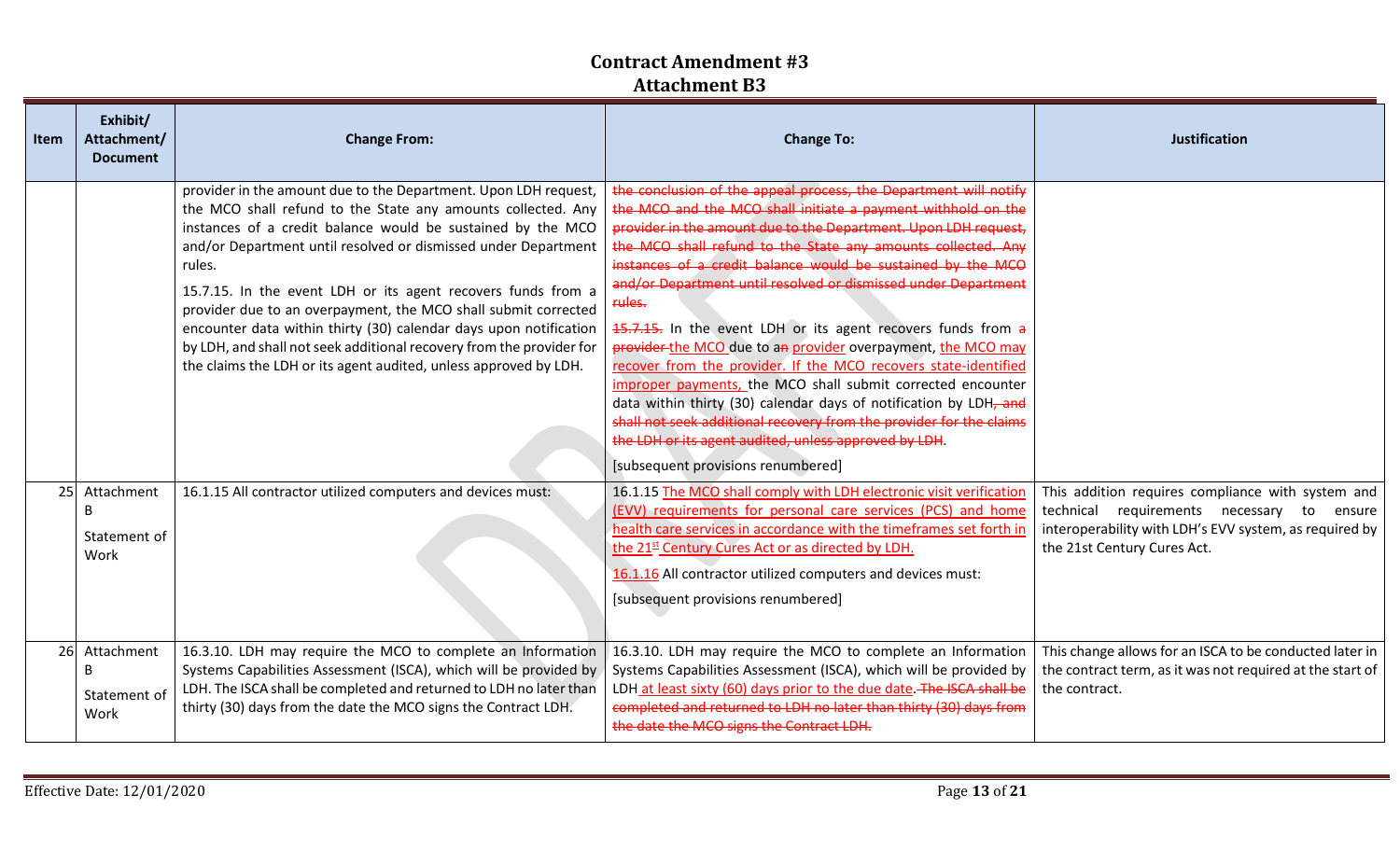| Item | Exhibit/<br>Attachment/<br><b>Document</b> | <b>Change From:</b> | <b>Change To:</b>                                                                                                                                                                                                                                                                                                                                                                                                                                                                                                                                                                                                                                                                                                                                                                                                                                                                                                                                                                                                                                                                                                                                                                                                                                                                                                                                                                                                                                                                                                                                                                                                                   | <b>Justification</b>                                                                                                                                                   |
|------|--------------------------------------------|---------------------|-------------------------------------------------------------------------------------------------------------------------------------------------------------------------------------------------------------------------------------------------------------------------------------------------------------------------------------------------------------------------------------------------------------------------------------------------------------------------------------------------------------------------------------------------------------------------------------------------------------------------------------------------------------------------------------------------------------------------------------------------------------------------------------------------------------------------------------------------------------------------------------------------------------------------------------------------------------------------------------------------------------------------------------------------------------------------------------------------------------------------------------------------------------------------------------------------------------------------------------------------------------------------------------------------------------------------------------------------------------------------------------------------------------------------------------------------------------------------------------------------------------------------------------------------------------------------------------------------------------------------------------|------------------------------------------------------------------------------------------------------------------------------------------------------------------------|
|      | 27 Attachment<br>B<br>Statement of<br>Work | [new section]       | <b>16.15 CMS Interoperability and Patient Access</b><br>The MCO shall be in compliance with the CMS Interoperability and<br><b>Patient Access for Medicare Advantage Organization and</b><br>Medicaid Managed Care Plans, State Medicaid Agencies, CHIP<br>Agencies and CHIP Managed Care Entities, Issues of Qualified<br>Health Plans on the Federally-Facilitated Exchanges, and Health<br>Care Providers (referred to as the "CMS Interoperability and<br>Patient Access final rule") no later than July 1, 2021.<br>The MCO shall:<br>16.15.1 Participate in development meetings as required by LDH.<br>16.15.2 Implement and maintain a standards-based Patient Access<br>application programming interface (API) to make certain health<br>information about Medicaid and CHIP beneficiaries, as defined by<br>CMS, accessible through the API, enabling enrollees to access their<br>health data on their Internet-enabled devices.<br>16.15.3 Establish a Payer-to-Payer Data Exchange, to comply with<br>enrollee requests to have their health data transferred from payer<br>to payer, no later than January 1, 2022.<br>16.15.4 Make standardized information about provider networks<br>available via a Fast Healthcare Interoperability Resources (FHIR)<br>based Provider Directory API. The MCO shall provide current<br>provider directory information via an API no later than July 1,<br>2021.<br>16.15.5 Make available required data in the United States Core<br>Data for Interoperability (USCDI) residing in health information<br>exchanges or public health agencies as described in 45 CFR<br>170.213. | This provision addresses MCO compliance of the<br>Interoperability and Patient Access final rule as<br>required by SHO 20-003, the CMS guidance for state<br>agencies. |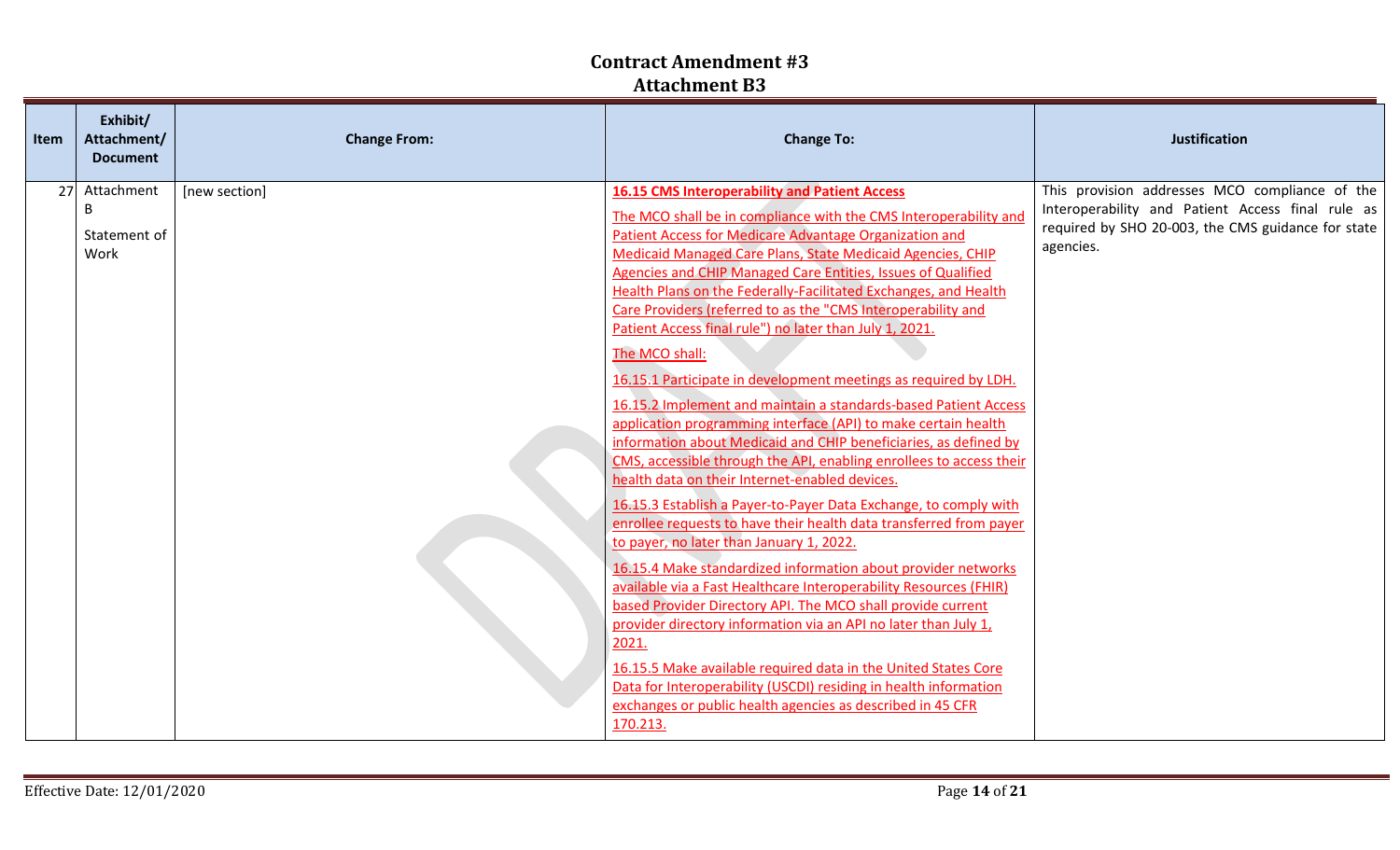| <b>Item</b> | Exhibit/<br>Attachment/<br><b>Document</b>     | <b>Change From:</b>                                                                                                                                                                                                                                                                                                                                                                                                                                                                                                                                                                                                                                                                  | <b>Change To:</b>                                                                                                                                                                                                                                                                                                                                                                                                                                                                                                                                                                                                                                                                                 | <b>Justification</b>                                                                                                        |
|-------------|------------------------------------------------|--------------------------------------------------------------------------------------------------------------------------------------------------------------------------------------------------------------------------------------------------------------------------------------------------------------------------------------------------------------------------------------------------------------------------------------------------------------------------------------------------------------------------------------------------------------------------------------------------------------------------------------------------------------------------------------|---------------------------------------------------------------------------------------------------------------------------------------------------------------------------------------------------------------------------------------------------------------------------------------------------------------------------------------------------------------------------------------------------------------------------------------------------------------------------------------------------------------------------------------------------------------------------------------------------------------------------------------------------------------------------------------------------|-----------------------------------------------------------------------------------------------------------------------------|
|             |                                                |                                                                                                                                                                                                                                                                                                                                                                                                                                                                                                                                                                                                                                                                                      | 16.15.6 Provide members free access to the MCO's API for<br>purposes of the Patient Access and Provider Directory APIs.                                                                                                                                                                                                                                                                                                                                                                                                                                                                                                                                                                           |                                                                                                                             |
| 28          | Attachment<br>B<br>Statement of<br>Work        | 17.2.1.3 Process and pay or deny, as appropriate, at least Ninety-<br>nine percent (99%) of all clean claims for each claim type, within<br>thirty (30) calendar days of the date of receipt.                                                                                                                                                                                                                                                                                                                                                                                                                                                                                        | 17.2.1.3 Process and pay or deny, as appropriate, at least Ninety-<br>nine percent (99%) of 100% of all clean claims for each claim type,<br>within thirty (30) calendar days of the date of receipt.                                                                                                                                                                                                                                                                                                                                                                                                                                                                                             | This revision ensures that 100% of clean claims are<br>processed, in combination with section 17.2.1.2.,<br>within 30 days. |
| 29          | Attachment<br>B<br>Statement of<br>Work        | 17.3<br><b>Payment to Providers</b><br>[end of section]                                                                                                                                                                                                                                                                                                                                                                                                                                                                                                                                                                                                                              | 17.3<br><b>Payment to Providers</b><br>$\ldots$<br>17.3.4 The MCO shall notify providers within five (5) business days<br>of discovery of a system error or "glitch" that impacts their<br>reimbursement.<br>17.3.4.1 The notification must outline the process of resolution,<br>including time frames, and be posted on the provider portal on the<br>MCO's web page and sent to providers via email and/or fax blast.<br>17.3.4.2 The MCO should provide its provider call center staff with<br>the relevant information immediately after discovery of the system<br>error or "glitch" occurs in order to ensure that staff will be able to<br>properly answer provider questions.            | This revision minimizes provider confusion and<br>improves communication related to payment issues.                         |
| 30          | Attachment<br><b>B</b><br>Statement of<br>Work | 17.13.1. Louisiana Health Insurance Premium Payment (LaHIPP)<br>program is a Louisiana Medicaid program that pays all or part of the<br>health insurance premium for an employee and their family if: (a)<br>health insurance is available from their job (i.e. Employer<br>Sponsored Insurance); (b) someone in the family has Medicaid; and<br>(c) it is determined that it would cost less for Louisiana Medicaid to<br>pay the health insurance premium for the person who receives<br>Medicaid than it would be for Louisiana Medicaid to pay the cost of<br>the same person's per member per month payment for physical<br>health coverage through the enrollee's managed care | 17.13.1. Louisiana Health Insurance Premium Payment (LaHIPP)<br>program is a Louisiana Medicaid program that pays all or part of the<br>health insurance premium for an employee and their family if: (a)<br>health insurance is available from their job (i.e. Employer<br>Sponsored Insurance); (b) someone in the family has Medicaid; and<br>(c) it is determined that it would cost less for Louisiana Medicaid to<br>pay the health insurance premium for the person who receives<br>Medicaid than it would be for Louisiana Medicaid to pay the cost of<br>the same person's per member per month payment for physical<br>health coverage through the enrollee's managed care organization | Adds reference to the CMO as an eligible population<br>for the LaHIPP program.                                              |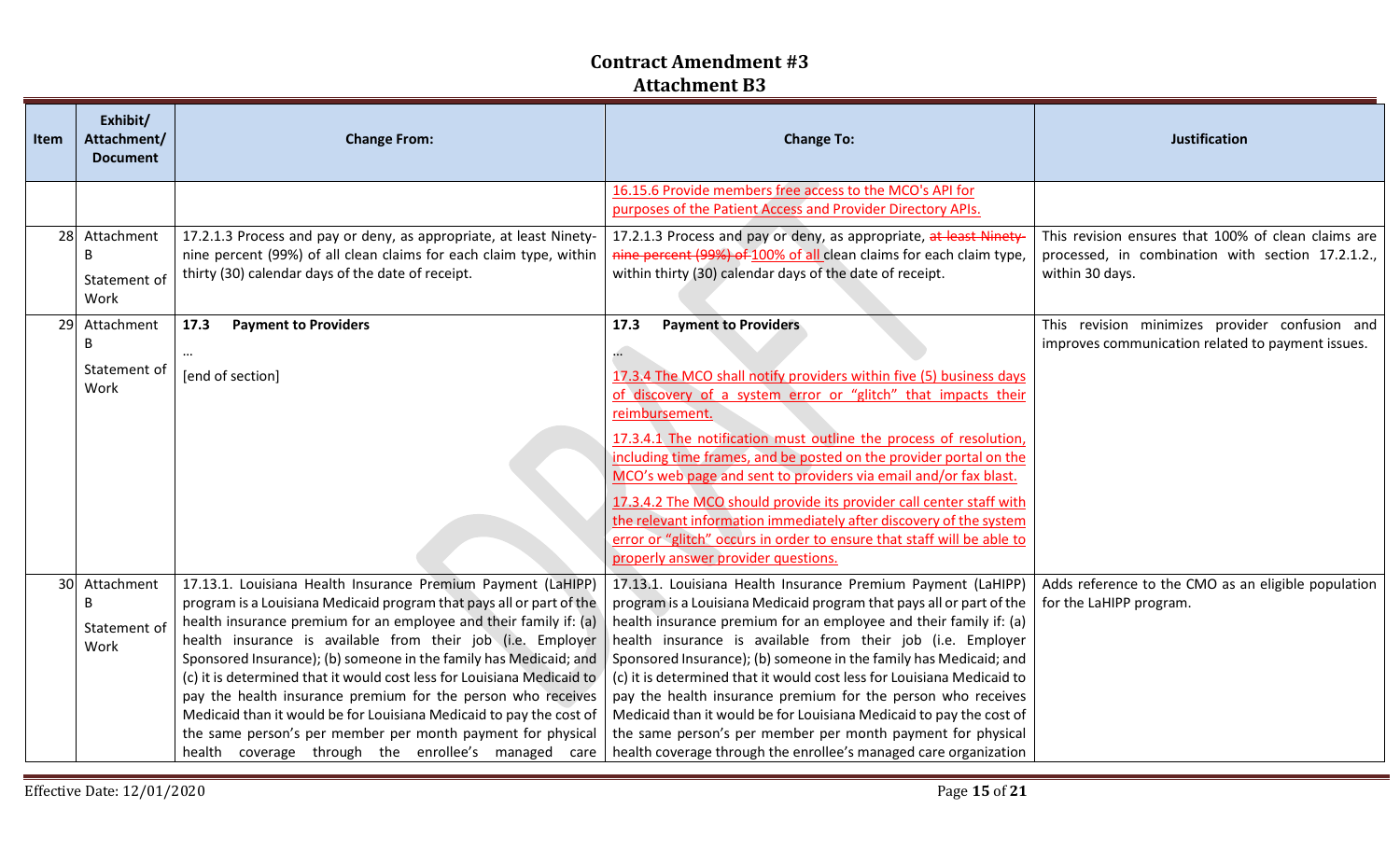| Item | Exhibit/<br>Attachment/<br><b>Document</b> | <b>Change From:</b>                                                                                                                                                                                                                                                                                                                                                                                                                                                                                                                                                                                                                                                                                                | <b>Change To:</b>                                                                                                                                                                                                                                                                                                                                                                                                                                                                                                                                                                                                                                                                                                                                                                        | <b>Justification</b>                                                                                                                                                 |  |
|------|--------------------------------------------|--------------------------------------------------------------------------------------------------------------------------------------------------------------------------------------------------------------------------------------------------------------------------------------------------------------------------------------------------------------------------------------------------------------------------------------------------------------------------------------------------------------------------------------------------------------------------------------------------------------------------------------------------------------------------------------------------------------------|------------------------------------------------------------------------------------------------------------------------------------------------------------------------------------------------------------------------------------------------------------------------------------------------------------------------------------------------------------------------------------------------------------------------------------------------------------------------------------------------------------------------------------------------------------------------------------------------------------------------------------------------------------------------------------------------------------------------------------------------------------------------------------------|----------------------------------------------------------------------------------------------------------------------------------------------------------------------|--|
|      |                                            | organization. The goal of LaHIPP is to reduce the number of the<br>uninsured and lower Medicaid spending by establishing a third<br>party resource as the primary payer of the Medicaid enrollee's<br>medical expenses.                                                                                                                                                                                                                                                                                                                                                                                                                                                                                            | or the enrollee receives Medicaid coverage through the Act 421<br>Children's Medicaid Option and meets the criteria specific to that<br>program for enrollment in LaHIPP. The goal of LaHIPP is to reduce<br>the number of the uninsured and lower Medicaid spending by<br>establishing a third party resource as the primary payer of the<br>Medicaid enrollee's medical expenses.                                                                                                                                                                                                                                                                                                                                                                                                      |                                                                                                                                                                      |  |
|      | 31 Attachment<br>B<br>Statement of<br>Work | 17.13.4. LaHIPP members are mandatorily enrolled in Medicaid<br>Managed Care for specialized behavioral health services, and non-<br>emergency medical transportation, including non-emergency<br>ambulance transportation, unless residing in an institution as<br>specified under Section 3.6.                                                                                                                                                                                                                                                                                                                                                                                                                   | 17.13.4. All LaHIPP members-participants are mandatorily enrolled<br>in Medicaid Managed Care for specialized behavioral health<br>services, and non-emergency medical transportation, including<br>non-emergency ambulance transportation, unless residing in an<br>institution as specified under Section 3.6.<br>LaHIPP participants who receive coverage via the Act 421 Children's<br>Medicaid Option are mandatorily enrolled in Medicaid Managed<br>Care for all Medicaid covered services.                                                                                                                                                                                                                                                                                       | Specifies that CMO enrollees are enrolled with MCOs<br>for full coverage, including physical health, specialized<br>behavioral health, NEMT, and NEAT.               |  |
|      | 32 Attachment<br>B<br>Statement of<br>Work | 17.13.5. The MCO is responsible for payment of LaHIPP<br>participants' total member liability (co-payments, co-insurance and<br>deductibles) if the participant uses a provider that accepts the<br>insurance as primary payer and Medicaid as secondary payer. If the<br>provider does not accept this payment arrangement, the<br>participant will be responsible for the member liability. The MCO<br>pays only after the third party has met the legal obligation to<br>pay. The MCO is always the payer of last resort, except when the<br>MCO is responsible for payment as primary payer for mental health<br>services and transportation services not covered by commercial<br>insurance as primary payer. | 17.13.5. The MCO is responsible for payment of LaHIPP<br>participants' total member liability (co-payments, co-insurance and<br>deductibles) if the participant uses a provider that accepts the<br>insurance as primary payer and Medicaid as secondary payer. If the<br>provider does not accept this payment arrangement, the<br>participant will be responsible for the member liability. The MCO<br>pays only after the third party has met the legal obligation to<br>pay. The MCO is always the payer of last resort, except when the<br>MCO is responsible for payment as primary payer for mental health<br>Medicaid covered services and transportation services not covered<br>by commercial insurance as primary payer (e.g., mental health and<br>transportation services). | This revision clarifies the responsibility of the MCOs to<br>pay for all Medicaid covered services that are not<br>covered by commercial insurance as primary payer. |  |
|      | 33 Attachment<br>B                         | 17.13.6. The mental health services listed below are typically not<br>reimbursed by commercial health plans. MCOs should accept the<br>following claims billed directly from the mental health provider                                                                                                                                                                                                                                                                                                                                                                                                                                                                                                            | 17.13.6. The mental health services listed below are typically not<br>reimbursed by commercial health plans. MCOs should accept the<br>following claims billed directly from the mental health provider                                                                                                                                                                                                                                                                                                                                                                                                                                                                                                                                                                                  | This revision adds services used by enrollees that are<br>commonly not reimbursed by commercial health plans<br>and for which the MCO would be primary payer.        |  |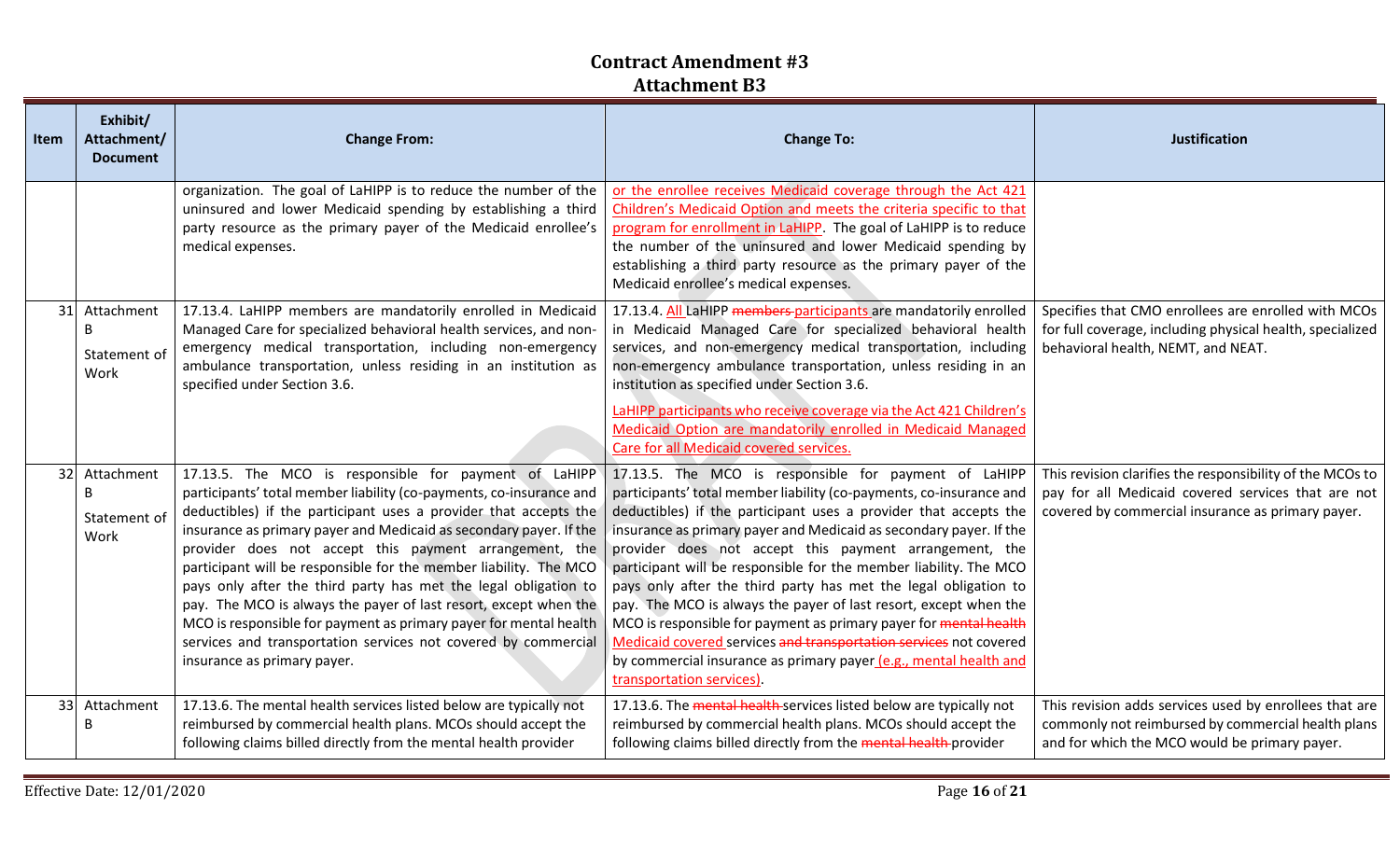| <b>Item</b> | Exhibit/<br>Attachment/<br><b>Document</b>                  | <b>Change From:</b>                                                                                                                                                                                                                                                                                                                                                                                                                                                                                                                        | <b>Change To:</b>                                                                                                                                                                                                                                                                                                                                                                                                                                                                                                                                                                                                                                                                                                      | <b>Justification</b>                                                                                               |
|-------------|-------------------------------------------------------------|--------------------------------------------------------------------------------------------------------------------------------------------------------------------------------------------------------------------------------------------------------------------------------------------------------------------------------------------------------------------------------------------------------------------------------------------------------------------------------------------------------------------------------------------|------------------------------------------------------------------------------------------------------------------------------------------------------------------------------------------------------------------------------------------------------------------------------------------------------------------------------------------------------------------------------------------------------------------------------------------------------------------------------------------------------------------------------------------------------------------------------------------------------------------------------------------------------------------------------------------------------------------------|--------------------------------------------------------------------------------------------------------------------|
|             | Statement of<br>Work                                        | without requiring an explanation of benefits from the primary<br>carrier and pay as primary payer.<br>H0018-Therapeutic Group Home<br>$\bullet$<br>H0039-Assertive Community Treatment per diem<br>$\bullet$<br>H0045-Crisis Stabilization<br>$\bullet$<br>H2017-Psychosocial Rehabilitation Services<br>$\bullet$<br>H0036-Community psychiatric support and treatment<br>$\bullet$<br>H2033-Multi-systemic Therapy<br>$\bullet$<br>H2011-Crisis Intervention Service, per 15 minutes<br>S9485-Crisis Intervention Mental Health Services | without requiring an explanation of benefits from the primary<br>carrier and pay as primary payer.<br>H0018-Therapeutic Group Home<br>$\bullet$<br>H0039-Assertive Community Treatment per diem<br>$\bullet$<br>H0045-Crisis Stabilization<br>$\bullet$<br>H2017-Psychosocial Rehabilitation Services<br>$\bullet$<br>H0036-Community psychiatric support and treatment<br>$\bullet$<br>H2033-Multi-systemic Therapy<br>$\bullet$<br>H2011-Crisis Intervention Service, per 15 minutes<br>$\bullet$<br>S9485-Crisis Intervention Mental Health Services<br>T1019-Early and Periodic Screening, Diagnosis and<br><b>Treatment (EPSDT) Personal Care Services (PCS)</b><br>T1025, T1026, T2002-Pediatric Day Health Care |                                                                                                                    |
|             | 34 Attachment<br>B<br>Statement of<br>Work<br>35 Attachment | 18.13.1 The MCO shall report to LDH indicators relative to<br>individual evaluations on a monthly basis with information<br>available by region, type of placements, results of<br>recommendations, location of individuals and referral sources as<br>outlined in the LDH-issued reporting template.<br>20.3.3. The Table of Monetary Penalties                                                                                                                                                                                           | 18.13.1 The MCO shall report to LDH indicators relative to<br>individual evaluations on a monthly quarterly basis with<br>information available by region, type of placements, results of<br>recommendations, location of individuals and referral sources as<br>outlined in the LDH-issued reporting template.<br><b>Failed Deliverables:</b>                                                                                                                                                                                                                                                                                                                                                                         | This change aligns the contract with current practice.<br>This provision adds a penalty for failing to pay co-pays |
|             | B<br>Statement of<br>Work                                   | [new penalty]                                                                                                                                                                                                                                                                                                                                                                                                                                                                                                                              | <b>Act 421 Children's Medicaid Option</b><br>Untimely payment of co-payments and deductibles for LaHIPP<br>participants who are enrolled in the Act 421 Children's Medicaid<br>Option.<br>Penalty:                                                                                                                                                                                                                                                                                                                                                                                                                                                                                                                     | and deductibles for LaHIPP-participating CMO<br>enrollees.                                                         |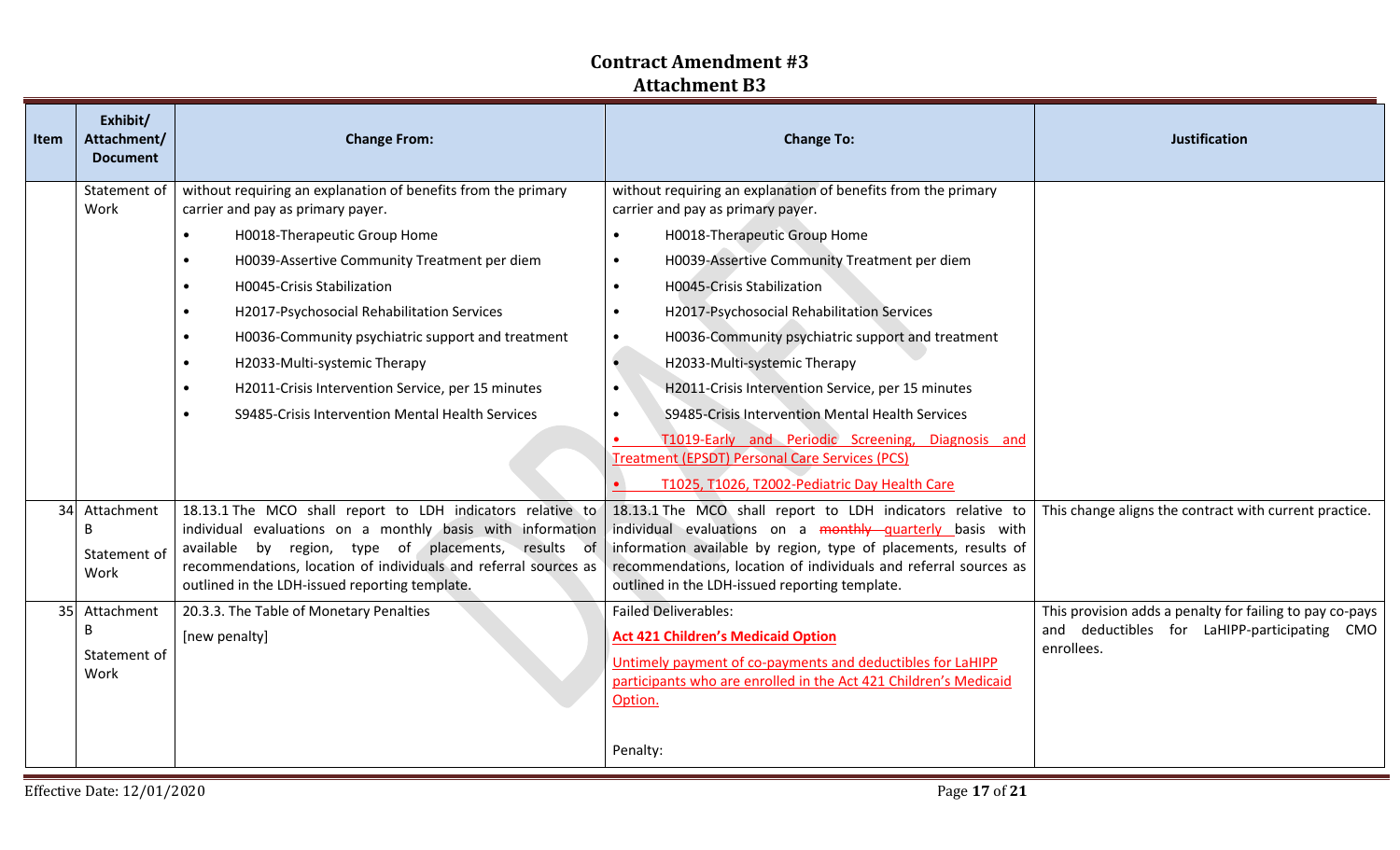| <b>Item</b> | Exhibit/<br>Attachment/<br><b>Document</b> | <b>Change From:</b> | <b>Change To:</b>                                                                                                                                                                                                                                                                                                                                                                                                                                                                                                                                                                                                                                                                                                                                                                                                                                                                                                                                                                                                                                                                                                                                                                                                                                                                                                                                                                                                                                                                                                                     | <b>Justification</b>                              |  |
|-------------|--------------------------------------------|---------------------|---------------------------------------------------------------------------------------------------------------------------------------------------------------------------------------------------------------------------------------------------------------------------------------------------------------------------------------------------------------------------------------------------------------------------------------------------------------------------------------------------------------------------------------------------------------------------------------------------------------------------------------------------------------------------------------------------------------------------------------------------------------------------------------------------------------------------------------------------------------------------------------------------------------------------------------------------------------------------------------------------------------------------------------------------------------------------------------------------------------------------------------------------------------------------------------------------------------------------------------------------------------------------------------------------------------------------------------------------------------------------------------------------------------------------------------------------------------------------------------------------------------------------------------|---------------------------------------------------|--|
|             |                                            |                     | Five thousand dollars (\$5,000.00) per occurrence per day that the<br>co-payment or deductible is past due.                                                                                                                                                                                                                                                                                                                                                                                                                                                                                                                                                                                                                                                                                                                                                                                                                                                                                                                                                                                                                                                                                                                                                                                                                                                                                                                                                                                                                           |                                                   |  |
|             | 36 Attachment<br>B<br>Statement of<br>Work | [end of section]    | 20.3.5 Notices of Action<br>20.3.5.1 LDH may first notify the MCO of incidents of non-<br>compliance and of LDH's authority to impose a monetary penalty<br>via a Notice of Action (NOA). The NOA will include the basis and<br>nature of the violation, the relevant contract sections and/or<br>provisions of law, the deadline to cure the violation, if applicable,<br>and the methodology for calculation of any monetary penalty if the<br>violation is not cured by the established deadline, if applicable.<br>20.3.5.2 LDH may require the MCO to provide a written response<br>with a detailed explanation of the reasons for the violation, the<br>MCO's assessment or diagnosis of the cause, and MCO's plan to<br>address or cure the deficiency within the timeframe set forth in the<br>NOA.<br>20.3.5.3 Repeated deficiencies or the repeated failure to resolve<br>any such deficiencies may entitle LDH to pursue any other remedy<br>provided in the Contract or any other appropriate remedy available<br>under law.<br>20.3.5.4 At any time and at its sole discretion, LDH may impose or<br>pursue one or more remedies for each item of noncompliance and<br>will determine appropriate remedies on a case-by-case basis.<br>20.3.6 Notices of Monetary Penalty<br>Monetary penalties may be assessed against the MCO at the sole<br>discretion of LDH, regardless of whether an NOA is issued. LDH will<br>notify the MCO of the assessment of monetary penalties via a<br>Notice of Monetary Penalty (NOMP). | Formalizes the process for issuing NOAs and NMPs. |  |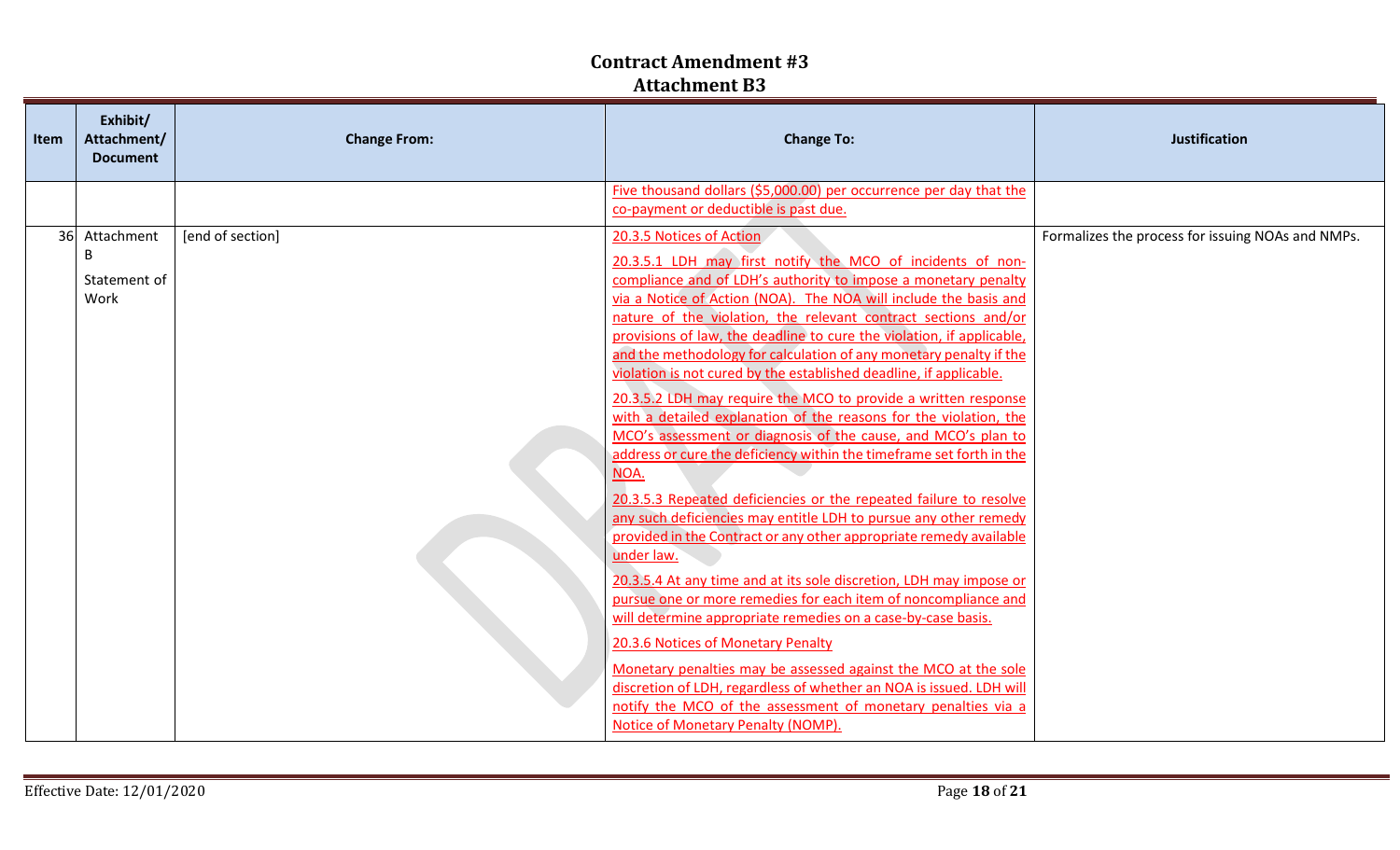| <b>Item</b> | Exhibit/<br>Attachment/<br><b>Document</b> | <b>Change From:</b> | <b>Change To:</b>                                                                                                                                                                                                                                                                                                                                                                                                                                                                                                                                                                                                                                                                                                                                                                                                                                                                                                                                                                                                                                                                                                                                                                                                                                                                                                                                                                                                                                                                                                                                                                                                                                                                      | <b>Justification</b>                                                                                                              |
|-------------|--------------------------------------------|---------------------|----------------------------------------------------------------------------------------------------------------------------------------------------------------------------------------------------------------------------------------------------------------------------------------------------------------------------------------------------------------------------------------------------------------------------------------------------------------------------------------------------------------------------------------------------------------------------------------------------------------------------------------------------------------------------------------------------------------------------------------------------------------------------------------------------------------------------------------------------------------------------------------------------------------------------------------------------------------------------------------------------------------------------------------------------------------------------------------------------------------------------------------------------------------------------------------------------------------------------------------------------------------------------------------------------------------------------------------------------------------------------------------------------------------------------------------------------------------------------------------------------------------------------------------------------------------------------------------------------------------------------------------------------------------------------------------|-----------------------------------------------------------------------------------------------------------------------------------|
|             | 37 Attachment<br>B<br>Statement of<br>Work | 22.0 RESERVED       | 22.0 RESERVED-Disputes and Appeals<br>22.1 If LDH chooses to notify the MCO of incidents of non-<br>compliance and of LDH's authority to impose a monetary penalty<br>via a NOA prior to assessing the penalty or sanction, the MCO may<br>dispute infractions contained within the NOA through the following<br>process:<br>22.1.1 Within fourteen (14) calendar days after receipt of the NOA,<br>the MCO shall submit its dispute of the NOA directly to the<br>Medicaid Deputy Director or his/her designee in writing via e-mail;<br>this submission shall include all arguments, materials, data, and<br>information necessary to resolve the dispute.<br>22.1.2 The MCO shall waive any dispute or argument not raised<br>within fourteen (14) calendar days of receiving the NOA. The MCO<br>shall also waive the right to use any materials, data, and/or<br>information not contained in or accompanying the MCO's<br>submission submitted within the fourteen (14) calendar days<br>following its receipt of the NOA in any subsequent NOMP issued<br>should the MCO fail to demonstrate compliance as stated in the<br>NOA.<br>22.1.3 The Medicaid Deputy Director or his/her designee will<br>decide the dispute, reduce the decision to writing, and provide a<br>copy to the MCO. This written decision will be final.<br>22.2 To appeal the assessment of a monetary penalty or<br>intermediate sanction:<br>22.2.1 Within seven (7) business days of receipt of the NOMP, the<br>MCO shall submit its appeal in writing to the Medicaid Deputy<br>Director or his/her designee. LDH will issue a written decision<br>within fifteen (15) business days of the appeal. | This new provision establishes a formal process and<br>timeline for resolving disputes and appeals of non-<br>compliance actions. |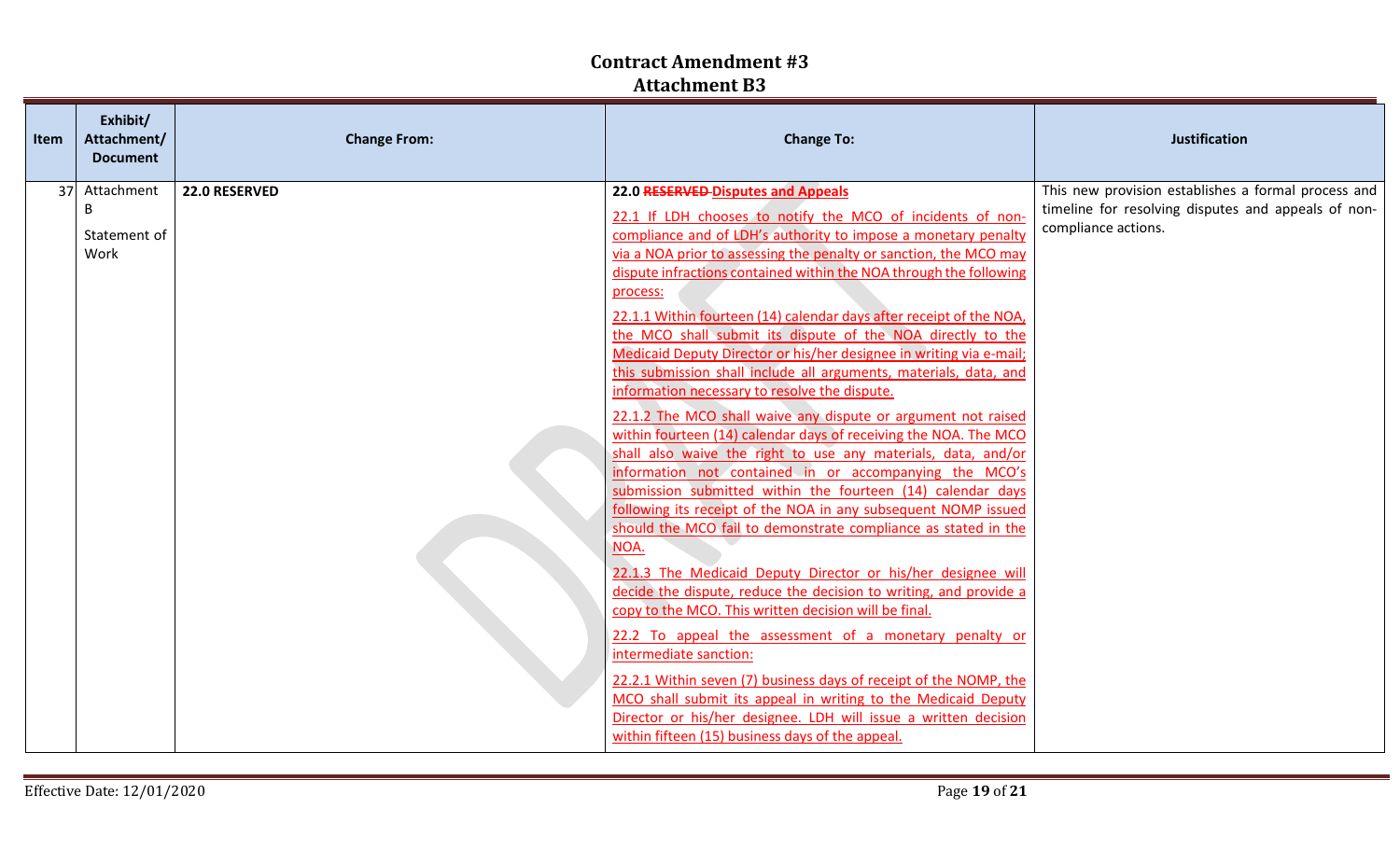| Item | Exhibit/<br>Attachment/<br><b>Document</b> | <b>Change From:</b>                                                                                                                                                                                                                                                                                                                                                                                                                                                                                                                                                                                                                                                                                                                             | <b>Change To:</b>                                                                                                                                                                                                                                                                                                                                                                                                                                                                                                                                                                                                                                                                                                                               | <b>Justification</b>                           |  |
|------|--------------------------------------------|-------------------------------------------------------------------------------------------------------------------------------------------------------------------------------------------------------------------------------------------------------------------------------------------------------------------------------------------------------------------------------------------------------------------------------------------------------------------------------------------------------------------------------------------------------------------------------------------------------------------------------------------------------------------------------------------------------------------------------------------------|-------------------------------------------------------------------------------------------------------------------------------------------------------------------------------------------------------------------------------------------------------------------------------------------------------------------------------------------------------------------------------------------------------------------------------------------------------------------------------------------------------------------------------------------------------------------------------------------------------------------------------------------------------------------------------------------------------------------------------------------------|------------------------------------------------|--|
|      |                                            |                                                                                                                                                                                                                                                                                                                                                                                                                                                                                                                                                                                                                                                                                                                                                 | 22.2.2 Within five (5) business days of receipt of LDH's written<br>decision, the MCO may request reconsideration of the decision in<br>writing to the LDH Medicaid Director. The LDH Medicaid Director<br>shall issue a written opinion within thirty (30) calendar days. No<br>further appeals to LDH shall be allowed.                                                                                                                                                                                                                                                                                                                                                                                                                       |                                                |  |
| 38   | Attachment<br>B<br>Statement of<br>Work    | 25.6.3 The MCO shall assure that medical records and any and all<br>other health and enrollment information an relating to members or<br>potential members, which is provided to or obtained by or through<br>the MCO's performance under this Contract, whether verbal,<br>written, electronic file, or otherwise, shall be reported as<br>confidential information to the extent confidential treatment is<br>provided under 45 CFR Parts 160 and 164 (the HIPAA Privacy Rule)<br>and other state and federal laws, LDH policies or this Contract. The<br>MCO shall not use any information so obtained in any manner<br>except as necessary for the proper discharge of its obligations and<br>securement of its rights under this Contract. | 25.6.3 The MCO shall assure that medical records and any and all<br>other health and enrollment information an relating to members or<br>potential members, which is provided to or obtained by or through<br>the MCO's performance under this Contract, whether verbal,<br>written, electronic file, or otherwise, shall be reported as<br>confidential information to the extent confidential treatment is<br>provided under 45 CFR Parts 160 and 164 (the HIPAA Privacy Rule)<br>and other state and federal laws, LDH policies or this Contract. The<br>MCO shall not use any information so obtained in any manner<br>except as necessary for the proper discharge of its obligations and<br>securement of its rights under this Contract. | This is a correction of a typographical error. |  |
| 39   | Attachment<br>B<br>Statement of<br>Work    | <b>GLOSSARY</b><br>$\cdots$<br>[add item]                                                                                                                                                                                                                                                                                                                                                                                                                                                                                                                                                                                                                                                                                                       | <b>GLOSSARY</b><br>Act 421 Children's Medicaid Option - Act 421 of the 2019 Louisiana<br>Regular Session ensures certain children with disabilities are<br>eligible for Medicaid state plan services, regardless of parental<br>income. The child must have a disability recognized under the<br>definition utilized in the Supplemental Security Income (SSI)<br>program of the Social Security Administration, regardless of<br>eligibility for the SSI program, and meet the level-of-care for a<br>nursing facility, hospital, or ICF/IID.                                                                                                                                                                                                  | This addition defines the CMO.                 |  |
| 40   | Attachment<br>B                            | <b>ACRONYMS</b><br>$\cdots$<br>[add item]                                                                                                                                                                                                                                                                                                                                                                                                                                                                                                                                                                                                                                                                                                       | <b>ACRONYMS</b><br><b>EVV</b> - Electronic Visit Verification                                                                                                                                                                                                                                                                                                                                                                                                                                                                                                                                                                                                                                                                                   | This addition adds "EVV" to the acronym list.  |  |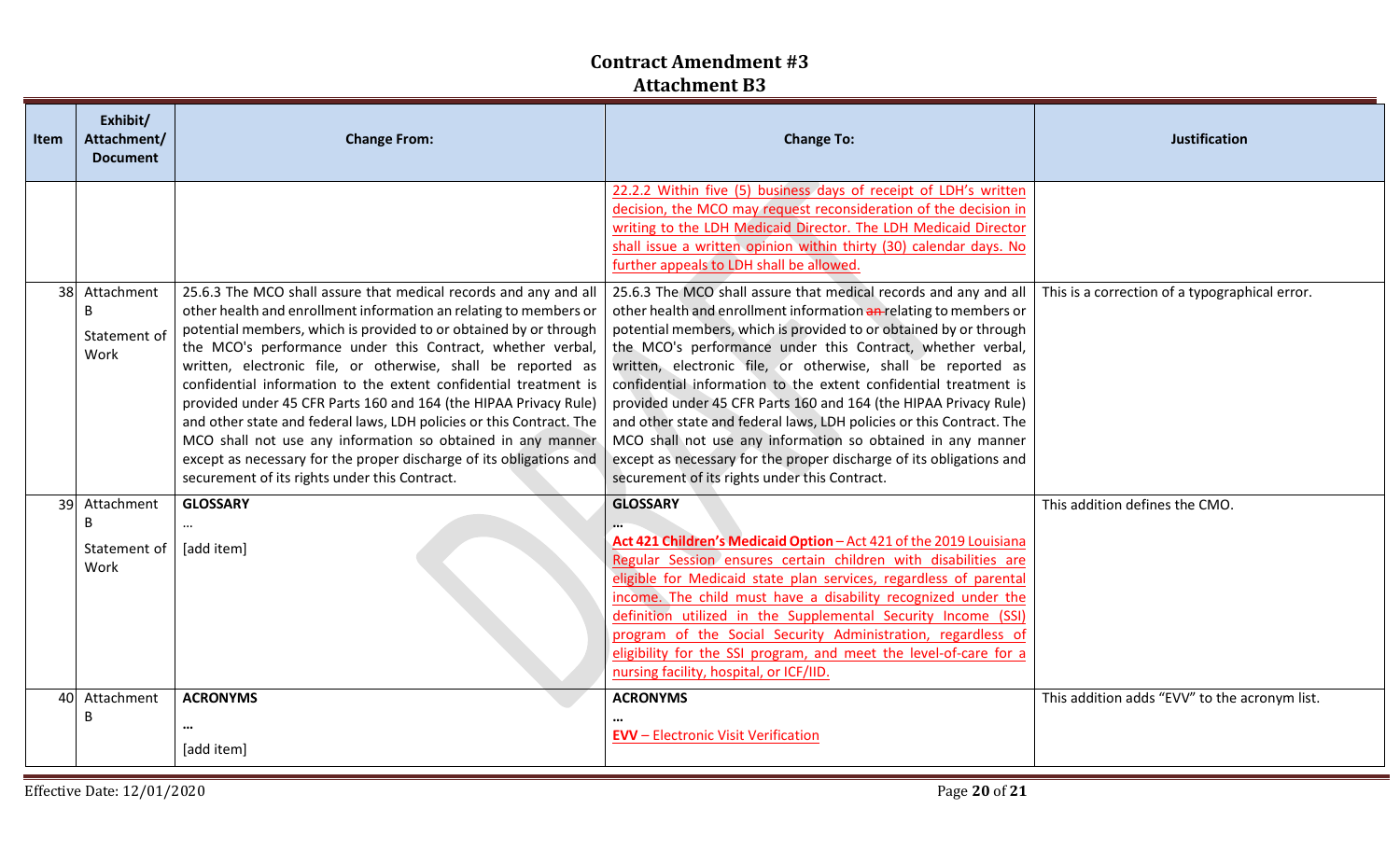| Item | Exhibit/<br>Attachment/<br><b>Document</b> | <b>Change From:</b>                          | <b>Change To:</b>                                            | <b>Justification</b>                                |  |
|------|--------------------------------------------|----------------------------------------------|--------------------------------------------------------------|-----------------------------------------------------|--|
|      | Statement of                               |                                              |                                                              |                                                     |  |
|      | Work                                       |                                              |                                                              |                                                     |  |
|      | 41 Attachment                              | LIST OF MCO COMPANION GUIDES                 | LIST OF MCO COMPANION GUIDES                                 | This provision incorporates an additional companion |  |
|      | B                                          | $\cdots$                                     | $\cdots$                                                     | guides that provides clarification and operational  |  |
|      | Statement of                               | 11.<br><b>DOJ Agreement Compliance Guide</b> | <b>DOJ Agreement Compliance Guide</b><br>11.                 | guidelines.                                         |  |
|      | Work                                       |                                              |                                                              |                                                     |  |
|      |                                            |                                              | <b>Marketing and Member Education Companion Guide</b><br>12. |                                                     |  |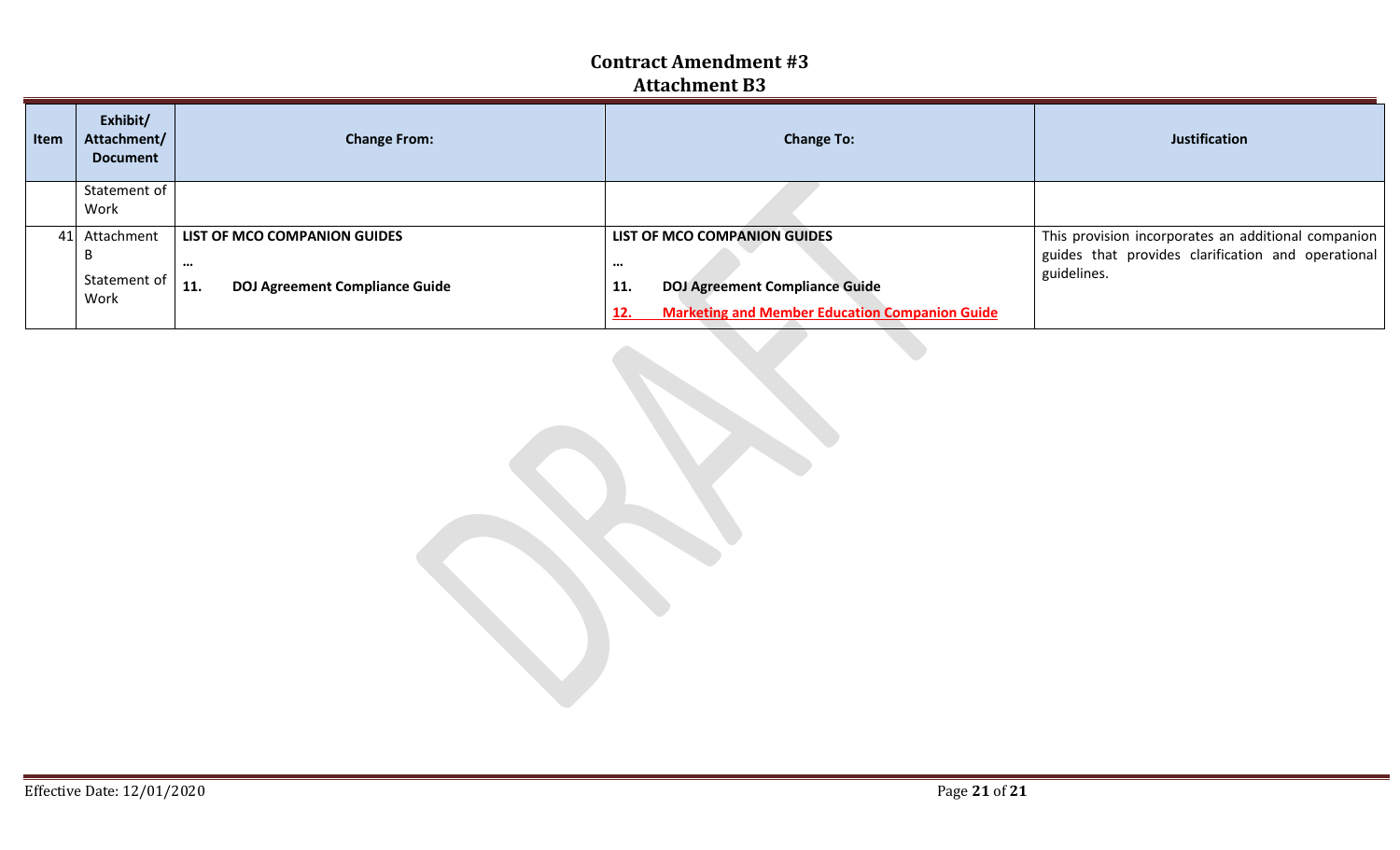#### **Attachment C – Performance Measures**

| <b>Item</b>    |                      |               | Attachment C - Performance Measures  |                                                                                                                                                                                      |                                  |                                               |                             |                    |                                |                                                                                                                                                                                                  |
|----------------|----------------------|---------------|--------------------------------------|--------------------------------------------------------------------------------------------------------------------------------------------------------------------------------------|----------------------------------|-----------------------------------------------|-----------------------------|--------------------|--------------------------------|--------------------------------------------------------------------------------------------------------------------------------------------------------------------------------------------------|
| C1             | From                 | Identifier    | <b>Measure</b>                       | <b>Measure Description</b>                                                                                                                                                           | <b>Measure</b><br><b>Steward</b> | <b>Federal</b><br><b>Reporting</b><br>Program | <b>Target</b><br>Population | <b>Condition</b>   | Specification<br><b>Source</b> | 2021 (2020 data<br>measurement year) and<br><b>Subsequent Years</b><br><b>Target for Improvement</b>                                                                                             |
|                | To                   | Identifier    | <b>Measure</b>                       | <b>Measure Description</b>                                                                                                                                                           | <b>Measure</b><br><b>Steward</b> | <b>Federal</b><br><b>Reporting</b><br>Program | <b>Target</b><br>Population | <b>Condition</b>   | <b>Specification</b><br>Source | <b>Measurement Year (MY)</b><br>2020 2021 (2020 data<br>measurement year) and<br><b>Subsequent Years</b><br><b>Target for Improvement</b>                                                        |
|                | <b>Justification</b> |               |                                      | Aligns with NCQA changes and applies the performance measures, as amended, to MY 2020 retroactively.                                                                                 |                                  |                                               |                             |                    |                                |                                                                                                                                                                                                  |
| C <sub>2</sub> | From                 | AWC<br>\$\$   | Adolescent Well<br><b>Care Visit</b> | The percentage of enrolled members 12-<br>21 years of age who had at least one<br>comprehensive well-care visit with a PCP<br>or OB/GYN practitioner during the<br>measurement year. | <b>NCQA</b>                      | <b>CHIPRA</b>                                 | Children's<br>Health        | Utilization        | <b>HEDIS</b>                   | <b>NCQA Quality Compass</b><br><b>Medicaid National 50th</b><br>percentile<br>[All LOBs (Excluding<br>PPOs and EPOs):<br>Average] for the year<br>prior to the<br>measurement year               |
|                | To                   | AWC<br>\$\$   | Adolescent Well<br><b>Care Visit</b> | The percentage of enrolled members 12-<br>21 years of age who had at least one<br>comprehensive well-care visit with a PCP<br>or OB/GYN practitioner during the<br>measurement year. | <b>NCQA</b>                      | <b>CHIPRA</b>                                 | Children's<br><b>Health</b> | <b>Utilization</b> | <b>HEDIS</b>                   | <b>NCQA Quality Compass</b><br><b>Medicaid National 50th</b><br>percentile<br><b>FAIL LOBs (Excluding</b><br><b>PPOs and EPOs):</b><br>Average] for the year<br>prior to the<br>measurement year |
|                | <b>Justification</b> |               |                                      | Aligns with NCQA changes, which combined this measure into Child and Adolescent Well-Care Visits.                                                                                    |                                  |                                               |                             |                    |                                |                                                                                                                                                                                                  |
| C <sub>3</sub> | From                 | [new measure] |                                      |                                                                                                                                                                                      |                                  |                                               |                             |                    |                                |                                                                                                                                                                                                  |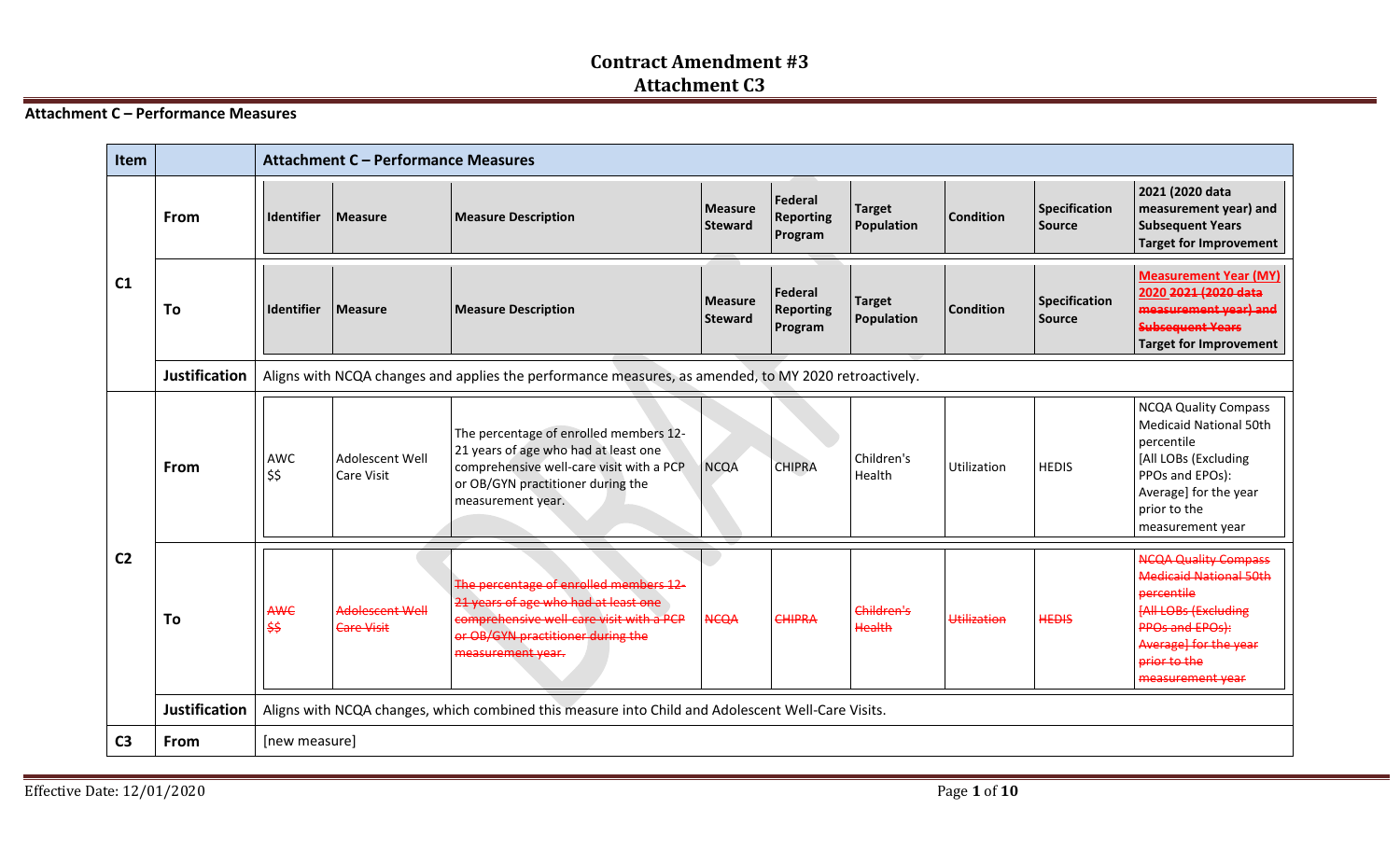| Item           |                      |                    | Attachment C - Performance Measures                                        |                                                                                                                                                                                                                                                                                                                                                                                                                                                                                                                                                                                                                                                                                              |             |                                 |                             |                                         |              |                                                                                                                                                                                    |
|----------------|----------------------|--------------------|----------------------------------------------------------------------------|----------------------------------------------------------------------------------------------------------------------------------------------------------------------------------------------------------------------------------------------------------------------------------------------------------------------------------------------------------------------------------------------------------------------------------------------------------------------------------------------------------------------------------------------------------------------------------------------------------------------------------------------------------------------------------------------|-------------|---------------------------------|-----------------------------|-----------------------------------------|--------------|------------------------------------------------------------------------------------------------------------------------------------------------------------------------------------|
|                | To                   | <b>WCV</b><br>\$\$ | Child and<br>Adolescent Well-<br><b>Care Visits</b>                        | The percentage of members 3-21 years of<br>age who had at least one comprehensive<br>well-care visit with a PCP or an OB/GYN<br>practitioner during the measurement year.                                                                                                                                                                                                                                                                                                                                                                                                                                                                                                                    | <b>NCQA</b> | <b>CHIPRA</b>                   | Children's<br><b>Health</b> | <b>Utilization</b>                      | <b>HEDIS</b> | Report<br>Only                                                                                                                                                                     |
|                | <b>Justification</b> |                    | Adds new NCQA measure.                                                     |                                                                                                                                                                                                                                                                                                                                                                                                                                                                                                                                                                                                                                                                                              |             |                                 |                             |                                         |              |                                                                                                                                                                                    |
| C <sub>4</sub> | From                 | <b>PPC</b><br>\$\$ | Prenatal and<br>Postpartum Care -<br>Timeliness of<br><b>Prenatal Care</b> | The percentage of deliveries of live births<br>on or between November 6 of the year<br>prior to the measurement year and<br>November 5 of the measurement year<br>that received a prenatal care visit as a<br>member of the organization in the first<br>trimester, on the enrollment start date or<br>within 42 days of enrollment in the<br>organization.                                                                                                                                                                                                                                                                                                                                  | <b>NCQA</b> | <b>MEDICAID</b><br><b>ADULT</b> | Maternal<br>Health          | Perinatal and<br>Reproductive<br>Health | <b>HEDIS</b> | <b>NCQA Quality Compass</b><br><b>Medicaid National 50th</b><br>percentile<br>[All LOBs (Excluding<br>PPOs and EPOs):<br>Average] for the year<br>prior to the<br>measurement year |
|                | To                   | PPC<br>\$\$        | Prenatal and<br>Postpartum Care -<br>Timeliness of<br><b>Prenatal Care</b> | The percentage of deliveries of live births<br>on or between November 6 of the year<br>prior to the measurement year and<br>November 5 of the measurement year<br>that received a prenatal care visit as a<br>member of the organization in the first<br>trimester, on the enrollment start date or<br>within 42 days of enrollment in the<br>organization. The percentage of deliveries<br>of live births on or between October 8 of<br>the year prior to the measurement year<br>and October 7 of the measurement year<br>that received a prenatal care visit in the<br>first trimester, on or before the<br>enrollment start date or within 42 days of<br>enrollment in the organization. | <b>NCQA</b> | <b>MEDICAID</b><br><b>ADULT</b> | Maternal<br>Health          | Perinatal and<br>Reproductive<br>Health | <b>HEDIS</b> | <b>NCQA Quality Compass</b><br><b>Medicaid National 50th</b><br>percentile<br>[All LOBs (Excluding<br>PPOs and EPOs):<br>Average] for the year<br>prior to the<br>measurement year |
|                | Justification        |                    |                                                                            | Updates measure description to align with NCQA updates.                                                                                                                                                                                                                                                                                                                                                                                                                                                                                                                                                                                                                                      |             |                                 |                             |                                         |              |                                                                                                                                                                                    |

Ξ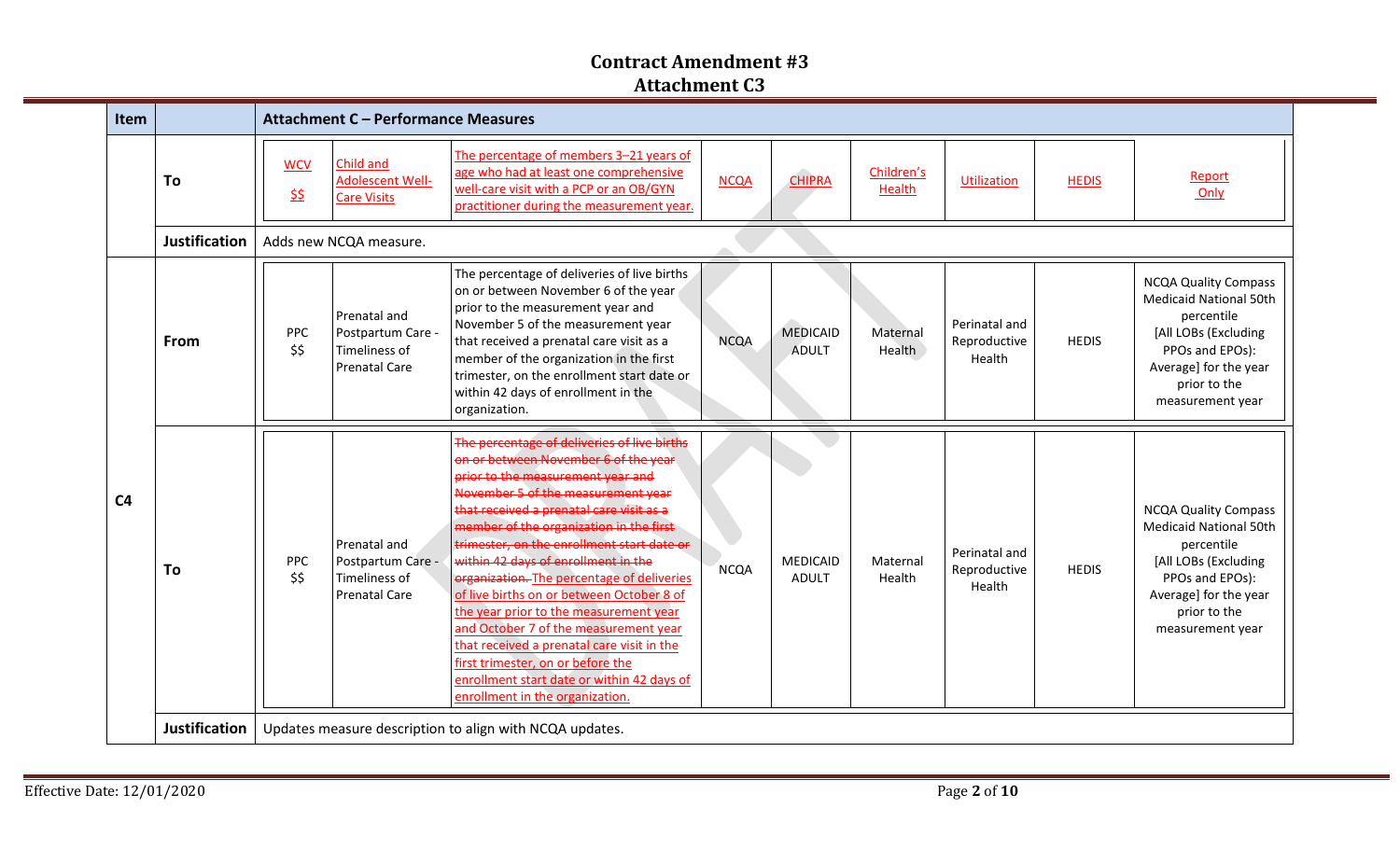| <b>Item</b>    |                      |                                                         | Attachment C - Performance Measures                                       |                                                                                                                                                                                                                                                                                                                                                                                                                           |             |                                                                        |                           |                                         |              |                                                                                                                                                                                    |  |  |
|----------------|----------------------|---------------------------------------------------------|---------------------------------------------------------------------------|---------------------------------------------------------------------------------------------------------------------------------------------------------------------------------------------------------------------------------------------------------------------------------------------------------------------------------------------------------------------------------------------------------------------------|-------------|------------------------------------------------------------------------|---------------------------|-----------------------------------------|--------------|------------------------------------------------------------------------------------------------------------------------------------------------------------------------------------|--|--|
| C <sub>5</sub> | <b>From</b>          | <b>PPC</b><br>\$\$                                      | Prenatal and<br>Postpartum Care -<br>Postpartum Care<br>(PPC Numerator 2) | The percentage of deliveries that had a<br>postpartum visit on or between 21 and 56<br>days after delivery.                                                                                                                                                                                                                                                                                                               | <b>NCQA</b> | <b>MEDICAID</b><br><b>ADULT</b>                                        | Maternal<br>Health        | Perinatal and<br>Reproductive<br>Health | <b>HEDIS</b> | <b>NCQA Quality Compass</b><br><b>Medicaid National 50th</b><br>percentile<br>[All LOBs (Excluding<br>PPOs and EPOs):<br>Average] for the year<br>prior to the<br>measurement year |  |  |
|                | To                   | PPC<br>\$\$                                             | Prenatal and<br>Postpartum Care-<br>Postpartum Care<br>(PPC Numerator 2)  | The percentage of deliveries that had a<br>postpartum visit on or between 21 and 56<br>days after delivery. The percentage of<br>deliveries of live births on or between<br>October 8 of the year prior to the<br>measurement year and October 7 of the<br>measurement year that had a postpartum<br>visit on or between 7 and 84 days after<br>delivery.                                                                 | <b>NCQA</b> | <b>MEDICAID</b><br><b>ADULT</b>                                        | Maternal<br>Health        | Perinatal and<br>Reproductive<br>Health | <b>HEDIS</b> | <b>NCQA Quality Compass</b><br><b>Medicaid National 50th</b><br>percentile<br>[All LOBs (Excluding<br>PPOs and EPOs):<br>Average] for the year<br>prior to the<br>measurement year |  |  |
|                | <b>Justification</b> | Updates measure description to align with NCQA updates. |                                                                           |                                                                                                                                                                                                                                                                                                                                                                                                                           |             |                                                                        |                           |                                         |              |                                                                                                                                                                                    |  |  |
| C6             | From                 | <b>CBP</b><br>\$\$                                      | <b>Controlling High</b><br><b>Blood Pressure -</b><br>Total               | The percentage of members 18-85 years<br>of age who had a diagnosis of<br>hypertension (HTN) and whose blood<br>pressure (BP) was adequately controlled<br>(<140/90) during the measurement year<br>based on the following criteria:<br>• Members 18-59 whose BP was <140/90<br>• Members 60-85 with diagnosis of<br>diabetes who BP was 150-90<br>• Members 60-85 without a diagnosis of<br>diabetes whose BP was 150/90 | <b>NCQA</b> | <b>MEDICAID</b><br>ADULT,<br>MU2, CMS<br><b>HEALTH</b><br><b>HOMES</b> | Chronic<br><b>Disease</b> | Cardiovascular<br>Care                  | <b>HEDIS</b> | <b>NCQA Quality Compass</b><br><b>Medicaid National 50th</b><br>percentile<br>[All LOBs (Excluding<br>PPOs and EPOs):<br>Average] for the year<br>prior to the<br>measurement year |  |  |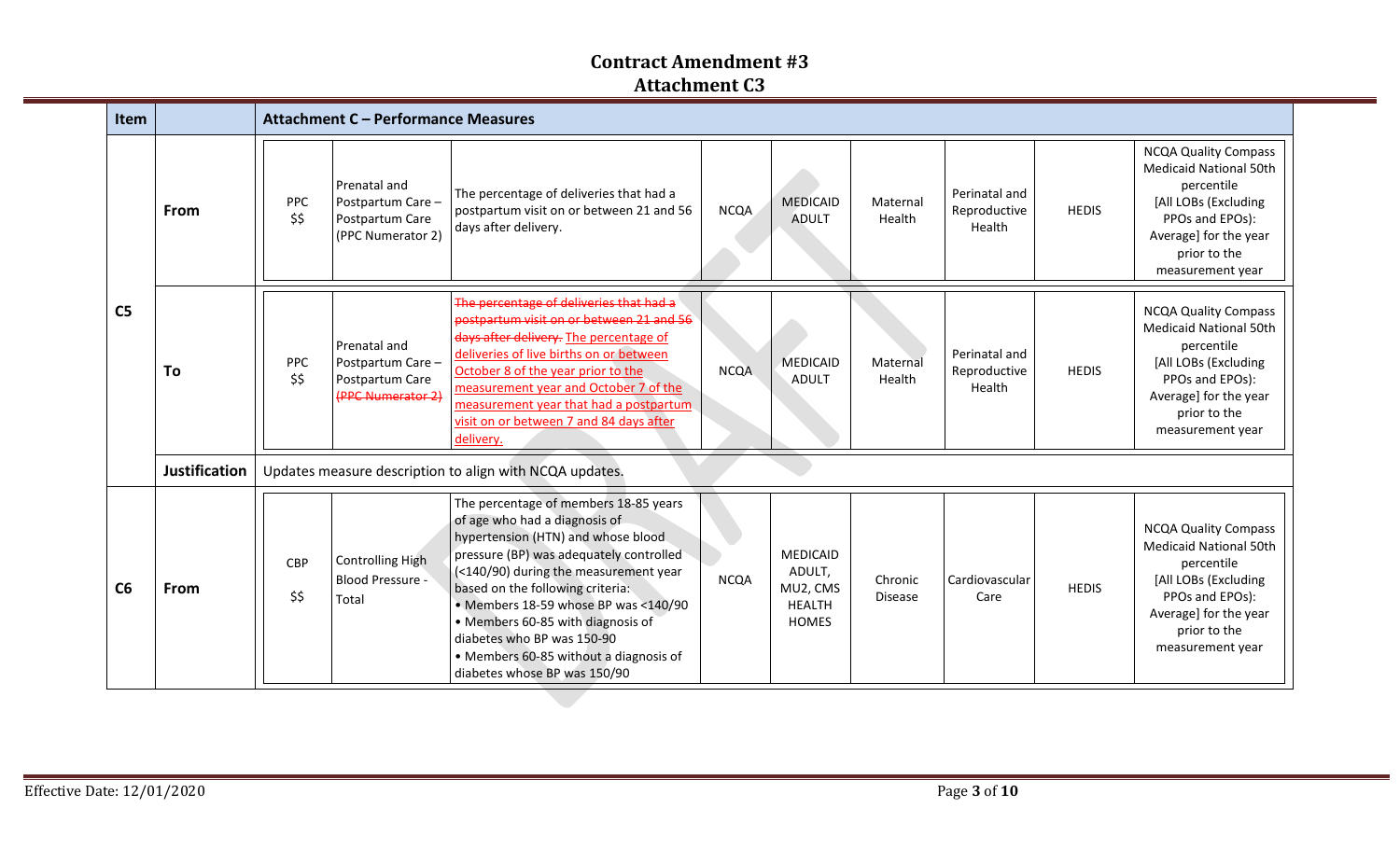| Item           |                      | Attachment C - Performance Measures                                                                   |                                                                                                                                                                                                                                                                                                                                                                                                                                                                                                                                                                                                                                         |             |                                                                 |                           |                        |              |                                                                                                                                                                                                  |
|----------------|----------------------|-------------------------------------------------------------------------------------------------------|-----------------------------------------------------------------------------------------------------------------------------------------------------------------------------------------------------------------------------------------------------------------------------------------------------------------------------------------------------------------------------------------------------------------------------------------------------------------------------------------------------------------------------------------------------------------------------------------------------------------------------------------|-------------|-----------------------------------------------------------------|---------------------------|------------------------|--------------|--------------------------------------------------------------------------------------------------------------------------------------------------------------------------------------------------|
|                | To                   | Controlling High<br><b>CBP</b><br><b>Blood Pressure -</b><br>\$\$<br>Total                            | The percentage of members 18-85 years<br>of age who had a diagnosis of<br>hypertension (HTN) and whose blood<br>pressure (BP) was adequately controlled<br>(<140/90) during the measurement year<br>based on the following criteria:<br>• Members 18-59 whose BP was <140/90<br>• Members 60-85 with diagnosis of<br>diabetes who BP was 150-90<br>• Members 60-85 without a diagnosis of<br>diabetes whose BP was 150/90<br>The percentage of members 18-85 years<br>of age who had a diagnosis of<br>hypertension (HTN) and whose blood<br>pressure (BP) was adequately controlled<br>(<140/90 mm Hg) during the<br>measurement year. | <b>NCQA</b> | <b>MEDICAID</b><br>ADULT,<br>MU2, CMS<br>HEALTH<br><b>HOMES</b> | Chronic<br><b>Disease</b> | Cardiovascular<br>Care | <b>HEDIS</b> | <b>NCQA Quality Compass</b><br><b>Medicaid National 50th</b><br>percentile<br>[All LOBs (Excluding<br>PPOs and EPOs):<br>Average] for the year<br>prior to the<br>measurement year               |
|                | <b>Justification</b> | Updates measure description to align with NCQA updates.                                               |                                                                                                                                                                                                                                                                                                                                                                                                                                                                                                                                                                                                                                         |             |                                                                 |                           |                        |              |                                                                                                                                                                                                  |
| C <sub>7</sub> | From                 | Comprehensive<br><b>CDC</b><br>Diabetes Care -<br><b>Medical attention</b><br>\$\$<br>for nephropathy | The percentage of members 18-75 years<br>of age with diabetes (type 1 and type 2)<br>with medical attention for nephropathy.                                                                                                                                                                                                                                                                                                                                                                                                                                                                                                            | <b>NCQA</b> | <b>CHIPRA</b>                                                   | Chronic<br><b>Disease</b> | <b>Diabetes</b>        | <b>HEDIS</b> | <b>NCQA Quality Compass</b><br><b>Medicaid National 50th</b><br>percentile<br>[All LOBs (Excluding<br>PPOs and EPOs):<br>Average] for the year<br>prior to the<br>measurement year               |
|                | To                   | Comprehensive<br><b>CDC</b><br>Diabetes Care<br><b>Medical attention</b><br>\$\$<br>for nephropathy   | The percentage of members 18-75 years<br>of age with diabetes (type 1 and type 2)<br>with medical attention for nephropathy.                                                                                                                                                                                                                                                                                                                                                                                                                                                                                                            | <b>NCQA</b> | <b>CHIPRA</b>                                                   | Chronic<br><b>Disease</b> | <b>Diabetes</b>        | <b>HEDIS</b> | <b>NCQA Quality Compass</b><br><b>Medicaid National 50th</b><br>percentile<br><b>[All LOBs (Excluding</b><br><b>PPOs and EPOs):</b><br>Average] for the year<br>prior to the<br>measurement year |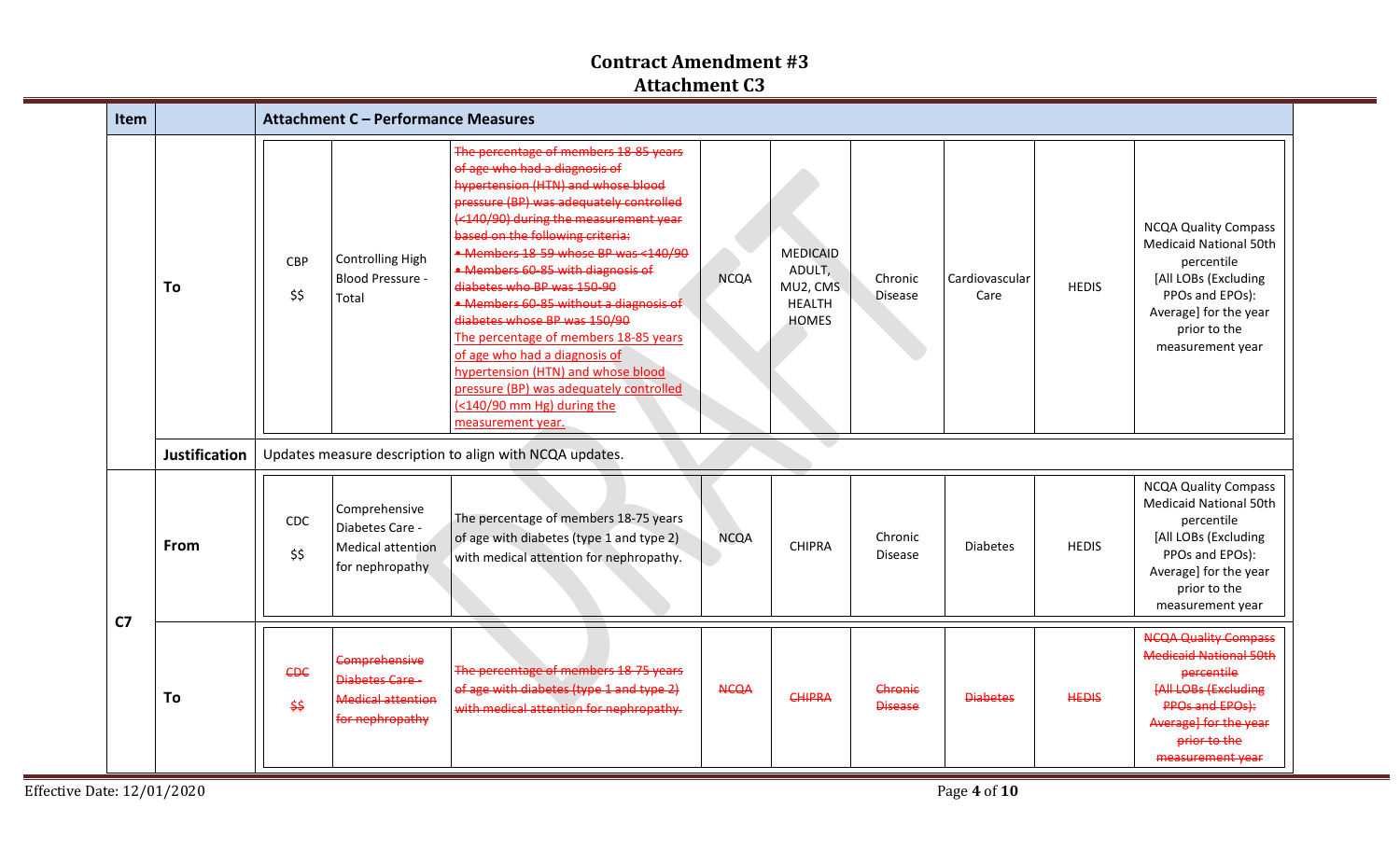| Item           |                      |                                                                                                              | Attachment C - Performance Measures                                                           |                                                                                                                                                                                                                    |             |               |                      |             |              |                                                                                                                                                                                                  |  |  |
|----------------|----------------------|--------------------------------------------------------------------------------------------------------------|-----------------------------------------------------------------------------------------------|--------------------------------------------------------------------------------------------------------------------------------------------------------------------------------------------------------------------|-------------|---------------|----------------------|-------------|--------------|--------------------------------------------------------------------------------------------------------------------------------------------------------------------------------------------------|--|--|
|                | <b>Justification</b> |                                                                                                              | Removes measure which was retired by NCQA.                                                    |                                                                                                                                                                                                                    |             |               |                      |             |              |                                                                                                                                                                                                  |  |  |
| C8             | From                 | W15<br>\$\$                                                                                                  | Well-Child Visits in<br>the First 15<br>or more well-child<br>visits.                         | The percentage of members who turned<br>15 months old during the measurement<br>Months of Life - Six $\vert$ year and who had six or more well-child<br>visits with a PCP during their first 15<br>months of life. | <b>NCQA</b> | <b>CHIPRA</b> | Children's<br>Health | Utilization | <b>HEDIS</b> | <b>NCQA Quality Compass</b><br><b>Medicaid National 50th</b><br>percentile<br>[All LOBs (Excluding<br>PPOs and EPOs):<br>Average] for the year<br>prior to the<br>measurement year               |  |  |
|                | To                   | <b>W15</b><br>$\frac{25}{2}$                                                                                 | Well-Child Visits in<br>the First 15<br>Months of Life - Six<br>or more well-child<br>visits. | The percentage of members who turned<br>15 months old during the measurement<br>vear and who had six or more well-child<br>visits with a PCP during their first 15<br>months of life.                              | <b>NCQA</b> | CHIPRA        | Children's<br>Health | Utilization | <b>HEDIS</b> | <b>NCQA Quality Compass</b><br><b>Medicaid National 50th</b><br>percentile<br><b>[All LOBs (Excluding</b><br><b>PPOs and EPOs):</b><br>Average] for the year<br>prior to the<br>measurement year |  |  |
|                | <b>Justification</b> | Aligns with NCQA changes, which combined this measure into Well-Child Visits in the First 30 Months of Life. |                                                                                               |                                                                                                                                                                                                                    |             |               |                      |             |              |                                                                                                                                                                                                  |  |  |
| C <sub>9</sub> | From                 | W34<br>\$\$                                                                                                  | Well-Child Visits in<br>the Third, Fourth,<br>Fifth and Sixth<br>Years of Life                | The percentage of members 3-6 years of<br>age who had one or more well-child visits<br>with a PCP during the measurement year.                                                                                     | <b>NCQA</b> | <b>CHIPRA</b> | Children's<br>Health | Utilization | <b>HEDIS</b> | <b>NCQA Quality Compass</b><br><b>Medicaid National 50th</b><br>percentile<br>[All LOBs (Excluding<br>PPOs and EPOs):<br>Average] for the year<br>prior to the<br>measurement year               |  |  |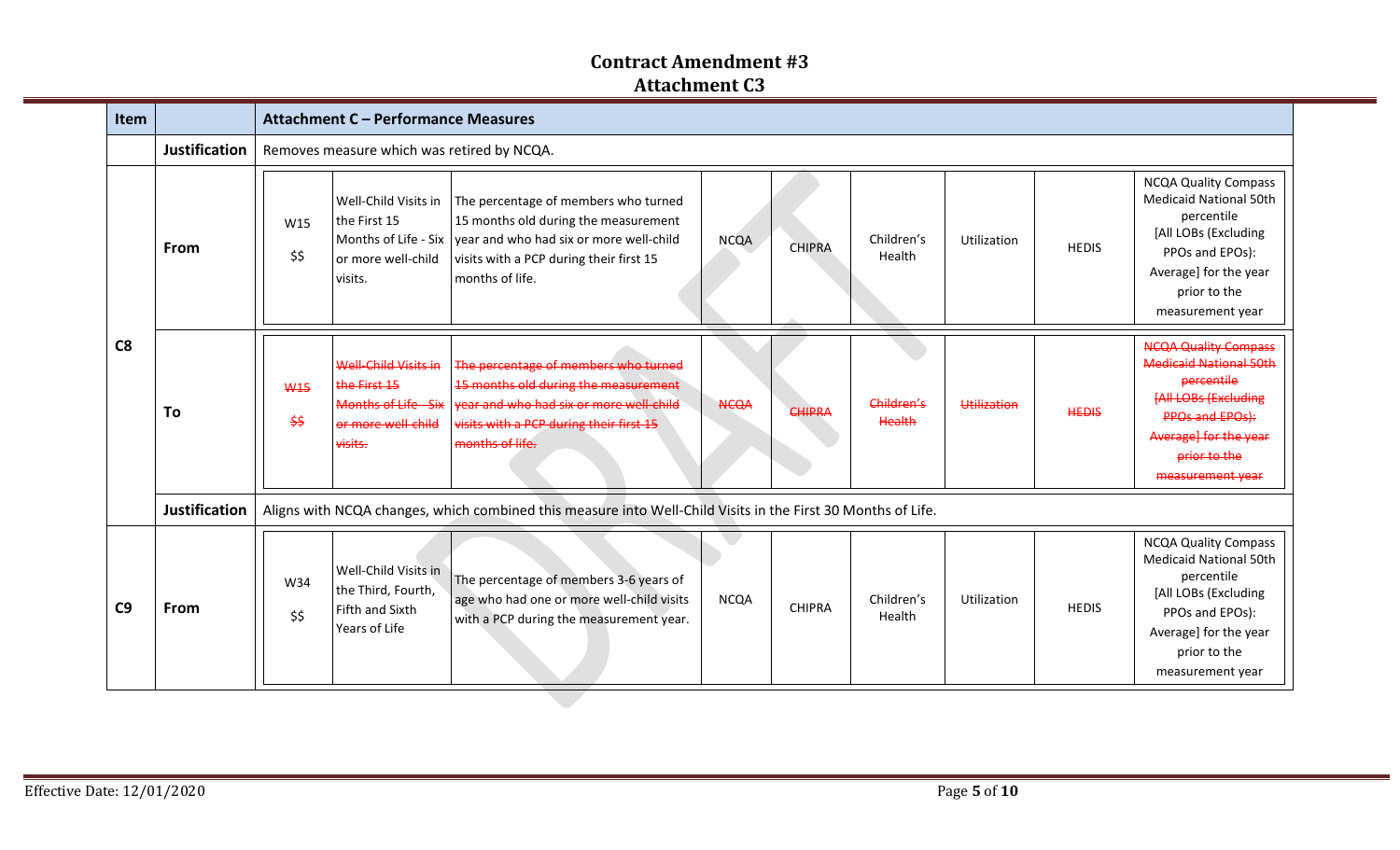| Item                  |                      | <b>Attachment C - Performance Measures</b>                                                                                                                                                                                                                                                                                                                                                                                                                                                                                                                                                                                                                                              |  |  |  |  |  |  |  |
|-----------------------|----------------------|-----------------------------------------------------------------------------------------------------------------------------------------------------------------------------------------------------------------------------------------------------------------------------------------------------------------------------------------------------------------------------------------------------------------------------------------------------------------------------------------------------------------------------------------------------------------------------------------------------------------------------------------------------------------------------------------|--|--|--|--|--|--|--|
|                       | To                   | <b>NCQA Quality Compass</b><br><b>Medicaid National 50th</b><br>Well-Child Visits in<br>percentile<br>The percentage of members 3-6 years of<br><b>W34</b><br>the Third, Fourth,<br><b>FAILLOBs (Excluding</b><br>age who had one or more well-child visits<br>Children's<br><b>NCQA</b><br>Utilization<br><b>CHIPRA</b><br><b>HEDIS</b><br><b>Fifth and Sixth</b><br>PPOs and EPOs):<br>\$\$<br>Health<br>with a PCP during the measurement year.<br>Years of Life<br>Average] for the year<br>prior to the<br>measurement year                                                                                                                                                        |  |  |  |  |  |  |  |
|                       | <b>Justification</b> | Aligns with NCQA changes, which combined this measure into Well-Child Visits in the First 30 Months of Life.                                                                                                                                                                                                                                                                                                                                                                                                                                                                                                                                                                            |  |  |  |  |  |  |  |
| From<br>[new measure] |                      |                                                                                                                                                                                                                                                                                                                                                                                                                                                                                                                                                                                                                                                                                         |  |  |  |  |  |  |  |
| C <sub>10</sub>       | To                   | Well-Child Visits in<br>The percentage of members who had the<br><b>W30</b><br>the First 30<br>following number of well-child visits with a<br><u>\$\$</u><br>Months of Life<br>PCP during the last 15 months. The<br>following rates are reported:<br>1. Well-Child Visits in the First 15 Months.<br>Report<br>Children who turned 15 months old during<br><b>NCQA</b><br>Children's<br><b>Utilization</b><br><b>CHIPRA</b><br>Only<br><b>HEDIS</b><br>the measurement year: Six or more well-<br>Health<br>child visits.<br>2. Well-Child Visits for Age 15 Months-30<br>Months. Children who turned 30 months<br>old during the measurement year: Two or<br>more well-child visits. |  |  |  |  |  |  |  |
|                       | Justification        | Adds new NCQA measure.                                                                                                                                                                                                                                                                                                                                                                                                                                                                                                                                                                                                                                                                  |  |  |  |  |  |  |  |
|                       |                      |                                                                                                                                                                                                                                                                                                                                                                                                                                                                                                                                                                                                                                                                                         |  |  |  |  |  |  |  |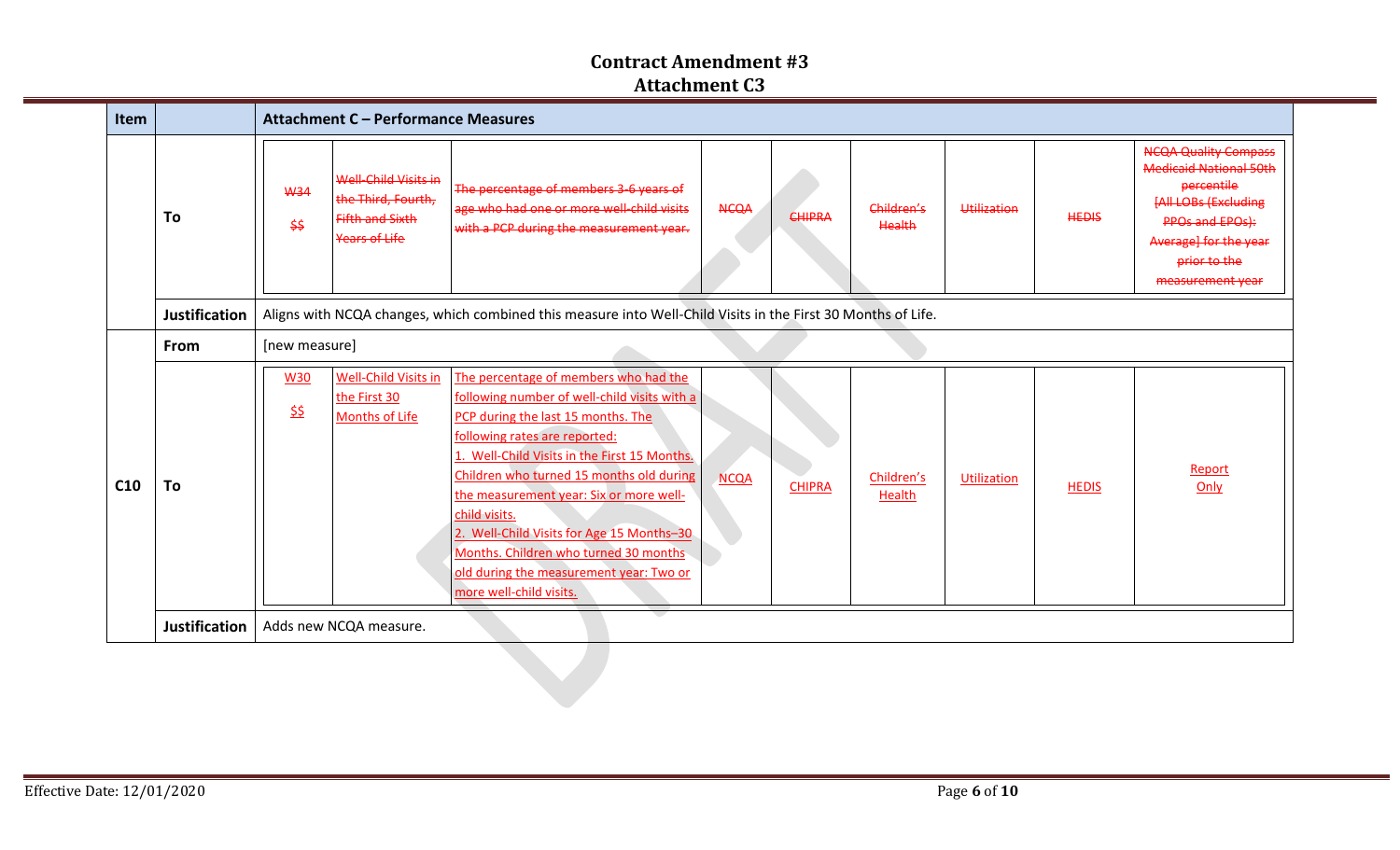| Item |      |            | <b>Attachment C - Performance Measures</b>                                                                                                                                         |                                                                                                                                                                                                                                                                                                                                                                                                                                                                                                                                                                                                                                                                                                                                                                                                                                                                                         |             |             |                      |            |              |  |
|------|------|------------|------------------------------------------------------------------------------------------------------------------------------------------------------------------------------------|-----------------------------------------------------------------------------------------------------------------------------------------------------------------------------------------------------------------------------------------------------------------------------------------------------------------------------------------------------------------------------------------------------------------------------------------------------------------------------------------------------------------------------------------------------------------------------------------------------------------------------------------------------------------------------------------------------------------------------------------------------------------------------------------------------------------------------------------------------------------------------------------|-------------|-------------|----------------------|------------|--------------|--|
|      | From | <b>WCC</b> | Weight<br>Assessment and<br>Counseling for<br>Nutrition and<br>Physical Activity for<br>Children/<br>Adolescents: Body<br>Mass Index<br>Assessment for<br>Children/<br>Adolescents | Percentage of children ages 3 to 17 that<br>had an outpatient visit with a primary care<br>practitioner (PCP) or obstetrical/<br>gynecological (OB/GYN) practitioner and<br>whose weight is classified based on body<br>mass index percentile for age and gender.<br>The percentage of children ages 3 to 17<br>that had an outpatient visit with a primary<br>care practitioner (PCP) or obstetrical/<br>gynecological (OB/GYN) practitioner, with<br>evidence of :<br>· BMI percentile documentation<br>• Counseling for nutrition<br>• Counseling for physical activity                                                                                                                                                                                                                                                                                                              | <b>NCQA</b> | CHIPRA, MU2 | Children's<br>Health | Prevention | <b>HEDIS</b> |  |
| C11  | To   | <b>WCC</b> | Weight<br>Assessment and<br>Counseling for<br>Nutrition and<br>Physical Activity for<br>Children/<br>Adolescents: Body<br>Mass Index<br>Assessment for<br>Children/<br>Adolescents | Percentage of children ages 3 to 17 that<br>had an outpatient visit with a primary care<br>practitioner (PCP) or obstetrical/<br>gynecological (OB/GYN) practitioner and<br>whose weight is classified based on body<br>mass index percentile for age and gender.<br>The percentage of children ages 3 to 17<br>that had an outpatient visit with a primary<br>care practitioner (PCP) or obstetrical/<br>gynecological (OB/GYN) practitioner, with<br>evidence of :<br><b>BMI percentile documentation</b><br><b>* Counseling for nutrition</b><br>· Counseling for physical activity<br>The percentage of members 3-17 years of<br>age who had an outpatient visit with a PCP<br>or OB/GYN and who had evidence of the<br>following during the measurement year.<br><b>BMI percentile documentation</b><br><b>Counseling for nutrition</b><br><b>Counseling for physical activity</b> | <b>NCQA</b> | CHIPRA, MU2 | Children's<br>Health | Prevention | <b>HEDIS</b> |  |

═

=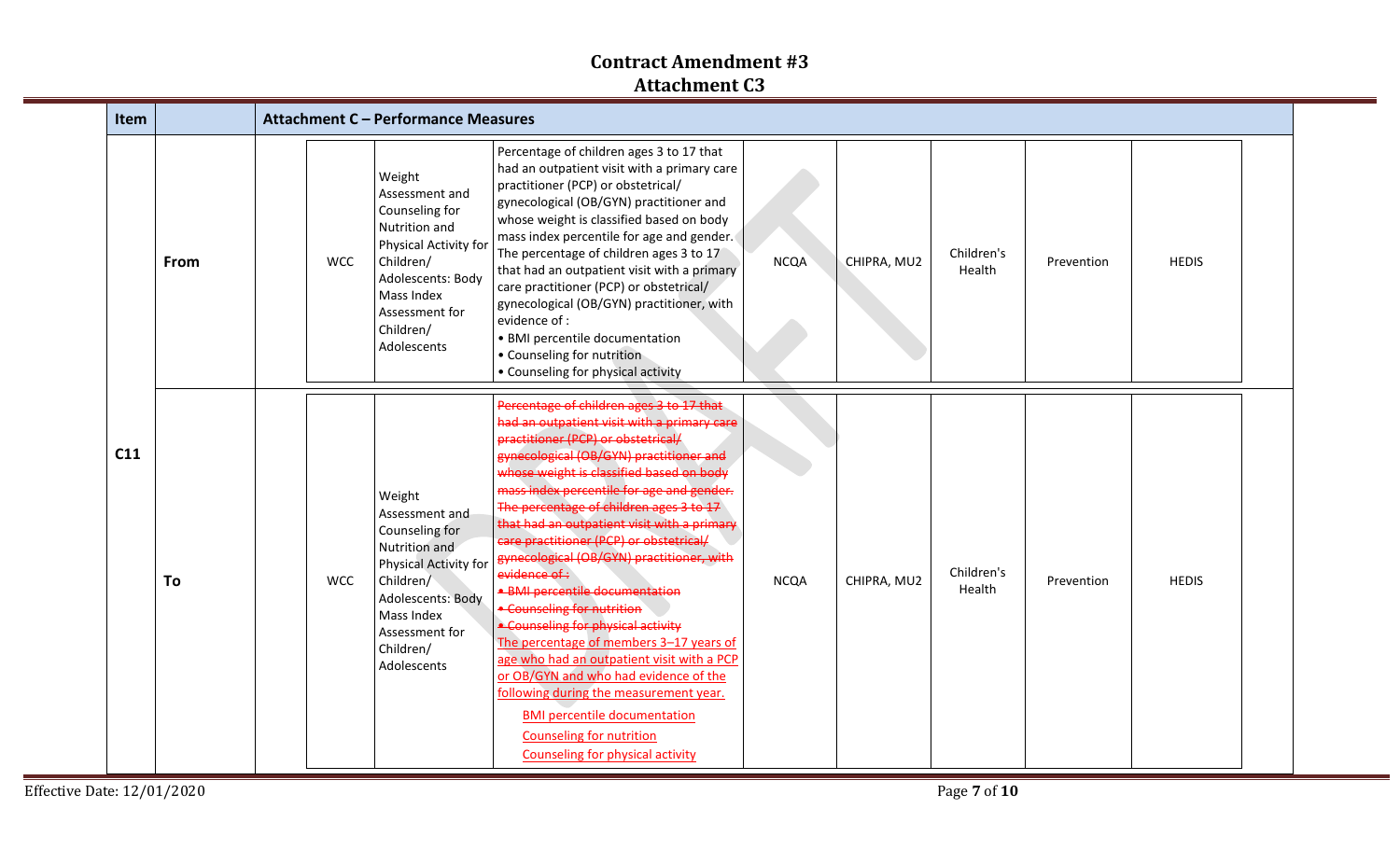| Item            |                      |            | <b>Attachment C - Performance Measures</b>                                            |                                                                                                                                                                                                                                                                                                                                                                                                                                                                                                                                                                                                                                                                                       |             |                                                         |                      |                      |              |  |  |  |
|-----------------|----------------------|------------|---------------------------------------------------------------------------------------|---------------------------------------------------------------------------------------------------------------------------------------------------------------------------------------------------------------------------------------------------------------------------------------------------------------------------------------------------------------------------------------------------------------------------------------------------------------------------------------------------------------------------------------------------------------------------------------------------------------------------------------------------------------------------------------|-------------|---------------------------------------------------------|----------------------|----------------------|--------------|--|--|--|
|                 | <b>Justification</b> |            | Updates measure description to align with NCQA updates.                               |                                                                                                                                                                                                                                                                                                                                                                                                                                                                                                                                                                                                                                                                                       |             |                                                         |                      |                      |              |  |  |  |
| C <sub>12</sub> | From                 | SAA        | Adherence to<br>Antipsychotic<br>Medications for<br>Individuals with<br>Schizophrenia | The measure calculates the percentage of<br>individuals 19 years of age or greater as of<br>the beginning of the measurement year<br>with schizophrenia or schizoaffective<br>disorder who are prescribed an<br>antipsychotic medication, with adherence<br>to the antipsychotic medication [defined<br>as a Proportion of Days Covered (PDC)] of<br>at least 0.8 during the measurement year<br>(12 consecutive months).                                                                                                                                                                                                                                                             | <b>NCQA</b> | <b>MEDICAID</b><br><b>ADULT</b>                         | Population<br>Health | Behavioral<br>Health | <b>HEDIS</b> |  |  |  |
|                 | To                   | <b>SAA</b> | Adherence to<br>Antipsychotic<br>Medications for<br>Individuals with<br>Schizophrenia | The measure calculates the percentage of<br>individuals 19 years of age or greater as of<br>the beginning of the measurement year<br>with schizophrenia or schizoaffective<br>disorder who are prescribed an<br>antipsychotic medication, with adherence<br>to the antipsychotic medication (defined<br>as a Proportion of Days Covered (PDC)] of<br>at least 0.8 during the measurement year<br>(12 consecutive months).<br>The percentage of members 18 years of<br>age and older during the measurement<br>year with schizophrenia or schizoaffective<br>disorder who were dispensed and<br>remained on an antipsychotic medication<br>for at least 80% of their treatment period. | <b>NCQA</b> | MEDICAID<br><b>ADULT</b>                                | Population<br>Health | Behavioral<br>Health | <b>HEDIS</b> |  |  |  |
|                 | <b>Justification</b> |            |                                                                                       | Updates measure description to align with NCQA updates.                                                                                                                                                                                                                                                                                                                                                                                                                                                                                                                                                                                                                               |             |                                                         |                      |                      |              |  |  |  |
| C13             | From                 | ABA        | <b>Adult BMI</b><br>Assessment                                                        | The percentage of members 18-74 years<br>of age who had an outpatient visit and<br>whose body mass index (BMI) was<br>documented during the measurement or<br>the year prior to the measurement year.                                                                                                                                                                                                                                                                                                                                                                                                                                                                                 | <b>NCQA</b> | MEDICAID<br>ADULT, CMS<br><b>HEALTH</b><br><b>HOMES</b> | Population<br>Health | Prevention           | <b>HEDIS</b> |  |  |  |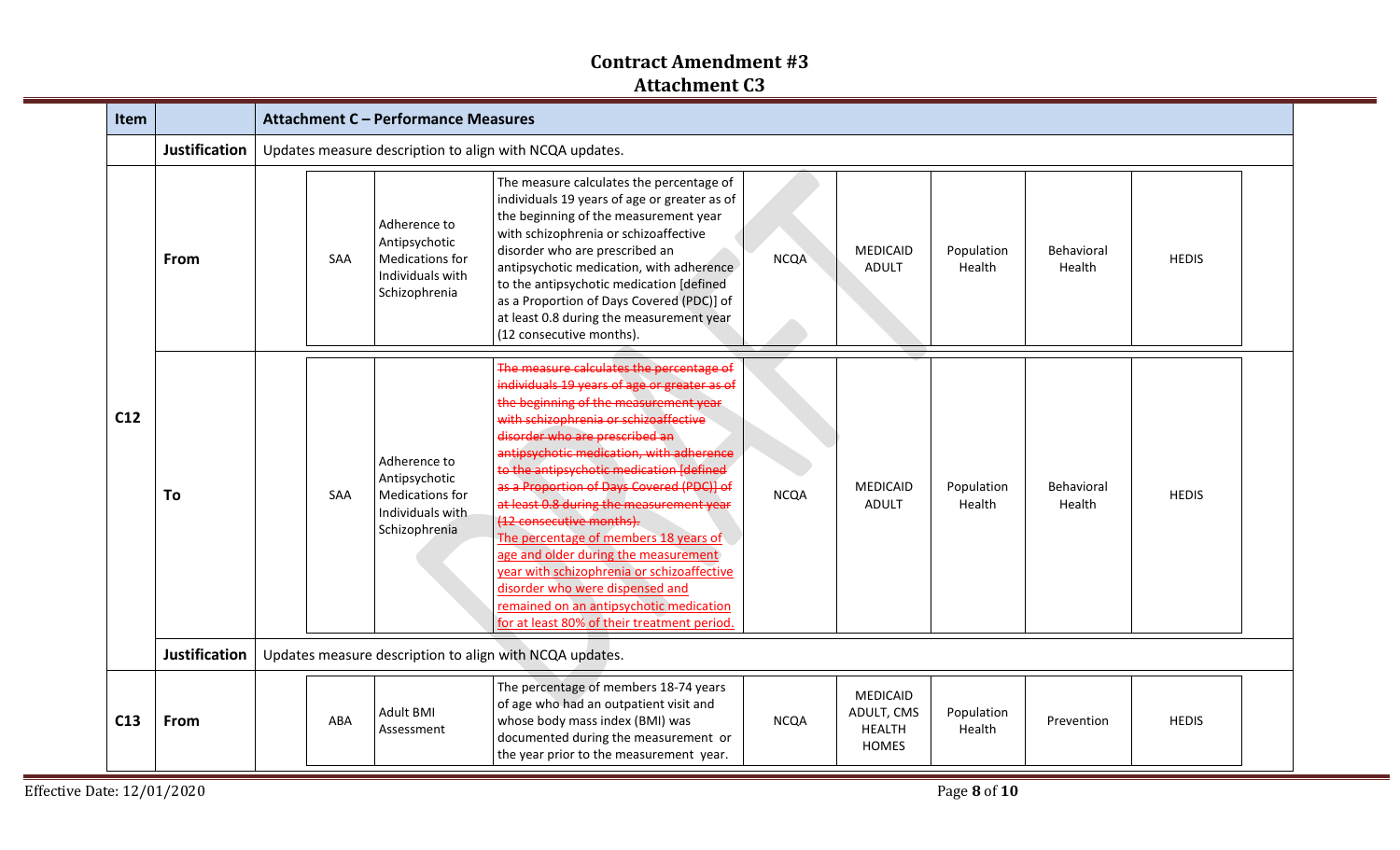| Item            |                      |                                            |            | Attachment C - Performance Measures                                                |                                                                                                                                                                                                                                                                                                                                                                                                                              |             |                                                                       |                      |                                    |              |  |  |
|-----------------|----------------------|--------------------------------------------|------------|------------------------------------------------------------------------------------|------------------------------------------------------------------------------------------------------------------------------------------------------------------------------------------------------------------------------------------------------------------------------------------------------------------------------------------------------------------------------------------------------------------------------|-------------|-----------------------------------------------------------------------|----------------------|------------------------------------|--------------|--|--|
|                 | To                   |                                            | <b>ABA</b> | <b>Adult BMI</b><br>Assessment                                                     | The percentage of members 18-74 years<br>of age who had an outpatient visit and<br>whose body mass index (BMI) was<br>documented during the measurement or<br>the year prior to the measurement year.                                                                                                                                                                                                                        | NCOA        | <b>MEDICAID</b><br><b>ADULT, CMS</b><br><b>HEALTH</b><br><b>HOMES</b> | Population<br>Health | Prevention                         | <b>HEDIS</b> |  |  |
|                 | <b>Justification</b> |                                            |            | Removes measure which was retired by NCQA.                                         |                                                                                                                                                                                                                                                                                                                                                                                                                              |             |                                                                       |                      |                                    |              |  |  |
| C14             | From                 |                                            | <b>MMA</b> | Medication<br>Management for<br>People with<br>Asthma                              | The percentage of patients 5-64 years of<br>age during the measurement year who<br>were identified as having persistent<br>asthma and were dispensed appropriate<br>medications that they remained on during<br>the treatment period. Two rates are<br>reported.                                                                                                                                                             | <b>NCQA</b> | <b>CHIPRA</b>                                                         | Population<br>Health | Pulmonary/<br><b>Critical Care</b> | <b>HEDIS</b> |  |  |
|                 | To                   |                                            | <b>MMA</b> | <b>Medication</b><br>Management for<br>People with<br>Asthma                       | The percentage of patients 5-64 years of<br>age during the measurement year who<br>were identified as having persistent<br>asthma and were dispensed appropriate<br>medications that they remained on during<br>the treatment period. Two rates are<br>reported.                                                                                                                                                             | <b>NCQA</b> | <b>CHIPRA</b>                                                         | Population<br>Health | Pulmonary/<br><b>Critical Care</b> | <b>HEDIS</b> |  |  |
|                 | <b>Justification</b> | Removes measure which was retired by NCQA. |            |                                                                                    |                                                                                                                                                                                                                                                                                                                                                                                                                              |             |                                                                       |                      |                                    |              |  |  |
| C <sub>15</sub> | From                 |                                            | CAP        | Child and<br>Adolescents'<br><b>Access to Primary</b><br><b>Care Practitioners</b> | Percentage of children ages 12 months -<br>19 years who had a visit with a PCP. The<br>MCO reports four separate percentages:<br>Children 12-24 months and 25<br>$\bullet$<br>months $-6$ years who had a visit with<br>a PCP in the measurement year<br>Children 7-11 years and adolescents<br>$\bullet$<br>12-19 years who had a visit with a<br>PCP in the measurement year or the<br>year prior to the measurement year. | <b>NCQA</b> | <b>CHIPRA</b>                                                         | Children's<br>Health | Access/<br>Availability of<br>Care | <b>HEDIS</b> |  |  |